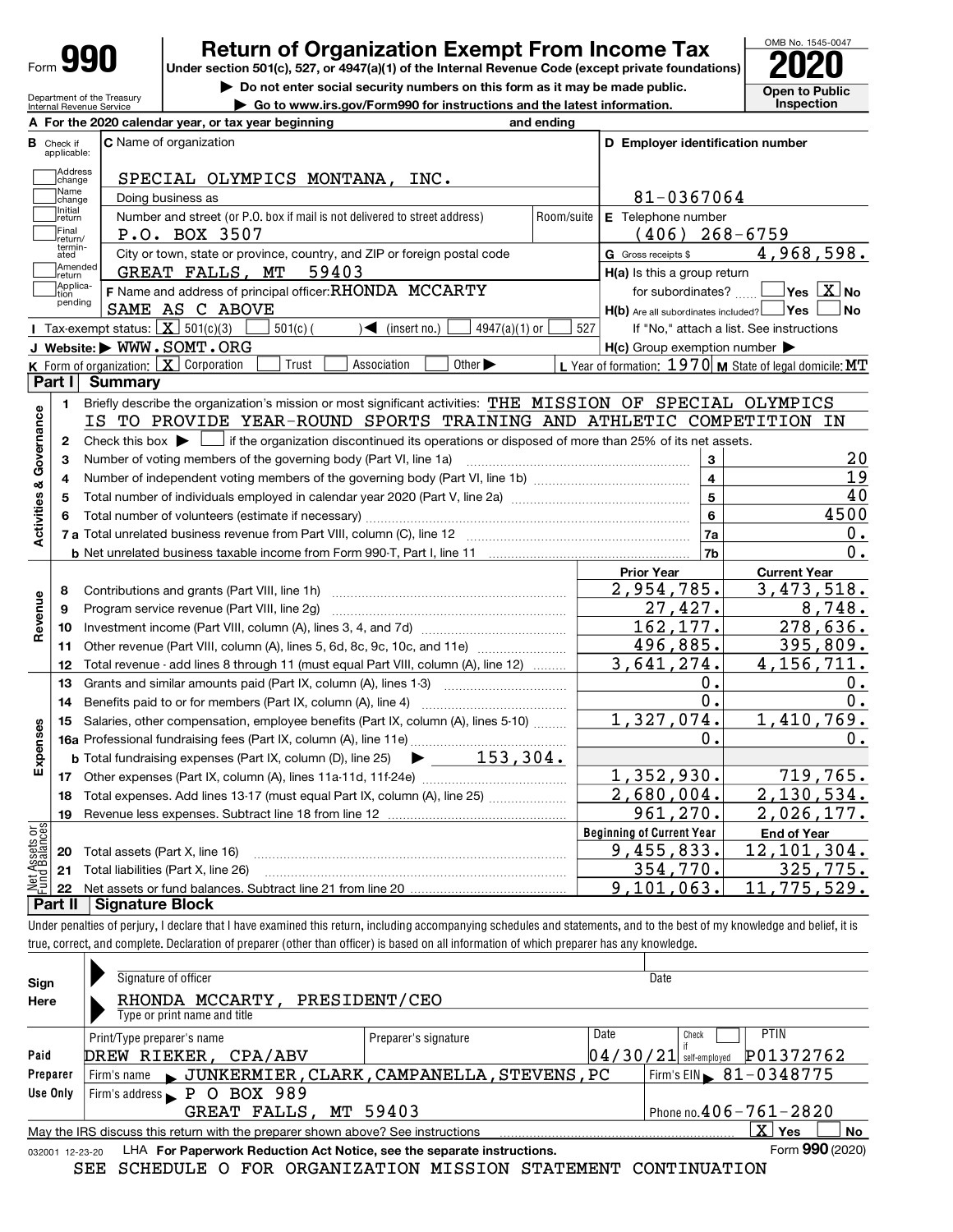|              | SPECIAL OLYMPICS MONTANA, INC.<br>Form 990 (2020)                                                                                            | 81-0367064 | Page 2                                        |
|--------------|----------------------------------------------------------------------------------------------------------------------------------------------|------------|-----------------------------------------------|
|              | Part III Statement of Program Service Accomplishments                                                                                        |            |                                               |
|              |                                                                                                                                              |            | $\boxed{\text{X}}$                            |
| 1            | Briefly describe the organization's mission:                                                                                                 |            |                                               |
|              | THE MISSION OF SPECIAL OLYMPICS IS TO PROVIDE YEAR-ROUND SPORTS                                                                              |            |                                               |
|              | TRAINING AND ATHLETIC COMPETITION IN A VARIETY OF OLYMPIC-TYPE SPORTS                                                                        |            |                                               |
|              | FOR CHILDREN AND ADULTS WITH INTELLECTUAL DISABILITIES, GIVING THEM                                                                          |            |                                               |
|              | CONTINUING OPPORTUNITIES TO DEVELOP PHYSICAL FITNESS, DEMONSTRATE                                                                            |            |                                               |
| $\mathbf{2}$ | Did the organization undertake any significant program services during the year which were not listed on the                                 |            |                                               |
|              | prior Form 990 or 990-EZ?                                                                                                                    |            | $\overline{\ }$ Yes $\overline{\rm \bf X}$ No |
|              | If "Yes," describe these new services on Schedule O.                                                                                         |            |                                               |
| 3            | Did the organization cease conducting, or make significant changes in how it conducts, any program services?                                 |            | $\exists$ Yes $\boxed{\text{X}}$ No           |
|              | If "Yes," describe these changes on Schedule O.                                                                                              |            |                                               |
| 4            | Describe the organization's program service accomplishments for each of its three largest program services, as measured by expenses.         |            |                                               |
|              | Section 501(c)(3) and 501(c)(4) organizations are required to report the amount of grants and allocations to others, the total expenses, and |            |                                               |
|              | revenue, if any, for each program service reported.                                                                                          |            |                                               |
| 4a           | $1,698,618$ and including grants of \$<br>) (Revenue \$<br>$\left(\text{Code:}\right)$ $\left(\text{Expenses $}\right)$                      |            | 8,748.                                        |
|              | SPECIAL OLYMPICS MONTANA, INC HELD STATE GAME EVENTS FOR PERSONS WITH                                                                        |            |                                               |
|              | INTELLECTUAL DISABILITIES.                                                                                                                   |            |                                               |
|              |                                                                                                                                              |            |                                               |
|              |                                                                                                                                              |            |                                               |
|              |                                                                                                                                              |            |                                               |
|              |                                                                                                                                              |            |                                               |
|              |                                                                                                                                              |            |                                               |
|              |                                                                                                                                              |            |                                               |
|              |                                                                                                                                              |            |                                               |
|              |                                                                                                                                              |            |                                               |
|              |                                                                                                                                              |            |                                               |
|              |                                                                                                                                              |            |                                               |
|              |                                                                                                                                              |            |                                               |
| 4b           |                                                                                                                                              |            |                                               |
|              |                                                                                                                                              |            |                                               |
|              |                                                                                                                                              |            |                                               |
|              |                                                                                                                                              |            |                                               |
|              |                                                                                                                                              |            |                                               |
|              |                                                                                                                                              |            |                                               |
|              |                                                                                                                                              |            |                                               |
|              |                                                                                                                                              |            |                                               |
|              |                                                                                                                                              |            |                                               |
|              |                                                                                                                                              |            |                                               |
|              |                                                                                                                                              |            |                                               |
|              |                                                                                                                                              |            |                                               |
|              |                                                                                                                                              |            |                                               |
| 4c           | (Code:       )(Expenses \$                 including grants of \$               )(Revenue \$                                                 |            |                                               |
|              |                                                                                                                                              |            |                                               |
|              |                                                                                                                                              |            |                                               |
|              |                                                                                                                                              |            |                                               |
|              |                                                                                                                                              |            |                                               |
|              |                                                                                                                                              |            |                                               |
|              |                                                                                                                                              |            |                                               |
|              |                                                                                                                                              |            |                                               |
|              |                                                                                                                                              |            |                                               |
|              |                                                                                                                                              |            |                                               |
|              |                                                                                                                                              |            |                                               |
|              |                                                                                                                                              |            |                                               |
|              |                                                                                                                                              |            |                                               |
|              |                                                                                                                                              |            |                                               |
| 4d           | Other program services (Describe on Schedule O.)                                                                                             |            |                                               |
|              | (Expenses \$<br>(Revenue \$<br>including grants of \$                                                                                        |            |                                               |
| 4е           | 1,698,618.<br>Total program service expenses $\blacktriangleright$                                                                           |            |                                               |
|              |                                                                                                                                              |            | Form 990 (2020)                               |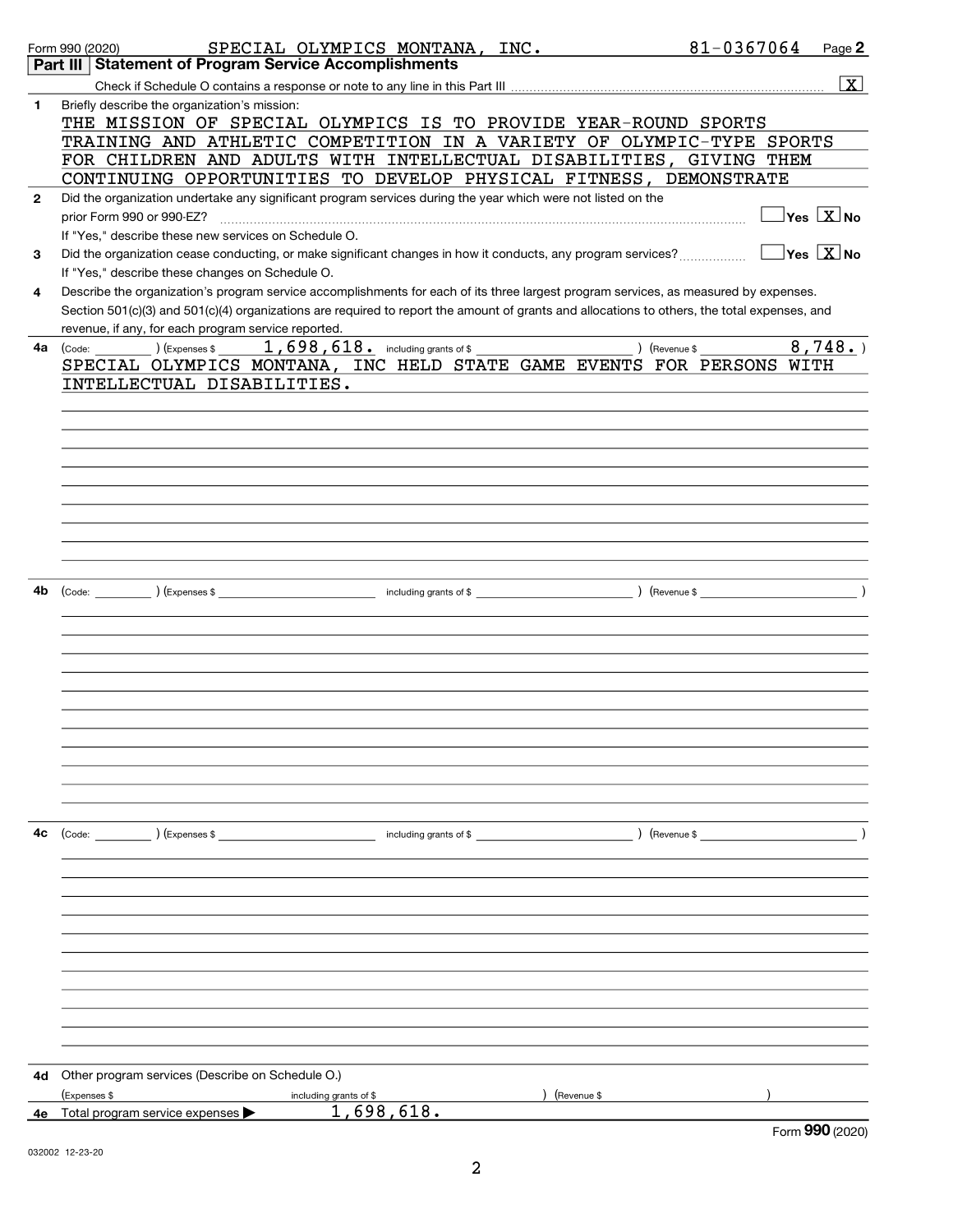|  | Form 990 (2020) |
|--|-----------------|
|  |                 |

#### Form 990 (2020) **Page 19 SPECIAL OLYMPICS MONTANA, INC.** 81-0367064 Page **Part IV Checklist of Required Schedules**

|     |                                                                                                                                                                                                                                                       |                 | Yes         | No |
|-----|-------------------------------------------------------------------------------------------------------------------------------------------------------------------------------------------------------------------------------------------------------|-----------------|-------------|----|
| 1   | Is the organization described in section $501(c)(3)$ or $4947(a)(1)$ (other than a private foundation)?                                                                                                                                               |                 |             |    |
|     |                                                                                                                                                                                                                                                       | 1               | х           |    |
| 2   |                                                                                                                                                                                                                                                       | $\overline{2}$  | $\mathbf X$ |    |
| 3   | Did the organization engage in direct or indirect political campaign activities on behalf of or in opposition to candidates for                                                                                                                       |                 |             |    |
|     |                                                                                                                                                                                                                                                       | 3               |             | X  |
| 4   | Section 501(c)(3) organizations. Did the organization engage in lobbying activities, or have a section 501(h) election in effect                                                                                                                      | 4               |             | X  |
| 5   | Is the organization a section 501(c)(4), 501(c)(5), or 501(c)(6) organization that receives membership dues, assessments, or                                                                                                                          |                 |             |    |
|     |                                                                                                                                                                                                                                                       | 5               |             | X  |
| 6   | Did the organization maintain any donor advised funds or any similar funds or accounts for which donors have the right to                                                                                                                             |                 |             |    |
|     | provide advice on the distribution or investment of amounts in such funds or accounts? If "Yes," complete Schedule D, Part I                                                                                                                          | 6               |             | X  |
| 7   | Did the organization receive or hold a conservation easement, including easements to preserve open space,                                                                                                                                             |                 |             |    |
|     |                                                                                                                                                                                                                                                       | $\overline{7}$  |             | X  |
| 8   | Did the organization maintain collections of works of art, historical treasures, or other similar assets? If "Yes," complete                                                                                                                          |                 |             |    |
|     |                                                                                                                                                                                                                                                       | 8               |             | X  |
| 9   | Did the organization report an amount in Part X, line 21, for escrow or custodial account liability, serve as a custodian for                                                                                                                         |                 |             |    |
|     | amounts not listed in Part X; or provide credit counseling, debt management, credit repair, or debt negotiation services?                                                                                                                             |                 |             |    |
|     |                                                                                                                                                                                                                                                       | 9               |             | X  |
| 10  | Did the organization, directly or through a related organization, hold assets in donor-restricted endowments                                                                                                                                          |                 |             |    |
|     |                                                                                                                                                                                                                                                       | 10              | х           |    |
| 11  | If the organization's answer to any of the following questions is "Yes," then complete Schedule D, Parts VI, VII, VIII, IX, or X                                                                                                                      |                 |             |    |
| a   | as applicable.<br>Did the organization report an amount for land, buildings, and equipment in Part X, line 10? If "Yes," complete Schedule D,                                                                                                         |                 |             |    |
|     | Part VI                                                                                                                                                                                                                                               | 11a             | X           |    |
| b   | Did the organization report an amount for investments - other securities in Part X, line 12, that is 5% or more of its total                                                                                                                          |                 |             |    |
|     |                                                                                                                                                                                                                                                       | 11 <sub>b</sub> |             | x  |
| c   | Did the organization report an amount for investments - program related in Part X, line 13, that is 5% or more of its total                                                                                                                           |                 |             |    |
|     |                                                                                                                                                                                                                                                       | 11c             |             | X  |
| d   | Did the organization report an amount for other assets in Part X, line 15, that is 5% or more of its total assets reported in                                                                                                                         |                 |             |    |
|     |                                                                                                                                                                                                                                                       | 11d             |             | X  |
|     |                                                                                                                                                                                                                                                       | 11e             | X           |    |
| f   | Did the organization's separate or consolidated financial statements for the tax year include a footnote that addresses                                                                                                                               |                 |             |    |
|     | the organization's liability for uncertain tax positions under FIN 48 (ASC 740)? If "Yes," complete Schedule D, Part X                                                                                                                                | 11f             |             | X  |
|     | 12a Did the organization obtain separate, independent audited financial statements for the tax year? If "Yes," complete                                                                                                                               |                 |             |    |
|     |                                                                                                                                                                                                                                                       | 12a             | Х           |    |
|     | Was the organization included in consolidated, independent audited financial statements for the tax year?                                                                                                                                             |                 |             |    |
|     | If "Yes," and if the organization answered "No" to line 12a, then completing Schedule D, Parts XI and XII is optional                                                                                                                                 | 12b             |             | Δ, |
| 13  | Is the organization a school described in section 170(b)(1)(A)(ii)? If "Yes," complete Schedule E                                                                                                                                                     | 13              |             | x  |
| 14a | Did the organization maintain an office, employees, or agents outside of the United States?                                                                                                                                                           | 14a             |             | X  |
| b   | Did the organization have aggregate revenues or expenses of more than \$10,000 from grantmaking, fundraising, business,<br>investment, and program service activities outside the United States, or aggregate foreign investments valued at \$100,000 |                 |             |    |
|     |                                                                                                                                                                                                                                                       | 14b             |             | X  |
| 15  | Did the organization report on Part IX, column (A), line 3, more than \$5,000 of grants or other assistance to or for any                                                                                                                             |                 |             |    |
|     |                                                                                                                                                                                                                                                       | 15              |             | X  |
| 16  | Did the organization report on Part IX, column (A), line 3, more than \$5,000 of aggregate grants or other assistance to                                                                                                                              |                 |             |    |
|     |                                                                                                                                                                                                                                                       | 16              |             | X  |
| 17  | Did the organization report a total of more than \$15,000 of expenses for professional fundraising services on Part IX,                                                                                                                               |                 |             |    |
|     |                                                                                                                                                                                                                                                       | 17              |             | X  |
| 18  | Did the organization report more than \$15,000 total of fundraising event gross income and contributions on Part VIII, lines                                                                                                                          |                 |             |    |
|     |                                                                                                                                                                                                                                                       | 18              | х           |    |
| 19  | Did the organization report more than \$15,000 of gross income from gaming activities on Part VIII, line 9a? If "Yes,"                                                                                                                                |                 |             |    |
|     |                                                                                                                                                                                                                                                       | 19              | х           |    |
| 20a |                                                                                                                                                                                                                                                       | 20a             |             | X  |
| b   |                                                                                                                                                                                                                                                       | 20 <sub>b</sub> |             |    |
| 21  | Did the organization report more than \$5,000 of grants or other assistance to any domestic organization or                                                                                                                                           |                 |             |    |
|     |                                                                                                                                                                                                                                                       | 21              |             | X  |

032003 12-23-20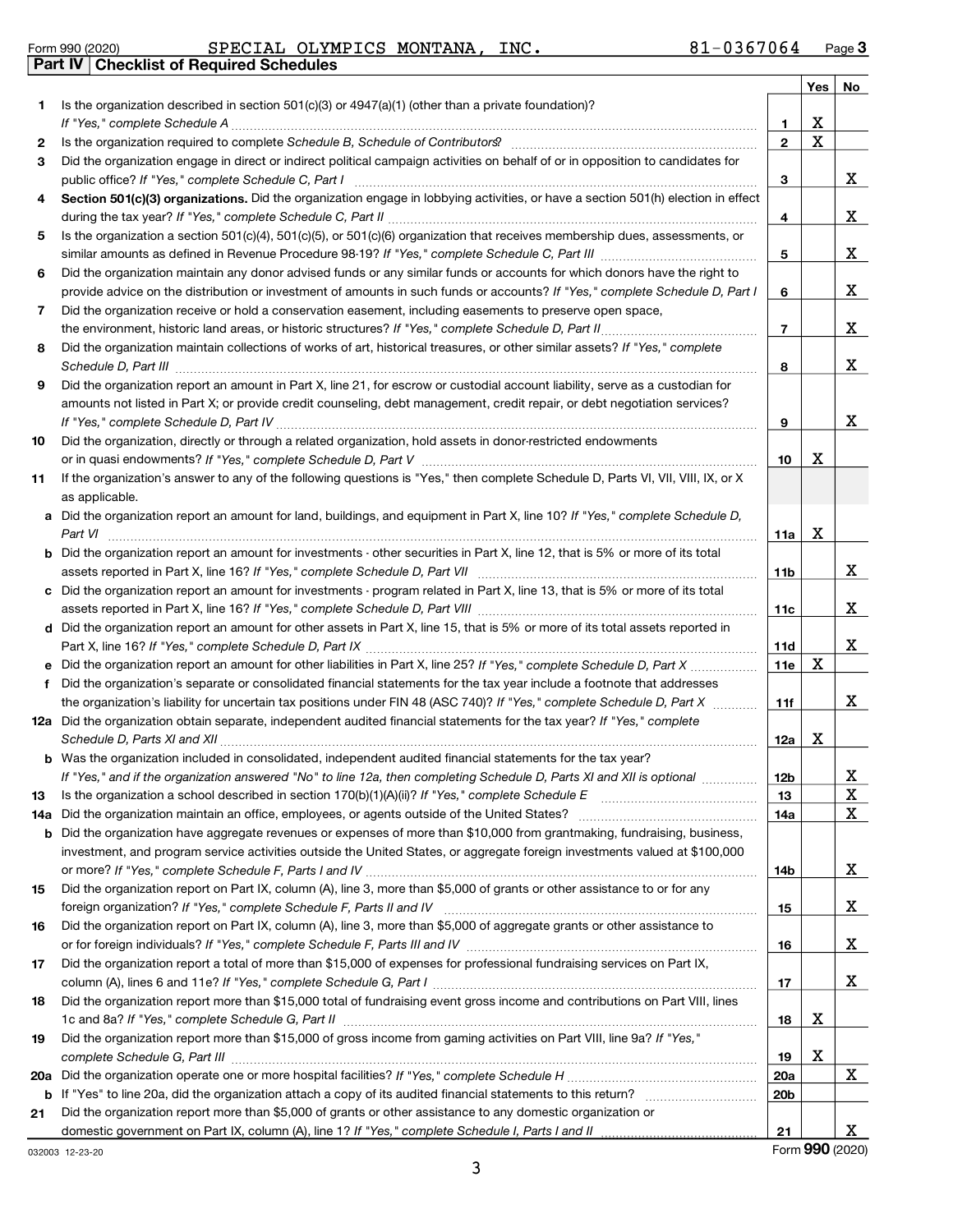|  | Form 990 (2020) |
|--|-----------------|
|  |                 |

#### Part IV | Checklist of Required Schedules (continued) Form 990 (2020) **Page 19 SPECIAL OLYMPICS MONTANA, INC.** 81-0367064 Page

|          |                                                                                                                                                                                                                                                         |                 | Yes | No              |
|----------|---------------------------------------------------------------------------------------------------------------------------------------------------------------------------------------------------------------------------------------------------------|-----------------|-----|-----------------|
| 22       | Did the organization report more than \$5,000 of grants or other assistance to or for domestic individuals on                                                                                                                                           |                 |     |                 |
|          | Part IX, column (A), line 2? If "Yes," complete Schedule I, Parts I and III [11]] [11]] [11] [11] [11] [11] [1                                                                                                                                          | 22              |     | X               |
| 23       | Did the organization answer "Yes" to Part VII, Section A, line 3, 4, or 5 about compensation of the organization's current                                                                                                                              |                 |     |                 |
|          | and former officers, directors, trustees, key employees, and highest compensated employees? If "Yes," complete                                                                                                                                          |                 |     |                 |
|          |                                                                                                                                                                                                                                                         | 23              |     | X               |
|          | 24a Did the organization have a tax-exempt bond issue with an outstanding principal amount of more than \$100,000 as of the                                                                                                                             |                 |     |                 |
|          | last day of the year, that was issued after December 31, 2002? If "Yes," answer lines 24b through 24d and complete                                                                                                                                      | 24a             |     | X               |
|          |                                                                                                                                                                                                                                                         | 24b             |     |                 |
|          | c Did the organization maintain an escrow account other than a refunding escrow at any time during the year to defease                                                                                                                                  |                 |     |                 |
|          |                                                                                                                                                                                                                                                         | 24с             |     |                 |
|          |                                                                                                                                                                                                                                                         | 24d             |     |                 |
|          | 25a Section 501(c)(3), 501(c)(4), and 501(c)(29) organizations. Did the organization engage in an excess benefit                                                                                                                                        |                 |     |                 |
|          |                                                                                                                                                                                                                                                         | 25a             |     | X               |
|          | b Is the organization aware that it engaged in an excess benefit transaction with a disqualified person in a prior year, and                                                                                                                            |                 |     |                 |
|          | that the transaction has not been reported on any of the organization's prior Forms 990 or 990-EZ? If "Yes," complete                                                                                                                                   |                 |     |                 |
|          | Schedule L, Part I                                                                                                                                                                                                                                      | 25b             |     | X               |
| 26       | Did the organization report any amount on Part X, line 5 or 22, for receivables from or payables to any current                                                                                                                                         |                 |     |                 |
|          | or former officer, director, trustee, key employee, creator or founder, substantial contributor, or 35%                                                                                                                                                 |                 |     |                 |
|          | controlled entity or family member of any of these persons? If "Yes," complete Schedule L, Part II                                                                                                                                                      | 26              |     | X               |
| 27       | Did the organization provide a grant or other assistance to any current or former officer, director, trustee, key employee,                                                                                                                             |                 |     |                 |
|          | creator or founder, substantial contributor or employee thereof, a grant selection committee member, or to a 35% controlled<br>entity (including an employee thereof) or family member of any of these persons? If "Yes," complete Schedule L, Part III | 27              |     | X               |
| 28       | Was the organization a party to a business transaction with one of the following parties (see Schedule L, Part IV                                                                                                                                       |                 |     |                 |
|          | instructions, for applicable filing thresholds, conditions, and exceptions):                                                                                                                                                                            |                 |     |                 |
|          | a A current or former officer, director, trustee, key employee, creator or founder, or substantial contributor? If                                                                                                                                      |                 |     |                 |
|          |                                                                                                                                                                                                                                                         | 28a             |     | X               |
|          |                                                                                                                                                                                                                                                         | 28 <sub>b</sub> |     | X               |
|          | c A 35% controlled entity of one or more individuals and/or organizations described in lines 28a or 28b? If                                                                                                                                             |                 |     |                 |
|          |                                                                                                                                                                                                                                                         | 28c             |     | X               |
| 29       |                                                                                                                                                                                                                                                         | 29              | X   |                 |
| 30       | Did the organization receive contributions of art, historical treasures, or other similar assets, or qualified conservation                                                                                                                             |                 |     |                 |
|          |                                                                                                                                                                                                                                                         | 30              |     | X<br>X          |
| 31<br>32 | Did the organization liquidate, terminate, or dissolve and cease operations? If "Yes," complete Schedule N, Part I<br>Did the organization sell, exchange, dispose of, or transfer more than 25% of its net assets? If "Yes," complete                  | 31              |     |                 |
|          |                                                                                                                                                                                                                                                         | 32              |     | X               |
| 33       | Did the organization own 100% of an entity disregarded as separate from the organization under Regulations                                                                                                                                              |                 |     |                 |
|          | sections 301.7701-2 and 301.7701-3? If "Yes," complete Schedule R, Part I                                                                                                                                                                               | 33              |     | x               |
| 34       | Was the organization related to any tax-exempt or taxable entity? If "Yes," complete Schedule R, Part II, III, or IV, and                                                                                                                               |                 |     |                 |
|          | Part V, line 1                                                                                                                                                                                                                                          | 34              |     | x               |
|          | 35a Did the organization have a controlled entity within the meaning of section 512(b)(13)?                                                                                                                                                             | 35a             |     | X               |
|          | b If "Yes" to line 35a, did the organization receive any payment from or engage in any transaction with a controlled entity                                                                                                                             |                 |     |                 |
|          |                                                                                                                                                                                                                                                         | 35b             |     |                 |
| 36       | Section 501(c)(3) organizations. Did the organization make any transfers to an exempt non-charitable related organization?                                                                                                                              |                 |     |                 |
|          |                                                                                                                                                                                                                                                         | 36              |     | x               |
| 37       | Did the organization conduct more than 5% of its activities through an entity that is not a related organization                                                                                                                                        |                 |     |                 |
|          |                                                                                                                                                                                                                                                         | 37              |     | x               |
| 38       | Did the organization complete Schedule O and provide explanations in Schedule O for Part VI, lines 11b and 19?<br>Note: All Form 990 filers are required to complete Schedule O                                                                         | 38              | х   |                 |
| Part V   | <b>Statements Regarding Other IRS Filings and Tax Compliance</b>                                                                                                                                                                                        |                 |     |                 |
|          | Check if Schedule O contains a response or note to any line in this Part V                                                                                                                                                                              |                 |     |                 |
|          |                                                                                                                                                                                                                                                         |                 | Yes | No              |
|          | 10<br>1a                                                                                                                                                                                                                                                |                 |     |                 |
|          | 8<br><b>b</b> Enter the number of Forms W-2G included in line 1a. Enter -0- if not applicable<br>1b                                                                                                                                                     |                 |     |                 |
|          | c Did the organization comply with backup withholding rules for reportable payments to vendors and reportable gaming                                                                                                                                    |                 |     |                 |
|          | (gambling) winnings to prize winners?                                                                                                                                                                                                                   | 1c              | х   |                 |
|          | 032004 12-23-20                                                                                                                                                                                                                                         |                 |     | Form 990 (2020) |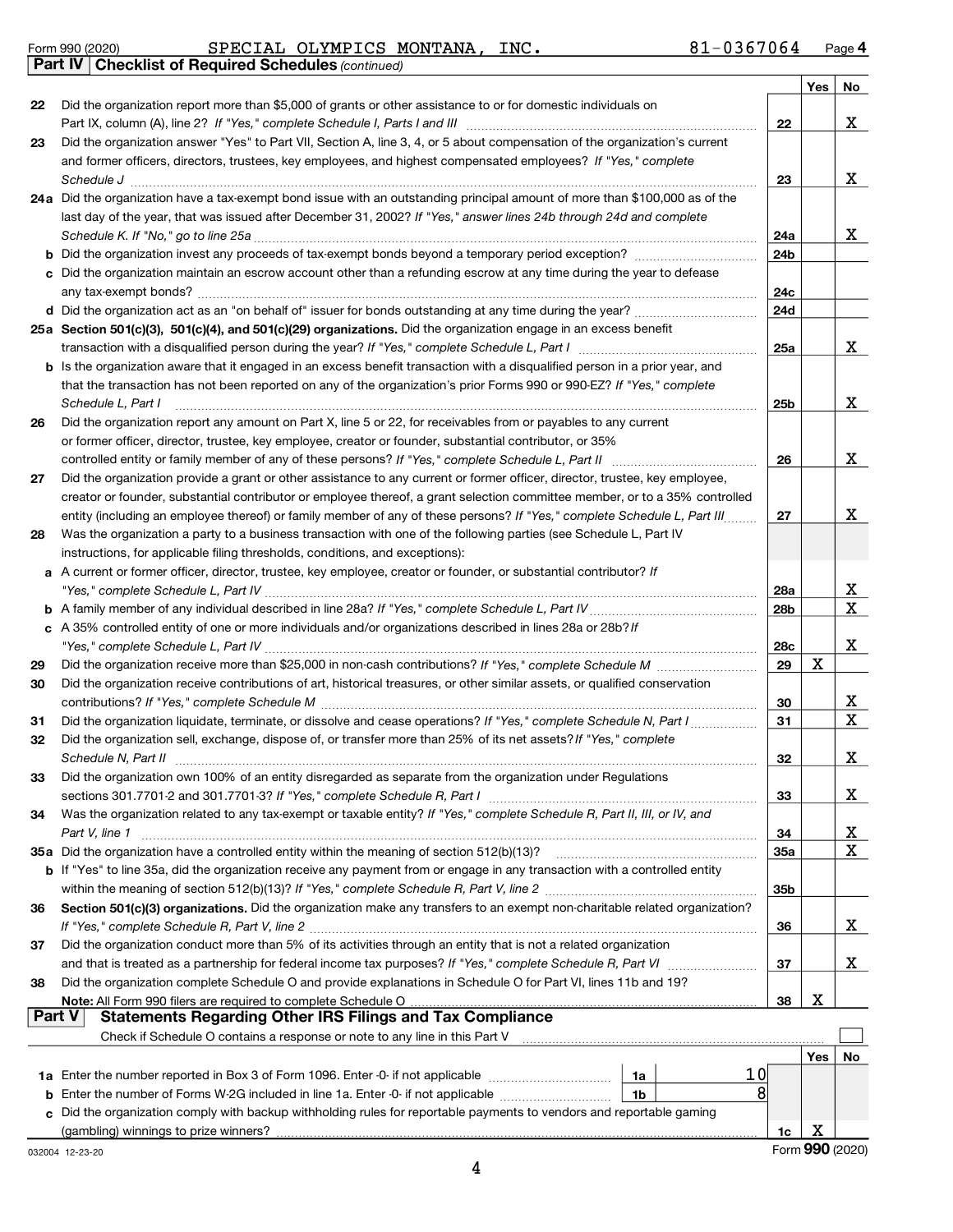|         | SPECIAL OLYMPICS MONTANA, INC.<br>Form 990 (2020)                                                                                               | $81 - 0367064$ |                |     | Page 5 |
|---------|-------------------------------------------------------------------------------------------------------------------------------------------------|----------------|----------------|-----|--------|
|         | Statements Regarding Other IRS Filings and Tax Compliance (continued)<br>Part V                                                                 |                |                |     |        |
|         |                                                                                                                                                 |                |                | Yes | No     |
|         | 2a Enter the number of employees reported on Form W-3, Transmittal of Wage and Tax Statements,                                                  |                |                |     |        |
|         | filed for the calendar year ending with or within the year covered by this return <i>[[[[[[[[[[[[[[]]]]</i> ]]<br>2a                            | 40             |                |     |        |
|         |                                                                                                                                                 |                | 2 <sub>b</sub> | x   |        |
|         |                                                                                                                                                 |                |                |     |        |
|         | 3a Did the organization have unrelated business gross income of \$1,000 or more during the year?                                                |                | 3a             |     | X      |
|         |                                                                                                                                                 |                | 3 <sub>b</sub> |     |        |
|         | 4a At any time during the calendar year, did the organization have an interest in, or a signature or other authority over, a                    |                |                |     |        |
|         | financial account in a foreign country (such as a bank account, securities account, or other financial account)?                                |                | 4a             |     | X      |
|         | <b>b</b> If "Yes," enter the name of the foreign country $\blacktriangleright$                                                                  |                |                |     |        |
|         | See instructions for filing requirements for FinCEN Form 114, Report of Foreign Bank and Financial Accounts (FBAR).                             |                |                |     |        |
|         |                                                                                                                                                 |                | 5a             |     | x      |
| b       |                                                                                                                                                 |                | 5 <sub>b</sub> |     | X      |
| c       |                                                                                                                                                 |                | 5с             |     |        |
|         | 6a Does the organization have annual gross receipts that are normally greater than \$100,000, and did the organization solicit                  |                |                |     |        |
|         | any contributions that were not tax deductible as charitable contributions?                                                                     |                | 6a             |     | X      |
|         | b If "Yes," did the organization include with every solicitation an express statement that such contributions or gifts                          |                |                |     |        |
|         | were not tax deductible?                                                                                                                        |                | 6b             |     |        |
| 7       | Organizations that may receive deductible contributions under section 170(c).                                                                   |                |                |     |        |
| a       | Did the organization receive a payment in excess of \$75 made partly as a contribution and partly for goods and services provided to the payor? |                | 7a             | х   |        |
| b       |                                                                                                                                                 |                | 7b             | X   |        |
| с       | Did the organization sell, exchange, or otherwise dispose of tangible personal property for which it was required                               |                |                |     |        |
|         | to file Form 8282?                                                                                                                              |                | 7c             |     | x      |
| d       | 7d                                                                                                                                              |                |                |     |        |
| е       |                                                                                                                                                 |                | 7e             |     |        |
| f       | Did the organization, during the year, pay premiums, directly or indirectly, on a personal benefit contract?                                    |                | 7f             |     |        |
| g       | If the organization received a contribution of qualified intellectual property, did the organization file Form 8899 as required?                |                | 7g             |     |        |
| h       | If the organization received a contribution of cars, boats, airplanes, or other vehicles, did the organization file a Form 1098-C?              |                | 7h             |     |        |
| 8       | Sponsoring organizations maintaining donor advised funds. Did a donor advised fund maintained by the                                            |                |                |     |        |
|         | sponsoring organization have excess business holdings at any time during the year?                                                              |                | 8              |     |        |
| 9       | Sponsoring organizations maintaining donor advised funds.<br>Did the sponsoring organization make any taxable distributions under section 4966? |                | 9а             |     |        |
| а       |                                                                                                                                                 |                | 9b             |     |        |
| b<br>10 |                                                                                                                                                 |                |                |     |        |
|         | Section 501(c)(7) organizations. Enter:<br>10a                                                                                                  |                |                |     |        |
| a<br>b  | Gross receipts, included on Form 990, Part VIII, line 12, for public use of club facilities<br>10b                                              |                |                |     |        |
| 11      | Section 501(c)(12) organizations. Enter:                                                                                                        |                |                |     |        |
| а       | 11a                                                                                                                                             |                |                |     |        |
| b       | Gross income from other sources (Do not net amounts due or paid to other sources against                                                        |                |                |     |        |
|         | amounts due or received from them.)<br>11b                                                                                                      |                |                |     |        |
|         | 12a Section 4947(a)(1) non-exempt charitable trusts. Is the organization filing Form 990 in lieu of Form 1041?                                  |                | 12a            |     |        |
|         | <b>b</b> If "Yes," enter the amount of tax-exempt interest received or accrued during the year<br>12b                                           |                |                |     |        |
| 13      | Section 501(c)(29) qualified nonprofit health insurance issuers.                                                                                |                |                |     |        |
|         | a Is the organization licensed to issue qualified health plans in more than one state?                                                          |                | 13а            |     |        |
|         | Note: See the instructions for additional information the organization must report on Schedule O.                                               |                |                |     |        |
|         | <b>b</b> Enter the amount of reserves the organization is required to maintain by the states in which the                                       |                |                |     |        |
|         | 13 <sub>b</sub>                                                                                                                                 |                |                |     |        |
| c       | 13с                                                                                                                                             |                |                |     |        |
|         | 14a Did the organization receive any payments for indoor tanning services during the tax year?                                                  |                | 14a            |     | X      |
|         | <b>b</b> If "Yes," has it filed a Form 720 to report these payments? If "No," provide an explanation on Schedule O                              |                | 14b            |     |        |
| 15      | Is the organization subject to the section 4960 tax on payment(s) of more than \$1,000,000 in remuneration or                                   |                |                |     |        |
|         |                                                                                                                                                 |                | 15             |     | x      |
|         | If "Yes," see instructions and file Form 4720, Schedule N.                                                                                      |                |                |     |        |
| 16      | Is the organization an educational institution subject to the section 4968 excise tax on net investment income?                                 |                | 16             |     | х      |
|         | If "Yes," complete Form 4720, Schedule O.                                                                                                       |                |                |     |        |

Form 990 (2020)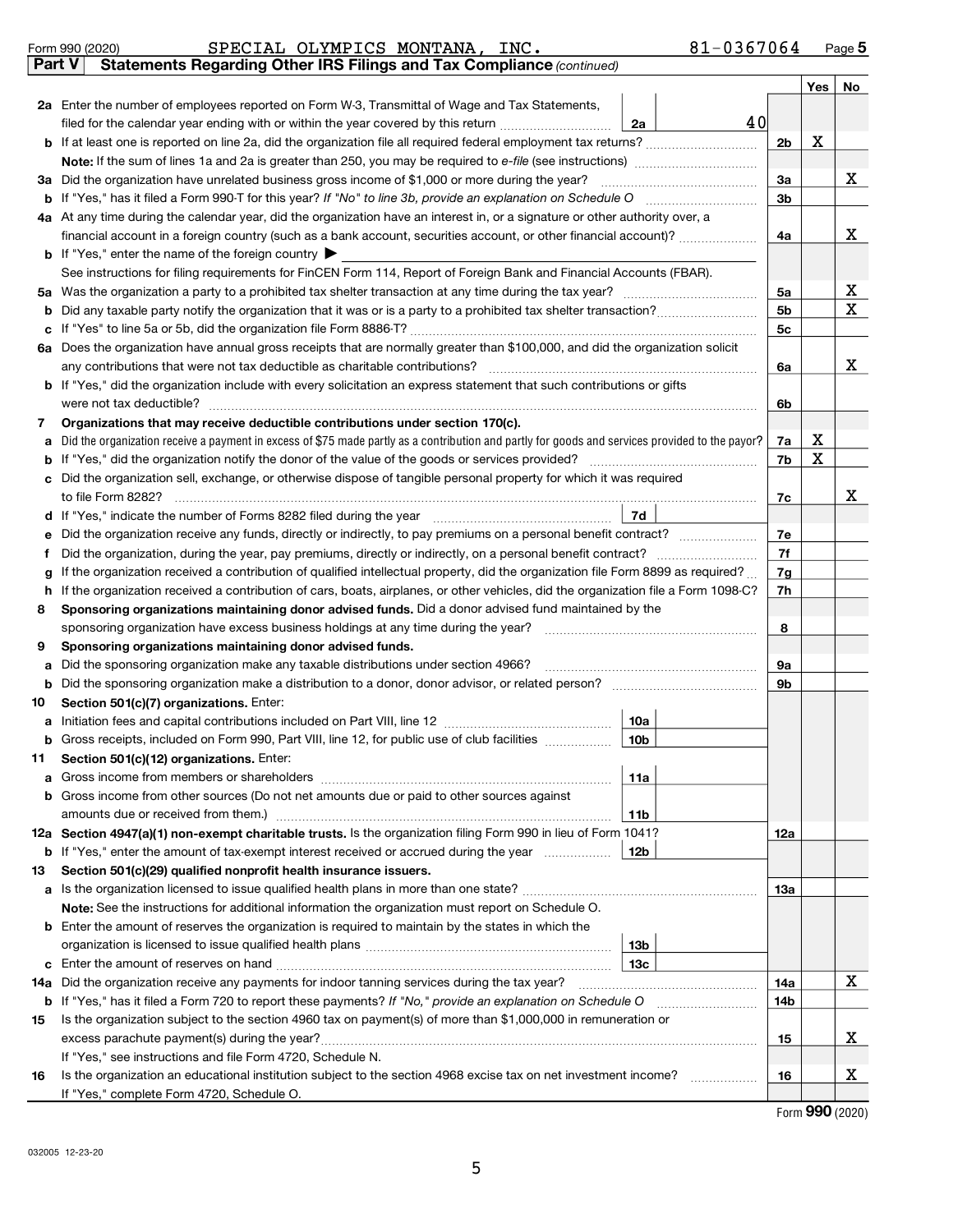|  | Form 990 (2020) |  |
|--|-----------------|--|
|  |                 |  |

### Form 990 (2020) **Page 19 SPECIAL OLYMPICS MONTANA, INC.** 81-0367064 Page

Page 6

Check if Schedule O contains a response or note to any line in this Part VI

| Part VI   Governance, Management, and Disclosure For each "Yes" response to lines 2 through 7b below, and for a "No" response |  |
|-------------------------------------------------------------------------------------------------------------------------------|--|
| to line 8a, 8b, or 10b below, describe the circumstances, processes, or changes on Schedule O. See instructions.              |  |

| Check if Schedule O contains a response or note to any line in this Part VI |  |
|-----------------------------------------------------------------------------|--|
| <b>Section A. Governing Body and Management</b>                             |  |

 $\lfloor x \rfloor$ 

|     |                                                                                                                                                                               |    |    |                 | Yes      | No          |
|-----|-------------------------------------------------------------------------------------------------------------------------------------------------------------------------------|----|----|-----------------|----------|-------------|
|     | 1a Enter the number of voting members of the governing body at the end of the tax year                                                                                        | 1a | 20 |                 |          |             |
|     | If there are material differences in voting rights among members of the governing body, or if the governing                                                                   |    |    |                 |          |             |
|     | body delegated broad authority to an executive committee or similar committee, explain on Schedule O.                                                                         |    |    |                 |          |             |
| b   | Enter the number of voting members included on line 1a, above, who are independent                                                                                            | 1b | 19 |                 |          |             |
| 2   | Did any officer, director, trustee, or key employee have a family relationship or a business relationship with any other                                                      |    |    |                 |          |             |
|     | officer, director, trustee, or key employee?                                                                                                                                  |    |    | $\mathbf{2}$    |          | x           |
| 3   | Did the organization delegate control over management duties customarily performed by or under the direct supervision                                                         |    |    |                 |          |             |
|     |                                                                                                                                                                               |    |    | 3               |          | х           |
| 4   |                                                                                                                                                                               |    |    | 4               |          | $\mathbf X$ |
| 5   |                                                                                                                                                                               |    |    | 5               |          | $\mathbf X$ |
| 6   | Did the organization have members or stockholders?                                                                                                                            |    |    |                 |          | X           |
| 7а  | Did the organization have members, stockholders, or other persons who had the power to elect or appoint one or                                                                |    |    | 6               |          |             |
|     |                                                                                                                                                                               |    |    | 7a              |          | х           |
|     | <b>b</b> Are any governance decisions of the organization reserved to (or subject to approval by) members, stockholders, or                                                   |    |    |                 |          |             |
|     |                                                                                                                                                                               |    |    |                 |          | x           |
|     | persons other than the governing body?<br>Did the organization contemporaneously document the meetings held or written actions undertaken during the year by the following:   |    |    | 7b              |          |             |
| 8   |                                                                                                                                                                               |    |    |                 | х        |             |
| a   |                                                                                                                                                                               |    |    | 8а              | X        |             |
| b   |                                                                                                                                                                               |    |    | 8b              |          |             |
| 9   | Is there any officer, director, trustee, or key employee listed in Part VII, Section A, who cannot be reached at the                                                          |    |    |                 |          |             |
|     |                                                                                                                                                                               |    |    | 9               |          | x           |
|     | Section B. Policies (This Section B requests information about policies not required by the Internal Revenue Code.)                                                           |    |    |                 |          |             |
|     |                                                                                                                                                                               |    |    |                 | Yes<br>X | No          |
|     |                                                                                                                                                                               |    |    | 10a             |          |             |
|     | <b>b</b> If "Yes," did the organization have written policies and procedures governing the activities of such chapters, affiliates,                                           |    |    |                 |          |             |
|     |                                                                                                                                                                               |    |    | 10 <sub>b</sub> | х        |             |
| 11a | Has the organization provided a complete copy of this Form 990 to all members of its governing body before filing the form?                                                   |    |    | 11a             | X        |             |
| b   | Describe in Schedule O the process, if any, used by the organization to review this Form 990.                                                                                 |    |    |                 |          |             |
| 12a |                                                                                                                                                                               |    |    | <b>12a</b>      | х        |             |
| b   | Were officers, directors, or trustees, and key employees required to disclose annually interests that could give rise to conflicts?                                           |    |    | 12 <sub>b</sub> | X        |             |
| c   | Did the organization regularly and consistently monitor and enforce compliance with the policy? If "Yes," describe                                                            |    |    |                 |          |             |
|     | in Schedule O how this was done manufactured and continuum and contact the United Schedule O how this was done                                                                |    |    | 12c             | х        |             |
| 13  | Did the organization have a written whistleblower policy?                                                                                                                     |    |    | 13              | X        |             |
| 14  | Did the organization have a written document retention and destruction policy? [11] manufaction in the organization have a written document retention and destruction policy? |    |    | 14              | X        |             |
| 15  | Did the process for determining compensation of the following persons include a review and approval by independent                                                            |    |    |                 |          |             |
|     | persons, comparability data, and contemporaneous substantiation of the deliberation and decision?                                                                             |    |    |                 |          |             |
|     | a The organization's CEO, Executive Director, or top management official                                                                                                      |    |    | 15a             | х        |             |
|     |                                                                                                                                                                               |    |    | 15b             | X        |             |
|     | If "Yes" to line 15a or 15b, describe the process in Schedule O (see instructions).                                                                                           |    |    |                 |          |             |
|     | 16a Did the organization invest in, contribute assets to, or participate in a joint venture or similar arrangement with a                                                     |    |    |                 |          |             |
|     | taxable entity during the year?                                                                                                                                               |    |    | 16a             |          | х           |
|     | b If "Yes," did the organization follow a written policy or procedure requiring the organization to evaluate its participation                                                |    |    |                 |          |             |
|     | in joint venture arrangements under applicable federal tax law, and take steps to safeguard the organization's                                                                |    |    |                 |          |             |
|     |                                                                                                                                                                               |    |    | 16b             |          |             |
|     | <b>Section C. Disclosure</b>                                                                                                                                                  |    |    |                 |          |             |
| 17  | NONE<br>List the states with which a copy of this Form 990 is required to be filed $\blacktriangleright$                                                                      |    |    |                 |          |             |
| 18  | Section 6104 requires an organization to make its Forms 1023 (1024 or 1024-A, if applicable), 990, and 990-T (Section 501(c)(3)s only) available                              |    |    |                 |          |             |
|     | for public inspection. Indicate how you made these available. Check all that apply.                                                                                           |    |    |                 |          |             |
|     | X Own website<br>$\lfloor x \rfloor$ Upon request<br>Another's website<br>Other (explain on Schedule O)                                                                       |    |    |                 |          |             |
| 19  | Describe on Schedule O whether (and if so, how) the organization made its governing documents, conflict of interest policy, and financial                                     |    |    |                 |          |             |
|     | statements available to the public during the tax year.                                                                                                                       |    |    |                 |          |             |
| 20  | State the name, address, and telephone number of the person who possesses the organization's books and records                                                                |    |    |                 |          |             |
|     | THE ORGANIZATION - (406) 268-6759                                                                                                                                             |    |    |                 |          |             |
|     | P.O. BOX 3507, GREAT FALLS, MT<br>59403                                                                                                                                       |    |    |                 |          |             |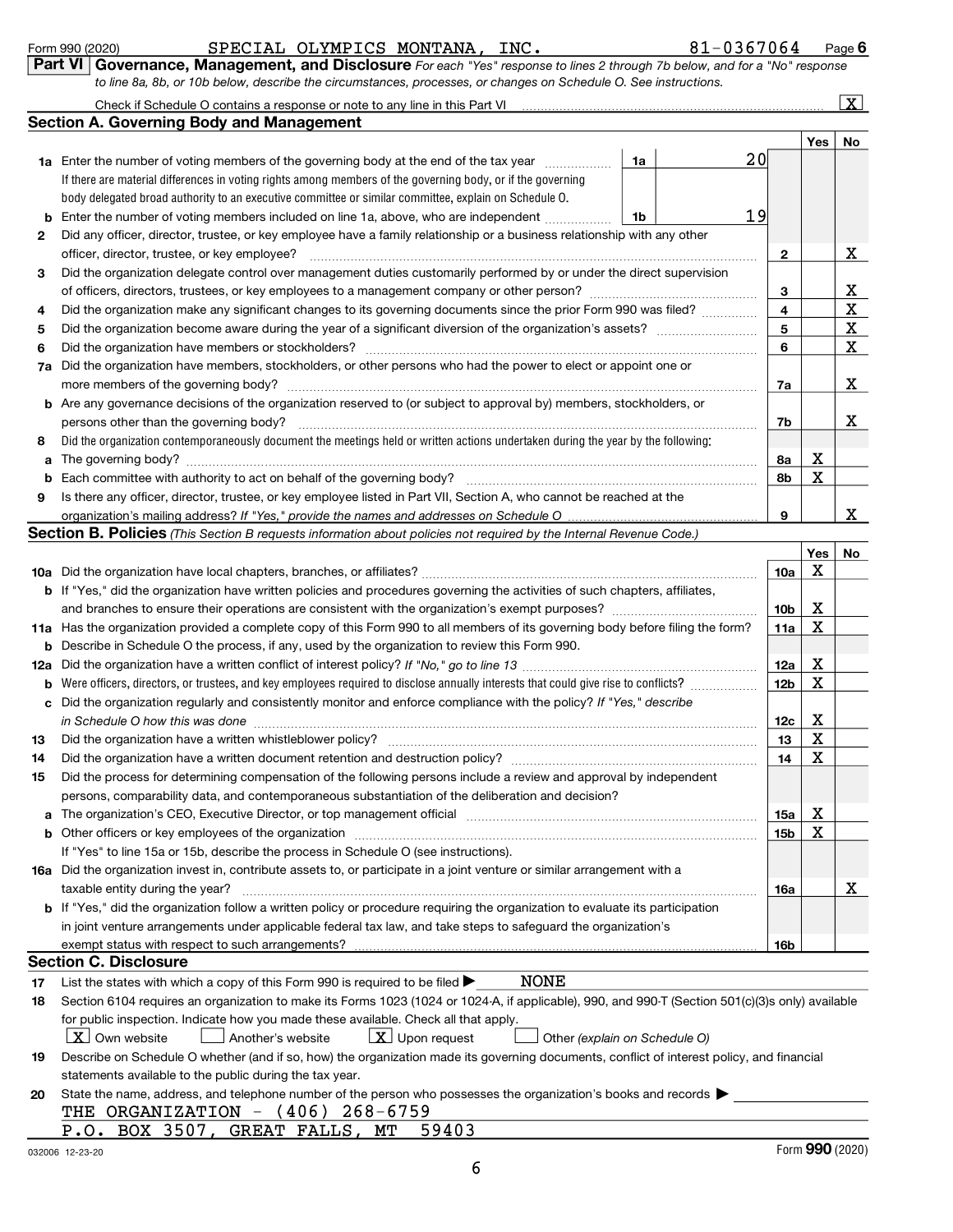| SPECIAL OLYMPICS MONTANA, INC.<br>Form 990 (2020)                                                                                                                                                                           | 81-0367064 | Page 7 |  |  |  |  |  |  |
|-----------------------------------------------------------------------------------------------------------------------------------------------------------------------------------------------------------------------------|------------|--------|--|--|--|--|--|--|
| Part VII Compensation of Officers, Directors, Trustees, Key Employees, Highest Compensated                                                                                                                                  |            |        |  |  |  |  |  |  |
| <b>Employees, and Independent Contractors</b>                                                                                                                                                                               |            |        |  |  |  |  |  |  |
| Check if Schedule O contains a response or note to any line in this Part VII                                                                                                                                                |            |        |  |  |  |  |  |  |
| Section A. Officers, Directors, Trustees, Key Employees, and Highest Compensated Employees                                                                                                                                  |            |        |  |  |  |  |  |  |
| 1a Complete this table for all persons required to be listed. Report compensation for the calendar year ending with or within the organization's tax year.                                                                  |            |        |  |  |  |  |  |  |
| • List all of the organization's current officers, directors, trustees (whether individuals or organizations), regardless of amount of compensation.<br>Enter -0- in columns (D), (E), and (F) if no compensation was paid. |            |        |  |  |  |  |  |  |

 $\bullet$  List all of the organization's current key employees, if any. See instructions for definition of "key employee."

• List the organization's five current highest compensated employees (other than an officer, director, trustee, or key employee) who received reportable compensation (Box 5 of Form W-2 and/or Box 7 of Form 1099-MISC) of more than \$100,000 from the organization and any related organizations.

List all of the organization's former officers, key employees, and highest compensated employees who received more than \$100,000 of reportable compensation from the organization and any related organizations.

• List all of the organization's former directors or trustees that received, in the capacity as a former director or trustee of the organization, more than \$10,000 of reportable compensation from the organization and any related organizations. See instructions for the order in which to list the persons above.

Check this box if neither the organization nor any related organization compensated any current officer, director, or trustee.

| (A)                             | (B)                      |                                |                                 | (C)         |              |                                   |        | (D)              | (E)             | (F)                         |
|---------------------------------|--------------------------|--------------------------------|---------------------------------|-------------|--------------|-----------------------------------|--------|------------------|-----------------|-----------------------------|
| Name and title                  | Average                  |                                | (do not check more than one     |             | Position     |                                   |        | Reportable       | Reportable      | Estimated                   |
|                                 | hours per                |                                | box, unless person is both an   |             |              |                                   |        | compensation     | compensation    | amount of                   |
|                                 | week                     |                                | officer and a director/trustee) |             |              |                                   |        | from             | from related    | other                       |
|                                 | (list any                |                                |                                 |             |              |                                   |        | the              | organizations   | compensation                |
|                                 | hours for                |                                |                                 |             |              |                                   |        | organization     | (W-2/1099-MISC) | from the                    |
|                                 | related<br>organizations |                                |                                 |             |              |                                   |        | (W-2/1099-MISC)  |                 | organization<br>and related |
|                                 | below                    |                                |                                 |             |              |                                   |        |                  |                 | organizations               |
|                                 | line)                    | Individual trustee or director | Institutional trustee           | Officer     | Key employee | Highest compensated<br>  employee | Former |                  |                 |                             |
| (1)<br>RHONDA MCCARTY           | 40.00                    |                                |                                 |             |              |                                   |        |                  |                 |                             |
| PRESIDENT                       |                          | X                              |                                 | $\mathbf X$ |              |                                   |        | 105,710.         | $\mathbf 0$ .   | $0_{.}$                     |
| <b>BOB NORBIE</b><br>(2)        | 40.00                    |                                |                                 |             |              |                                   |        |                  |                 |                             |
| EXECUTIVE DIRECTOR OF ENDOWMENT |                          |                                |                                 | $\mathbf X$ |              |                                   |        | 82,496.          | $\mathbf 0$ .   | 0.                          |
| PAT MCCRANEY<br>(3)             | 40.00                    |                                |                                 |             |              |                                   |        |                  |                 |                             |
| VP FINANCE                      |                          |                                |                                 | X           |              |                                   |        | 77,965.          | 0.              | $0_{.}$                     |
| RICK REISIG<br>(4)              | 1.00                     |                                |                                 |             |              |                                   |        |                  |                 |                             |
| CHAIRMAN                        |                          | $\mathbf X$                    |                                 | $\mathbf X$ |              |                                   |        | $\mathbf 0$ .    | $\mathbf 0$ .   | $\mathbf 0$ .               |
| DARRYL SEYMOUR<br>(5)           | 1.00                     |                                |                                 |             |              |                                   |        |                  |                 |                             |
| VICE CHAIRMAN                   |                          | X                              |                                 | $\mathbf X$ |              |                                   |        | $\mathbf 0$ .    | $\mathbf 0$ .   | $\mathbf 0$ .               |
| MICHAEL COMBO<br>(6)            | 1.00                     |                                |                                 |             |              |                                   |        |                  |                 |                             |
| <b>TREASURER</b>                |                          | X                              |                                 | X           |              |                                   |        | $\mathbf 0$ .    | 0.              | $0_{.}$                     |
| RANDY SIMKINS<br>(7)            | 1.00                     |                                |                                 |             |              |                                   |        |                  |                 |                             |
| <b>SECRETARY</b>                |                          | X                              |                                 | $\rm X$     |              |                                   |        | $\mathbf 0$ .    | $\mathbf 0$ .   | $\mathbf 0$ .               |
| <b>JOHN PARKES</b><br>(8)       | 1.00                     |                                |                                 |             |              |                                   |        |                  |                 |                             |
| PAST CHAIRMAN                   |                          | X                              |                                 |             |              |                                   |        | $\mathbf 0$ .    | $\mathbf 0$ .   | 0.                          |
| <b>JOE DAHINDEN</b><br>(9)      | 1.00                     |                                |                                 |             |              |                                   |        |                  |                 |                             |
| <b>DIRECTOR</b>                 |                          | X                              |                                 |             |              |                                   |        | $\mathbf 0$ .    | $\mathbf 0$ .   | 0.                          |
| (10) DENNIS FRANKS              | 1.00                     |                                |                                 |             |              |                                   |        |                  |                 |                             |
| <b>DIRECTOR</b>                 |                          | X                              |                                 |             |              |                                   |        | $\mathbf 0$      | $\mathbf 0$     | $0_{.}$                     |
| (11) GARY FULLER                | 1.00                     |                                |                                 |             |              |                                   |        |                  |                 |                             |
| <b>DIRECTOR</b>                 |                          | $\mathbf X$                    |                                 |             |              |                                   |        | $\mathbf 0$ .    | 0.              | $0_{\cdot}$                 |
| (12) DON CAPE, JR.              | 1.00                     |                                |                                 |             |              |                                   |        |                  |                 |                             |
| <b>DIRECTOR</b>                 |                          | X                              |                                 |             |              |                                   |        | $\mathbf 0$ .    | 0.              | 0.                          |
| (13) STACEY JOHNSTON-GLEASON    | 1.00                     |                                |                                 |             |              |                                   |        |                  |                 |                             |
| <b>DIRECTOR</b>                 |                          | X                              |                                 |             |              |                                   |        | О.               | 0.              | $\mathbf 0$ .               |
| (14) SCOTT LIND                 | 1.00                     |                                |                                 |             |              |                                   |        |                  |                 |                             |
| <b>DIRECTOR</b>                 |                          | X                              |                                 |             |              |                                   |        | $\overline{0}$ . | $\mathbf 0$ .   | $0_{.}$                     |
| (15) ART MALISANI               | 1.00                     |                                |                                 |             |              |                                   |        |                  |                 |                             |
| <b>DIRECTOR</b>                 |                          | $\mathbf x$                    |                                 |             |              |                                   |        | $\mathbf 0$ .    | $\mathbf 0$ .   | $0_{.}$                     |
| (16) COREY MCGREEVEY            | 1.00                     |                                |                                 |             |              |                                   |        |                  |                 |                             |
| <b>DIRECTOR</b>                 |                          | X                              |                                 |             |              |                                   |        | $\mathbf 0$ .    | $\mathbf 0$ .   | $\mathbf 0$ .               |
| (17) RENEE NEWMAN               | 1.00                     |                                |                                 |             |              |                                   |        |                  |                 |                             |
| <b>DIRECTOR</b>                 |                          | X                              |                                 |             |              |                                   |        | $\mathbf 0$ .    | $\mathbf 0$ .   | 0.<br>$\sim$                |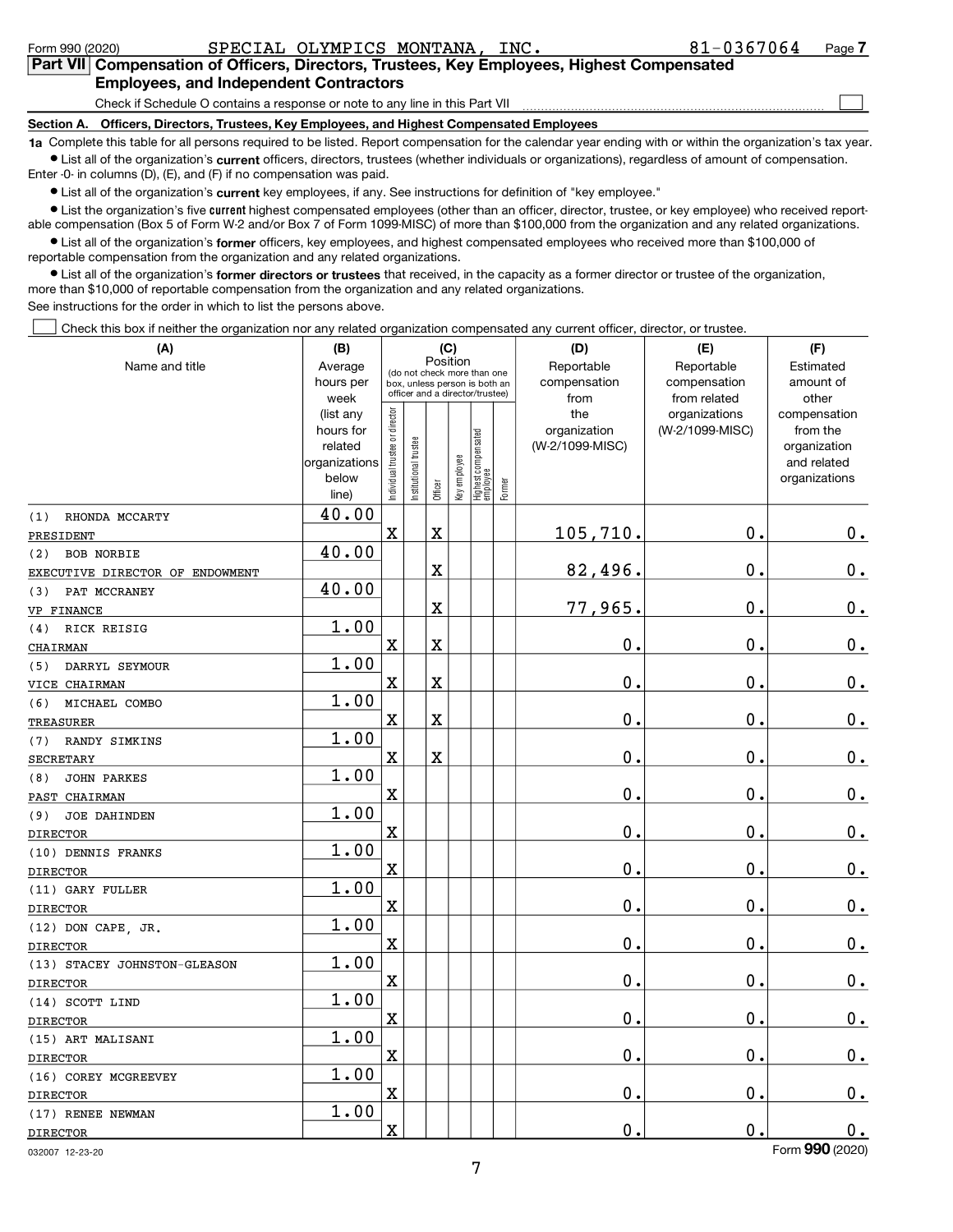|              | SPECIAL OLYMPICS MONTANA, INC.<br>Form 990 (2020)                                                                                                                                                                                 |                        |                                                              |                       |         |                 |                                 |        |                              | 81-0367064                       |  |                          | Page 8        |
|--------------|-----------------------------------------------------------------------------------------------------------------------------------------------------------------------------------------------------------------------------------|------------------------|--------------------------------------------------------------|-----------------------|---------|-----------------|---------------------------------|--------|------------------------------|----------------------------------|--|--------------------------|---------------|
|              | Part VII Section A. Officers, Directors, Trustees, Key Employees, and Highest Compensated Employees (continued)                                                                                                                   |                        |                                                              |                       |         |                 |                                 |        |                              |                                  |  |                          |               |
|              | (A)<br>Name and title                                                                                                                                                                                                             | (B)<br>Average         |                                                              |                       |         | (C)<br>Position |                                 |        | (D)<br>Reportable            | (E)<br>Reportable                |  | (F)<br>Estimated         |               |
|              |                                                                                                                                                                                                                                   | hours per              | (do not check more than one<br>box, unless person is both an |                       |         |                 |                                 |        | compensation<br>compensation |                                  |  | amount of                |               |
|              |                                                                                                                                                                                                                                   | week                   | officer and a director/trustee)                              |                       |         |                 |                                 |        | from                         | from related                     |  | other                    |               |
|              |                                                                                                                                                                                                                                   | (list any<br>hours for | Individual trustee or director                               |                       |         |                 |                                 |        | the<br>organization          | organizations<br>(W-2/1099-MISC) |  | compensation<br>from the |               |
|              |                                                                                                                                                                                                                                   | related                |                                                              |                       |         |                 |                                 |        | (W-2/1099-MISC)              |                                  |  | organization             |               |
|              |                                                                                                                                                                                                                                   | organizations          |                                                              |                       |         |                 |                                 |        |                              |                                  |  | and related              |               |
|              |                                                                                                                                                                                                                                   | below                  |                                                              | Institutional trustee | Officer | Key employee    | Highest compensated<br>employee | Former |                              |                                  |  | organizations            |               |
|              |                                                                                                                                                                                                                                   | line)                  |                                                              |                       |         |                 |                                 |        |                              |                                  |  |                          |               |
|              | (18) ROD SOUZA                                                                                                                                                                                                                    | 1.00                   | X                                                            |                       |         |                 |                                 |        | 0.                           |                                  |  |                          |               |
|              | DIRECTOR                                                                                                                                                                                                                          | 1.00                   |                                                              |                       |         |                 |                                 |        |                              | 0.                               |  |                          | $0_{.}$       |
|              | (19) CHRIS SPIKER                                                                                                                                                                                                                 |                        | X                                                            |                       |         |                 |                                 |        | 0.                           | 0.                               |  |                          | $\mathbf 0$ . |
|              | DIRECTOR<br>(20) NINA STEFANI                                                                                                                                                                                                     | 1.00                   |                                                              |                       |         |                 |                                 |        |                              |                                  |  |                          |               |
|              | <b>DIRECTOR</b>                                                                                                                                                                                                                   |                        | X                                                            |                       |         |                 |                                 |        | 0.                           | 0.                               |  |                          | $0_{.}$       |
|              | (21) TRUMAN TOLSON                                                                                                                                                                                                                | 1.00                   |                                                              |                       |         |                 |                                 |        |                              |                                  |  |                          |               |
|              | <b>DIRECTOR</b>                                                                                                                                                                                                                   |                        | X                                                            |                       |         |                 |                                 |        | 0.                           | 0.                               |  |                          | $\mathbf 0$ . |
|              | (22) ASHLEY WHITNEY                                                                                                                                                                                                               | 1.00                   |                                                              |                       |         |                 |                                 |        |                              |                                  |  |                          |               |
|              | <b>DIRECTOR</b>                                                                                                                                                                                                                   |                        | X                                                            |                       |         |                 |                                 |        | 0.                           | 0.                               |  |                          | $\mathbf 0$ . |
|              |                                                                                                                                                                                                                                   |                        |                                                              |                       |         |                 |                                 |        |                              |                                  |  |                          |               |
|              |                                                                                                                                                                                                                                   |                        |                                                              |                       |         |                 |                                 |        |                              |                                  |  |                          |               |
|              |                                                                                                                                                                                                                                   |                        |                                                              |                       |         |                 |                                 |        |                              |                                  |  |                          |               |
|              |                                                                                                                                                                                                                                   |                        |                                                              |                       |         |                 |                                 |        |                              |                                  |  |                          |               |
|              |                                                                                                                                                                                                                                   |                        |                                                              |                       |         |                 |                                 |        |                              |                                  |  |                          |               |
|              |                                                                                                                                                                                                                                   |                        |                                                              |                       |         |                 |                                 |        |                              |                                  |  |                          |               |
|              |                                                                                                                                                                                                                                   |                        |                                                              |                       |         |                 |                                 |        |                              |                                  |  |                          |               |
|              |                                                                                                                                                                                                                                   |                        |                                                              |                       |         |                 |                                 |        | 266,171.                     | 0.                               |  |                          | $0_{.}$       |
|              |                                                                                                                                                                                                                                   |                        |                                                              |                       |         |                 |                                 |        | 0.                           | 0.                               |  |                          | $\mathbf 0$ . |
|              |                                                                                                                                                                                                                                   |                        |                                                              |                       |         |                 |                                 | ▶      | 266,171.                     | 0.                               |  |                          | $\mathbf 0$ . |
| $\mathbf{2}$ | Total number of individuals (including but not limited to those listed above) who received more than \$100,000 of reportable                                                                                                      |                        |                                                              |                       |         |                 |                                 |        |                              |                                  |  |                          |               |
|              | compensation from the organization $\blacktriangleright$                                                                                                                                                                          |                        |                                                              |                       |         |                 |                                 |        |                              |                                  |  |                          | 1             |
|              |                                                                                                                                                                                                                                   |                        |                                                              |                       |         |                 |                                 |        |                              |                                  |  | Yes                      | No            |
| 3            | Did the organization list any former officer, director, trustee, key employee, or highest compensated employee on                                                                                                                 |                        |                                                              |                       |         |                 |                                 |        |                              |                                  |  |                          |               |
|              |                                                                                                                                                                                                                                   |                        |                                                              |                       |         |                 |                                 |        |                              |                                  |  | 3                        | X             |
| 4            | For any individual listed on line 1a, is the sum of reportable compensation and other compensation from the organization                                                                                                          |                        |                                                              |                       |         |                 |                                 |        |                              |                                  |  |                          |               |
|              | and related organizations greater than \$150,000? If "Yes," complete Schedule J for such individual<br>Did any person listed on line 1a receive or accrue compensation from any unrelated organization or individual for services |                        |                                                              |                       |         |                 |                                 |        |                              |                                  |  | 4                        | x             |
| 5            |                                                                                                                                                                                                                                   |                        |                                                              |                       |         |                 |                                 |        |                              |                                  |  | 5                        | X             |
|              | <b>Section B. Independent Contractors</b>                                                                                                                                                                                         |                        |                                                              |                       |         |                 |                                 |        |                              |                                  |  |                          |               |
| 1            | Complete this table for your five highest compensated independent contractors that received more than \$100,000 of compensation from                                                                                              |                        |                                                              |                       |         |                 |                                 |        |                              |                                  |  |                          |               |
|              | the organization. Report compensation for the calendar year ending with or within the organization's tax year.                                                                                                                    |                        |                                                              |                       |         |                 |                                 |        |                              |                                  |  |                          |               |
|              | (A)                                                                                                                                                                                                                               |                        |                                                              |                       |         |                 |                                 |        | (B)                          |                                  |  | (C)                      |               |
|              | Name and business address                                                                                                                                                                                                         |                        |                                                              | <b>NONE</b>           |         |                 |                                 |        | Description of services      |                                  |  | Compensation             |               |
|              |                                                                                                                                                                                                                                   |                        |                                                              |                       |         |                 |                                 |        |                              |                                  |  |                          |               |
|              |                                                                                                                                                                                                                                   |                        |                                                              |                       |         |                 |                                 |        |                              |                                  |  |                          |               |
|              |                                                                                                                                                                                                                                   |                        |                                                              |                       |         |                 |                                 |        |                              |                                  |  |                          |               |
|              |                                                                                                                                                                                                                                   |                        |                                                              |                       |         |                 |                                 |        |                              |                                  |  |                          |               |
|              |                                                                                                                                                                                                                                   |                        |                                                              |                       |         |                 |                                 |        |                              |                                  |  |                          |               |
|              |                                                                                                                                                                                                                                   |                        |                                                              |                       |         |                 |                                 |        |                              |                                  |  |                          |               |
|              |                                                                                                                                                                                                                                   |                        |                                                              |                       |         |                 |                                 |        |                              |                                  |  |                          |               |
|              |                                                                                                                                                                                                                                   |                        |                                                              |                       |         |                 |                                 |        |                              |                                  |  |                          |               |
|              |                                                                                                                                                                                                                                   |                        |                                                              |                       |         |                 |                                 |        |                              |                                  |  |                          |               |
| 2            | Total number of independent contractors (including but not limited to those listed above) who received more than                                                                                                                  |                        |                                                              |                       |         |                 |                                 |        |                              |                                  |  |                          |               |
|              | \$100,000 of compensation from the organization >                                                                                                                                                                                 |                        |                                                              |                       |         |                 | 0                               |        |                              |                                  |  |                          |               |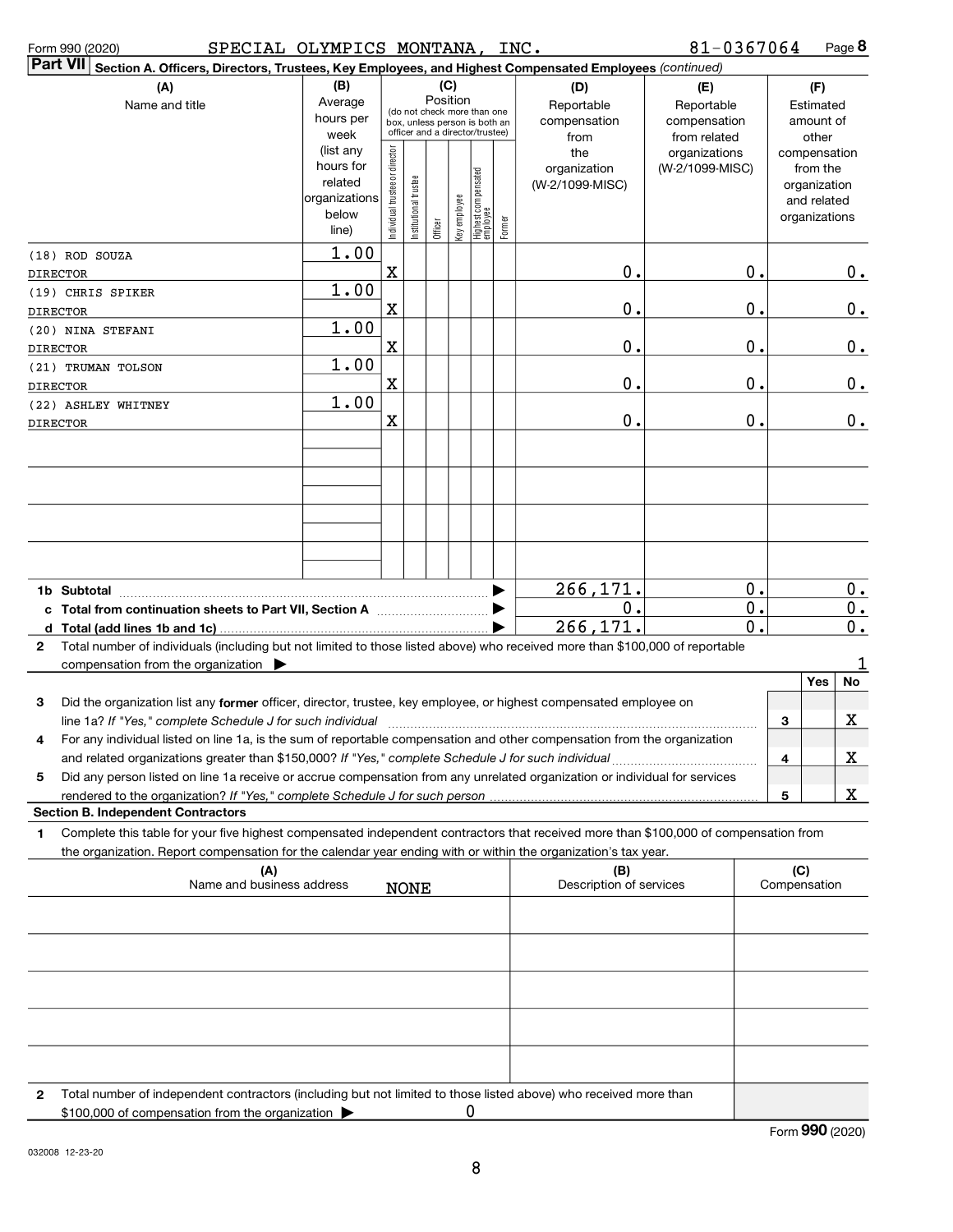|                                                           |    |   | SPECIAL OLYMPICS MONTANA, INC.<br>Form 990 (2020)                                                                                                                                                                                                                                                    |                       |                                  |                                   | 81-0367064         | Page 9                  |
|-----------------------------------------------------------|----|---|------------------------------------------------------------------------------------------------------------------------------------------------------------------------------------------------------------------------------------------------------------------------------------------------------|-----------------------|----------------------------------|-----------------------------------|--------------------|-------------------------|
| <b>Part VIII</b>                                          |    |   | <b>Statement of Revenue</b>                                                                                                                                                                                                                                                                          |                       |                                  |                                   |                    |                         |
|                                                           |    |   | Check if Schedule O contains a response or note to any line in this Part VIII                                                                                                                                                                                                                        |                       |                                  |                                   |                    |                         |
|                                                           |    |   |                                                                                                                                                                                                                                                                                                      |                       | (A)<br>Total revenue             | (B)<br>Related or exempt          | (C)<br>Unrelated   | (D)<br>Revenue excluded |
|                                                           |    |   |                                                                                                                                                                                                                                                                                                      |                       |                                  | function revenue business revenue |                    | from tax under          |
|                                                           |    |   |                                                                                                                                                                                                                                                                                                      |                       |                                  |                                   | sections 512 - 514 |                         |
| Contributions, Gifts, Grants<br>and Other Similar Amounts |    |   | 1a<br>1 a Federated campaigns                                                                                                                                                                                                                                                                        | 4,018.                |                                  |                                   |                    |                         |
|                                                           |    |   | 1 <sub>b</sub><br><b>b</b> Membership dues                                                                                                                                                                                                                                                           |                       |                                  |                                   |                    |                         |
|                                                           |    |   | 1 <sub>c</sub><br>c Fundraising events                                                                                                                                                                                                                                                               | 252,767.              |                                  |                                   |                    |                         |
|                                                           |    |   | 1 <sub>d</sub><br>d Related organizations                                                                                                                                                                                                                                                            |                       |                                  |                                   |                    |                         |
|                                                           |    |   | e Government grants (contributions)<br>1e                                                                                                                                                                                                                                                            |                       |                                  |                                   |                    |                         |
|                                                           |    |   | f All other contributions, gifts, grants, and                                                                                                                                                                                                                                                        |                       |                                  |                                   |                    |                         |
|                                                           |    |   | similar amounts not included above<br>1f                                                                                                                                                                                                                                                             | 3, 216, 733.          |                                  |                                   |                    |                         |
|                                                           |    |   | <b>g</b> Noncash contributions included in lines 1a-1f $\vert$ 1g $\vert$ \$                                                                                                                                                                                                                         | 68,773.               |                                  |                                   |                    |                         |
|                                                           |    |   |                                                                                                                                                                                                                                                                                                      |                       | 3,473,518.                       |                                   |                    |                         |
|                                                           |    |   |                                                                                                                                                                                                                                                                                                      | <b>Business Code</b>  |                                  |                                   |                    |                         |
|                                                           |    |   | 2 a GAMES REVENUE                                                                                                                                                                                                                                                                                    | 624100                | 8,748.                           | 8,748.                            |                    |                         |
|                                                           |    | b |                                                                                                                                                                                                                                                                                                      |                       |                                  |                                   |                    |                         |
|                                                           |    | c |                                                                                                                                                                                                                                                                                                      |                       |                                  |                                   |                    |                         |
|                                                           |    | d |                                                                                                                                                                                                                                                                                                      |                       |                                  |                                   |                    |                         |
| Program Service<br>Revenue                                |    |   |                                                                                                                                                                                                                                                                                                      |                       |                                  |                                   |                    |                         |
|                                                           |    |   |                                                                                                                                                                                                                                                                                                      |                       |                                  |                                   |                    |                         |
|                                                           |    |   |                                                                                                                                                                                                                                                                                                      |                       | 8,748.                           |                                   |                    |                         |
|                                                           | 3  |   | Investment income (including dividends, interest, and                                                                                                                                                                                                                                                |                       |                                  |                                   |                    |                         |
|                                                           |    |   |                                                                                                                                                                                                                                                                                                      | ▶                     | 113,969.                         |                                   |                    | 113,969.                |
|                                                           | 4  |   | Income from investment of tax-exempt bond proceeds                                                                                                                                                                                                                                                   |                       |                                  |                                   |                    |                         |
|                                                           | 5  |   |                                                                                                                                                                                                                                                                                                      |                       |                                  |                                   |                    |                         |
|                                                           |    |   | (i) Real                                                                                                                                                                                                                                                                                             | (ii) Personal         |                                  |                                   |                    |                         |
|                                                           |    |   | 6 a Gross rents<br>6a<br>$\overline{\phantom{a}}$                                                                                                                                                                                                                                                    |                       |                                  |                                   |                    |                         |
|                                                           |    |   | <b>b</b> Less: rental expenses $\ldots$<br>6b                                                                                                                                                                                                                                                        |                       |                                  |                                   |                    |                         |
|                                                           |    |   | c Rental income or (loss)<br>6c                                                                                                                                                                                                                                                                      |                       |                                  |                                   |                    |                         |
|                                                           |    |   | d Net rental income or (loss)                                                                                                                                                                                                                                                                        |                       |                                  |                                   |                    |                         |
|                                                           |    |   | (i) Securities<br><b>7 a</b> Gross amount from sales of                                                                                                                                                                                                                                              | (ii) Other            |                                  |                                   |                    |                         |
|                                                           |    |   | $7a$ 929, 628.<br>assets other than inventory                                                                                                                                                                                                                                                        | 4,250.                |                                  |                                   |                    |                         |
|                                                           |    |   | <b>b</b> Less: cost or other basis                                                                                                                                                                                                                                                                   |                       |                                  |                                   |                    |                         |
|                                                           |    |   | $7b$ 769, 211.<br>and sales expenses                                                                                                                                                                                                                                                                 | 0.                    |                                  |                                   |                    |                         |
| evenue                                                    |    |   |                                                                                                                                                                                                                                                                                                      | 4,250.                |                                  |                                   |                    |                         |
|                                                           |    |   |                                                                                                                                                                                                                                                                                                      |                       | 164,667.                         |                                   |                    | 164, 667.               |
| Other R                                                   |    |   | 8 a Gross income from fundraising events (not                                                                                                                                                                                                                                                        |                       |                                  |                                   |                    |                         |
|                                                           |    |   | 252,767. of<br>including $$$                                                                                                                                                                                                                                                                         |                       |                                  |                                   |                    |                         |
|                                                           |    |   | contributions reported on line 1c). See                                                                                                                                                                                                                                                              |                       |                                  |                                   |                    |                         |
|                                                           |    |   | ∣8a                                                                                                                                                                                                                                                                                                  | 0.                    |                                  |                                   |                    |                         |
|                                                           |    |   | $ {\bf a}_{\bf b} $                                                                                                                                                                                                                                                                                  | 18,726.               |                                  |                                   |                    |                         |
|                                                           |    |   |                                                                                                                                                                                                                                                                                                      |                       | $-18,726.$                       |                                   |                    | $-18,726.$              |
|                                                           |    |   | c Net income or (loss) from fundraising events                                                                                                                                                                                                                                                       | $\blacktriangleright$ |                                  |                                   |                    |                         |
|                                                           |    |   | 9 a Gross income from gaming activities. See                                                                                                                                                                                                                                                         | 9a 438, 485.          |                                  |                                   |                    |                         |
|                                                           |    |   |                                                                                                                                                                                                                                                                                                      |                       |                                  |                                   |                    |                         |
|                                                           |    |   |                                                                                                                                                                                                                                                                                                      | $ 9b $ 23,950.        |                                  |                                   |                    |                         |
|                                                           |    |   | c Net income or (loss) from gaming activities                                                                                                                                                                                                                                                        | ▶                     | 414,535.                         |                                   |                    | 414,535.                |
|                                                           |    |   | 10 a Gross sales of inventory, less returns                                                                                                                                                                                                                                                          |                       |                                  |                                   |                    |                         |
|                                                           |    |   |                                                                                                                                                                                                                                                                                                      |                       |                                  |                                   |                    |                         |
|                                                           |    |   | 10 <sub>b</sub><br><b>b</b> Less: cost of goods sold                                                                                                                                                                                                                                                 |                       |                                  |                                   |                    |                         |
|                                                           |    |   | c Net income or (loss) from sales of inventory                                                                                                                                                                                                                                                       | <b>Business Code</b>  |                                  |                                   |                    |                         |
|                                                           |    |   |                                                                                                                                                                                                                                                                                                      |                       |                                  |                                   |                    |                         |
| Miscellaneous<br>Revenue                                  |    |   | 11 a $\frac{1}{2}$ a $\frac{1}{2}$ a $\frac{1}{2}$ a $\frac{1}{2}$ a $\frac{1}{2}$ a $\frac{1}{2}$ a $\frac{1}{2}$ a $\frac{1}{2}$ a $\frac{1}{2}$ a $\frac{1}{2}$ a $\frac{1}{2}$ a $\frac{1}{2}$ a $\frac{1}{2}$ a $\frac{1}{2}$ a $\frac{1}{2}$ a $\frac{1}{2}$ a $\frac{1}{2}$ a $\frac{1}{2}$ a |                       |                                  |                                   |                    |                         |
|                                                           |    | b | <u> 1980 - Jan Stein Stein Stein Stein Stein Stein Stein Stein Stein Stein Stein Stein Stein Stein Stein Stein S</u>                                                                                                                                                                                 |                       |                                  |                                   |                    |                         |
|                                                           |    | c |                                                                                                                                                                                                                                                                                                      |                       |                                  |                                   |                    |                         |
|                                                           |    |   |                                                                                                                                                                                                                                                                                                      |                       |                                  |                                   |                    |                         |
|                                                           |    |   |                                                                                                                                                                                                                                                                                                      | $\blacktriangleright$ |                                  |                                   |                    |                         |
|                                                           | 12 |   |                                                                                                                                                                                                                                                                                                      |                       | $\blacktriangleright$ 4,156,711. | 8,748.                            |                    | $0.$ 674, 445.          |

032009 12-23-20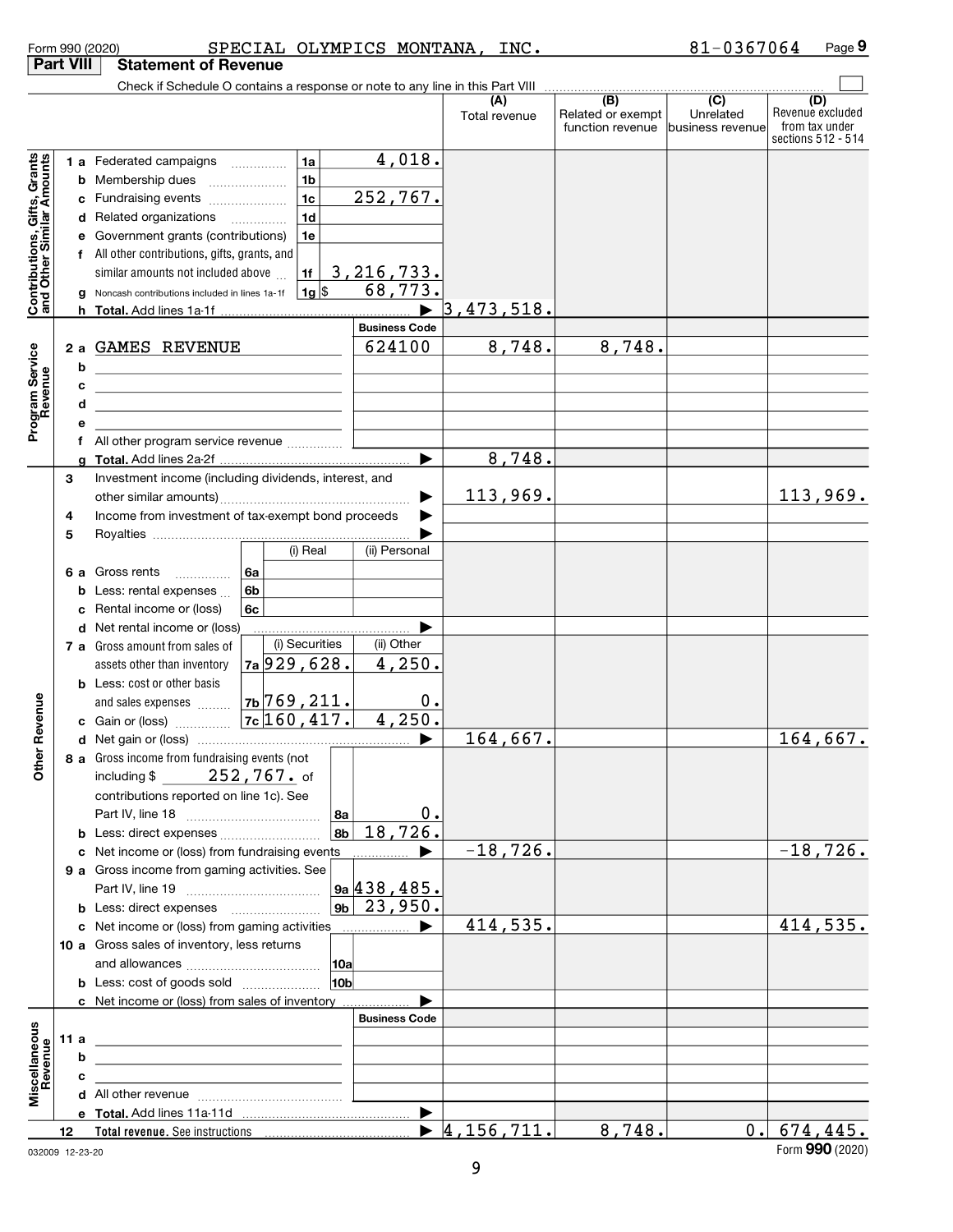Check here  $\blacktriangleright$   $\boxed{\textbf{X}}$  if following SOP 98-2 (ASC 958-720) Total functional expenses. Add lines 1 through 24e Joint costs. Complete this line only if the organization (A) (B) (C) (C) (B) (C) (B) (C) (D)<br>Total expenses Program service Management and Fundrai 1  $\mathfrak{p}$ 3 4 5 6 7 8 9 10 11 a Management ~~~~~~~~~~~~~~~~ b c d e f g 12 13 14 15 16 17 18 19 20 21 22 23 24 a b c MEDALS AND AWARDS 104,180. 76,278. 11,783. 16,119. d MISCELLANEOUS 48,298. 32,725. 15,573. e All other expenses 25 26 Section 501(c)(3) and 501(c)(4) organizations must complete all columns. All other organizations must complete column (A). Grants and other assistance to domestic organizations and domestic governments. See Part IV, line 21 Compensation not included above to disqualified persons (as defined under section 4958(f)(1)) and persons described in section  $4958(c)(3)(B)$  ......... Pension plan accruals and contributions (include section 401(k) and 403(b) employer contributions) Professional fundraising services. See Part IV, line 17 Other. (If line 11g amount exceeds 10% of line 25, column (A) amount, list line 11g expenses on Sch O.) Other expenses. Itemize expenses not covered above (List miscellaneous expenses on line 24e. If line 24e amount exceeds 10% of line 25, column (A) amount, list line 24e expenses on Schedule O.) reported in column (B) joint costs from a combined educational campaign and fundraising solicitation. Form 990 (2020) **Page SPECIAL OLYMPICS MONTANA, INC.** 81-0367064 Page Check if Schedule O contains a response or note to any line in this Part IX expenses Management and general expenses Fundraising expenses ~<br>~~ Grants and other assistance to domestic individuals. See Part IV, line 22 ~~~~~~~ Grants and other assistance to foreign organizations, foreign governments, and foreign individuals. See Part IV, lines 15 and 16  $\ldots$ Benefits paid to or for members .................... Compensation of current officers, directors, trustees, and key employees ....................... Other salaries and wages ~~~~~~~~~~ Other employee benefits ~~~~~~~~~~ Payroll taxes ~~~~~~~~~~~~~~~~ Fees for services (nonemployees): Legal ~~~~~~~~~~~~~~~~~~~~ Accounting ~~~~~~~~~~~~~~~~~ Lobbying ~~~~~~~~~~~~~~~~~~ Investment management fees ........................ Advertising and promotion *www.community.com* Office expenses ~~~~~~~~~~~~~~~ Information technology ~~~~~~~~~~~ Royalties ~~~~~~~~~~~~~~~~~~ Occupancy ~~~~~~~~~~~~~~~~~ Travel ~~~~~~~~~~~~~~~~~~~ Payments of travel or entertainment expenses for any federal, state, or local public officials Conferences, conventions, and meetings ...... Interest ~~~~~~~~~~~~~~~~~~ Payments to affiliates ~~~~~~~~~~~~ Depreciation, depletion, and amortization ...... Insurance ~~~~~~~~~~~~~~~~~ Do not include amounts reported on lines 6b, 7b, 8b, 9b, and 10b of Part VIII. Part IX Statement of Functional Expenses  $\mathcal{L}(\mathcal{A})$ 266,171. 223,239. 31,761. 11,171. 874,098. 733,111. 104,302. 36,685.  $170, 164.$   $142, 404.$   $23, 308.$   $4, 452.$ 100,336. 84,679. 11,478. 4,179. 13,000. 13,000. 4,483. 4,385. 50. 48. 140,036. 83,939. 29,712. 26,385. 32,671. 27,889. 2,125. 2,657. 49,905. 45,319. 2,654. 1,932.  $2,160.$   $1,460.$  700. 4,542. 2,714. 877. 951. 31,783. 23,837. 7,946. 29,023. 16,529. 6,533. 5,961. SUPPLIES 125,471. 108,208. 12,083. 5,180. SUPPLIES<br>
SERVICE CHARGES 106,727. 72,570. 14,483. 19,674.  $\frac{1}{27,486}$ ,  $\frac{32,725}{7,792}$ ,  $\frac{15,573}{2,484}$ ,  $\frac{27,210}{7,210}$ 2,130,534. 1,698,618. 278,612. 153,304.

032010 12-23-20

Form 990 (2020)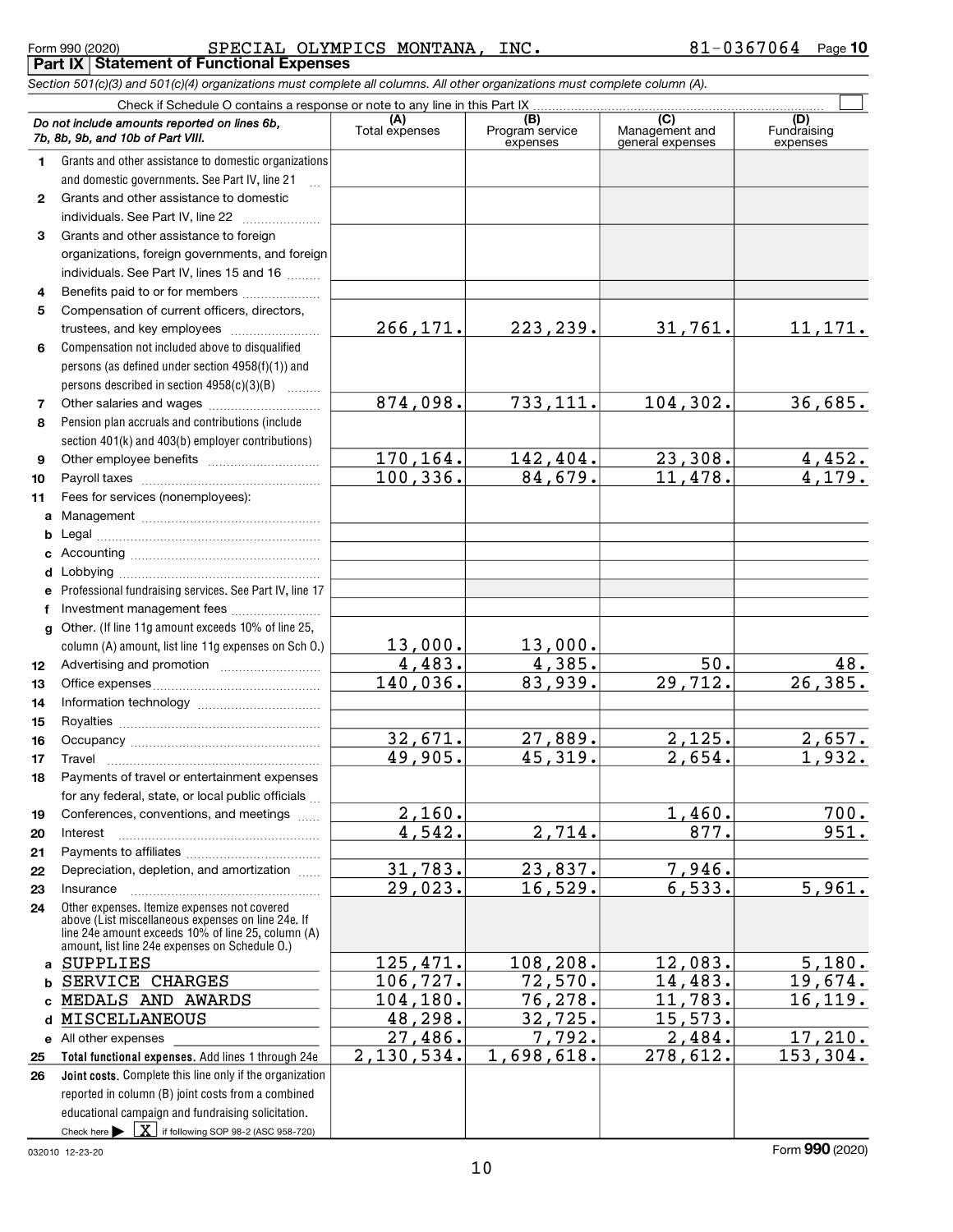| Form 990 (2020) |  | SPEC<br>IAI | OLYMPICS | <b>MONTANA</b> | INC | 7064<br>חי | Page |
|-----------------|--|-------------|----------|----------------|-----|------------|------|
| __              |  |             |          |                |     |            |      |

#### $(A)$   $\qquad \qquad$   $\qquad \qquad$   $(B)$ 1 2 3 4 5 6 7 8 9 10a Land, buildings, and equipment: cost or other 11 12 13 14 15 16 17 18 19 20 21 22 23 24 25 26 27 28 29 30 31 32 33 1 2 3 4 5 6 7 8 9 10c 11 12 13 14 15 16 17 18 19 20 21 22 23 24 25 26 **b** Less: accumulated depreciation ................... 10a 10b Assets Total assets. Add lines 1 through 15 (must equal line 33) Liabilities controlled entity or family member of any of these persons ~~~~~~~~~ Total liabilities. Add lines 17 through 25 Organizations that follow FASB ASC 958, check here  $\blacktriangleright\lfloor \text{\textnormal{X}} \rfloor$ and complete lines 27, 28, 32, and 33. 27 28 Organizations that do not follow FASB ASC 958, check here  $\;\blacktriangleright\;\square\;$ and complete lines 29 through 33. 29 30 31 32 and complete lines 27, 28, 32, and 33.<br>
27 Net assets without donor restrictions<br>
28 Net assets with donor restrictions<br>
28 Organizations that do not follow FASB ASC 958, check here<br>
29 Organizations that do not follow FAS Check if Schedule O contains a response or note to any line in this Part X (A) (B)<br>Beginning of year End of year Cash - non-interest-bearing ~~~~~~~~~~~~~~~~~~~~~~~~~ Savings and temporary cash investments *www.community.community.com* Pledges and grants receivable, net ~~~~~~~~~~~~~~~~~~~~~ Accounts receivable, net ~~~~~~~~~~~~~~~~~~~~~~~~~~ Loans and other receivables from any current or former officer, director, trustee, key employee, creator or founder, substantial contributor, or 35% controlled entity or family member of any of these persons ~~~~~~~~~ Loans and other receivables from other disqualified persons (as defined under section  $4958(f)(1)$ , and persons described in section  $4958(c)(3)(B)$ Notes and loans receivable, net **with the contract of the contract of the contract of the contract of the contra** Inventories for sale or use ~~~~~~~~~~~~~~~~~~~~~~~~~~ Prepaid expenses and deferred charges ~~~~~~~~~~~~~~~~~~ basis. Complete Part VI of Schedule D ........ Investments - publicly traded securities ~~~~~~~~~~~~~~~~~~~ Investments - other securities. See Part IV, line 11 ~~~~~~~~~~~~~~ Investments - program-related. See Part IV, line 11 [2000] [2000] [2000] [2000] [2000] [2000] [2000] [2000] [2 Intangible assets ~~~~~~~~~~~~~~~~~~~~~~~~~~~~~~ Other assets. See Part IV, line 11 ~~~~~~~~~~~~~~~~~~~~~~ Accounts payable and accrued expenses *www.community.community.com* Grants payable <u>mand contract and the contract of the series of the series of the series of the series of the se</u> Deferred revenue <u>manual communications are construed</u> Tax-exempt bond liabilities ~~~~~~~~~~~~~~~~~~~~~~~~~ Escrow or custodial account liability. Complete Part IV of Schedule D [ \\timm\] Loans and other payables to any current or former officer, director, trustee, key employee, creator or founder, substantial contributor, or 35% Secured mortgages and notes payable to unrelated third parties  $\ldots$  ................. Unsecured notes and loans payable to unrelated third parties ~~~~~~~~ Other liabilities (including federal income tax, payables to related third parties, and other liabilities not included on lines 17-24). Complete Part X of Schedule D ~~~~~~~~~~~~~~~~~~~~~~~~~~~~~~~ Net assets without donor restrictions ~~~~~~~~~~~~~~~~~~~~ Net assets with donor restrictions ~~~~~~~~~~~~~~~~~~~~~~ Capital stock or trust principal, or current funds ~~~~~~~~~~~~~~~ Paid-in or capital surplus, or land, building, or equipment fund *witterstanding* Retained earnings, endowment, accumulated income, or other funds *www.com* Total net assets or fund balances ~~~~~~~~~~~~~~~~~~~~~~ Total liabilities and net assets/fund balances  $\mathcal{L}(\mathcal{A})$  $1,918,605.$  1 2,752,426.  $261,794.$  2  $265,059.$  $1,425,121. | 3 | 1,116,990.$  $14,946$ ,  $8$  20,886.  $7,166$ .  $9$  5,828. 451,679.  $179,248.$  271,  $234.$  10c 272,  $431.$  $5,515,051.$  11 7,622,255.  $41,916.$   $15$   $45,429.$ 9,455,833. 16 12,101,304.<br>174,351. 17 139,752. 139,752.  $96,319. |23|$  88,150. 84,100. 25 97,873. 354,770. 325,775.  $3,164,634. |z_7|$  4, 315, 738.  $5,936,429. |28 | 7,459,791.$ 9,101,063. 32 11,775,529. 9,455,833.  $33 \mid 12,101,304$ .

Form 990 (2020)

Part X Balance Sheet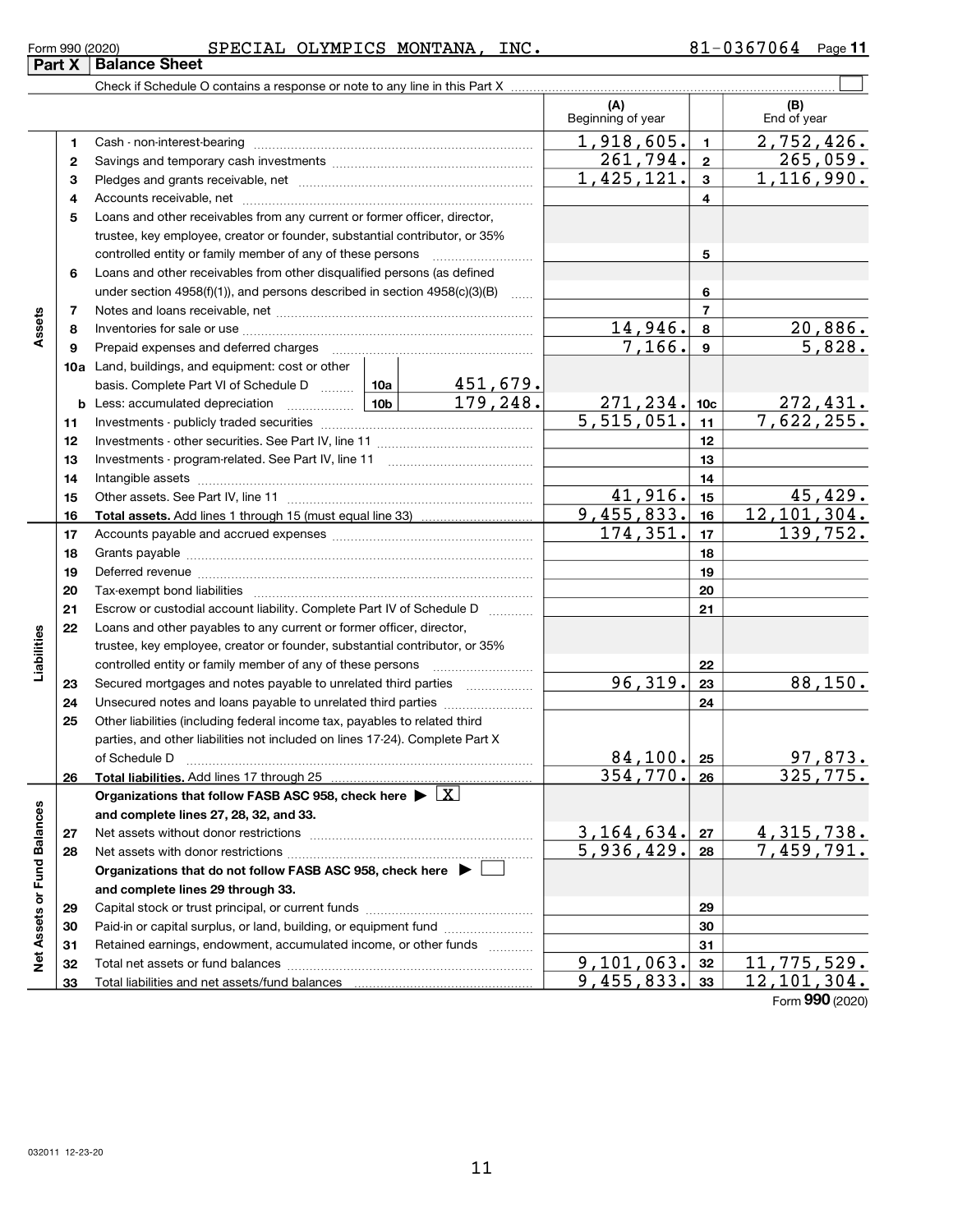|    | SPECIAL OLYMPICS MONTANA, INC.<br>Form 990 (2020)                                                                                                                                                                                   |                | $81 - 0367064$ Page 12     |                 |                     |
|----|-------------------------------------------------------------------------------------------------------------------------------------------------------------------------------------------------------------------------------------|----------------|----------------------------|-----------------|---------------------|
|    | Part XI   Reconciliation of Net Assets                                                                                                                                                                                              |                |                            |                 |                     |
|    |                                                                                                                                                                                                                                     |                |                            |                 | $\lfloor x \rfloor$ |
|    |                                                                                                                                                                                                                                     |                |                            |                 |                     |
| 1  |                                                                                                                                                                                                                                     | $\mathbf 1$    | 4, 156, 711.<br>2,130,534. |                 |                     |
| 2  |                                                                                                                                                                                                                                     | $\overline{2}$ |                            |                 |                     |
| З  |                                                                                                                                                                                                                                     | $\mathbf{3}$   | 2,026,177.                 |                 |                     |
| 4  |                                                                                                                                                                                                                                     | $\overline{4}$ | 9,101,063.                 |                 |                     |
| 5  |                                                                                                                                                                                                                                     | 5              |                            | 644,776.        |                     |
| 6  |                                                                                                                                                                                                                                     | 6              |                            |                 |                     |
| 7  |                                                                                                                                                                                                                                     | $\overline{7}$ |                            |                 |                     |
| 8  | Prior period adjustments www.communication.communication.com/news/communications/communications/communications                                                                                                                      | 8              |                            |                 |                     |
| 9  | Other changes in net assets or fund balances (explain on Schedule O)                                                                                                                                                                | $\mathbf{9}$   |                            | 3,513.          |                     |
| 10 | Net assets or fund balances at end of year. Combine lines 3 through 9 (must equal Part X, line 32,                                                                                                                                  |                |                            |                 |                     |
|    |                                                                                                                                                                                                                                     | 10             | 11,775,529.                |                 |                     |
|    | Part XII Financial Statements and Reporting                                                                                                                                                                                         |                |                            |                 |                     |
|    |                                                                                                                                                                                                                                     |                |                            |                 |                     |
| 1  | $\lfloor \mathbf{X} \rfloor$ Accrual<br>Accounting method used to prepare the Form 990: <u>I</u> Cash<br>Other<br>If the organization changed its method of accounting from a prior year or checked "Other," explain in Schedule O. |                |                            |                 |                     |
|    |                                                                                                                                                                                                                                     |                | 2a                         |                 | X                   |
|    | If "Yes," check a box below to indicate whether the financial statements for the year were compiled or reviewed on a                                                                                                                |                |                            |                 |                     |
|    | separate basis, consolidated basis, or both:                                                                                                                                                                                        |                |                            |                 |                     |
|    | Separate basis<br>Consolidated basis<br>Both consolidated and separate basis                                                                                                                                                        |                |                            |                 |                     |
|    |                                                                                                                                                                                                                                     |                | 2 <sub>b</sub>             | X               |                     |
|    | If "Yes," check a box below to indicate whether the financial statements for the year were audited on a separate basis,                                                                                                             |                |                            |                 |                     |
|    | consolidated basis, or both:                                                                                                                                                                                                        |                |                            |                 |                     |
|    | $\lfloor x \rfloor$ Separate basis<br><b>Consolidated basis</b><br><b>Both consolidated and separate basis</b>                                                                                                                      |                |                            |                 |                     |
|    | c If "Yes" to line 2a or 2b, does the organization have a committee that assumes responsibility for oversight of the audit,                                                                                                         |                |                            |                 |                     |
|    |                                                                                                                                                                                                                                     |                | 2c                         | X               |                     |
|    | If the organization changed either its oversight process or selection process during the tax year, explain on Schedule O.                                                                                                           |                |                            |                 |                     |
|    | 3a As a result of a federal award, was the organization required to undergo an audit or audits as set forth in the Single Audit                                                                                                     |                |                            |                 |                     |
|    |                                                                                                                                                                                                                                     |                | За                         |                 | X                   |
|    | b If "Yes," did the organization undergo the required audit or audits? If the organization did not undergo the required audit                                                                                                       |                |                            |                 |                     |
|    |                                                                                                                                                                                                                                     |                | 3b                         |                 |                     |
|    |                                                                                                                                                                                                                                     |                |                            | Form 990 (2020) |                     |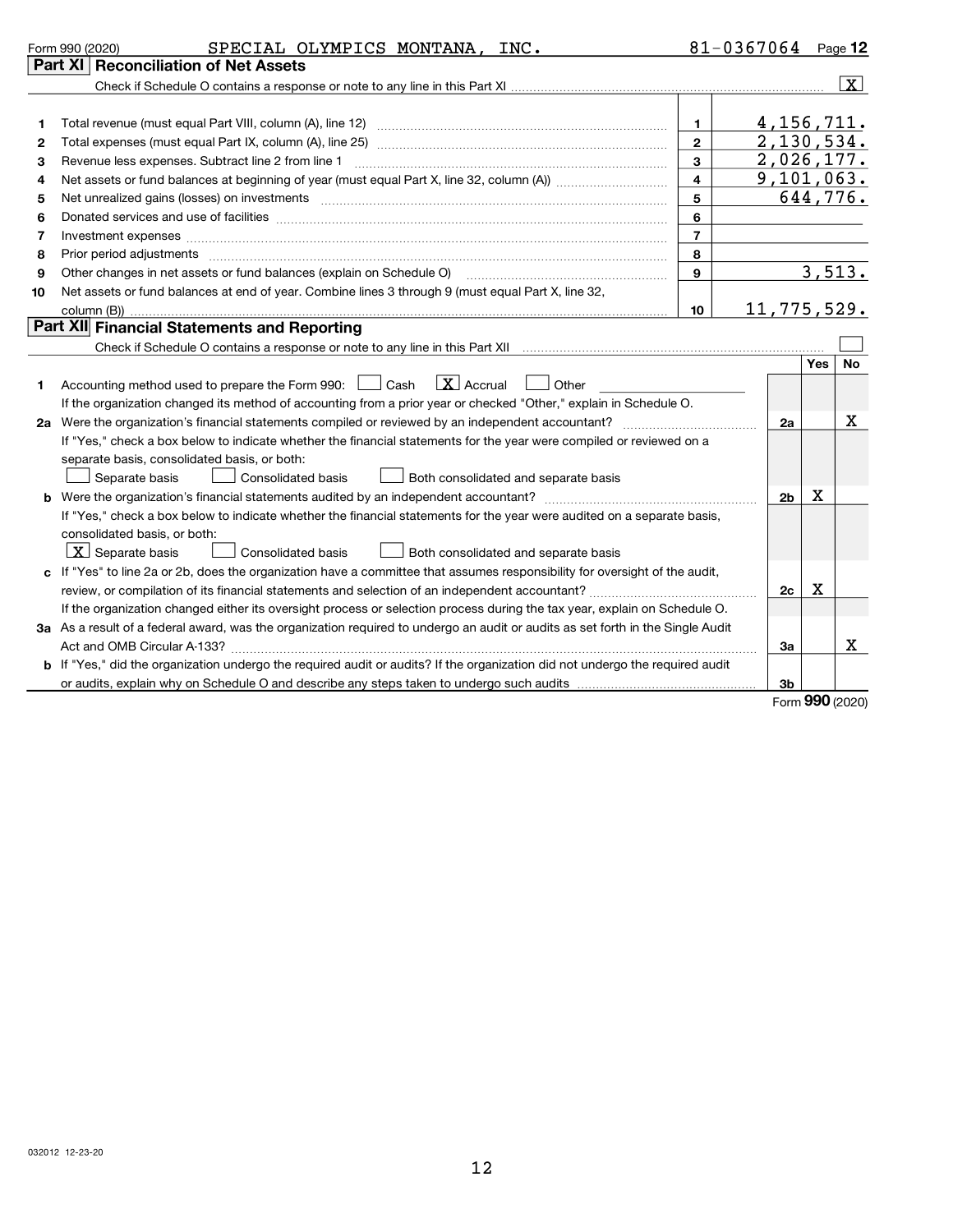|              |                                                                                                                                                                                                    | <b>SCHEDULE A</b>                                      |  |                                                                        |                                                                                                                                                                                                                                               |     |                                                                |                            |  | OMB No. 1545-0047                     |  |
|--------------|----------------------------------------------------------------------------------------------------------------------------------------------------------------------------------------------------|--------------------------------------------------------|--|------------------------------------------------------------------------|-----------------------------------------------------------------------------------------------------------------------------------------------------------------------------------------------------------------------------------------------|-----|----------------------------------------------------------------|----------------------------|--|---------------------------------------|--|
|              | <b>Public Charity Status and Public Support</b><br>(Form 990 or 990-EZ)<br>Complete if the organization is a section 501(c)(3) organization or a section<br>4947(a)(1) nonexempt charitable trust. |                                                        |  |                                                                        |                                                                                                                                                                                                                                               |     |                                                                |                            |  |                                       |  |
|              |                                                                                                                                                                                                    |                                                        |  |                                                                        |                                                                                                                                                                                                                                               |     |                                                                |                            |  |                                       |  |
|              |                                                                                                                                                                                                    | Department of the Treasury<br>Internal Revenue Service |  |                                                                        | Attach to Form 990 or Form 990-EZ.                                                                                                                                                                                                            |     |                                                                |                            |  | Open to Public                        |  |
|              |                                                                                                                                                                                                    |                                                        |  |                                                                        | Go to www.irs.gov/Form990 for instructions and the latest information.                                                                                                                                                                        |     |                                                                |                            |  | Inspection                            |  |
|              |                                                                                                                                                                                                    | Name of the organization                               |  |                                                                        |                                                                                                                                                                                                                                               |     |                                                                |                            |  | <b>Employer identification number</b> |  |
| Part I       |                                                                                                                                                                                                    |                                                        |  |                                                                        | SPECIAL OLYMPICS MONTANA, INC.<br>Reason for Public Charity Status. (All organizations must complete this part.) See instructions.                                                                                                            |     |                                                                |                            |  | 81-0367064                            |  |
|              |                                                                                                                                                                                                    |                                                        |  |                                                                        | The organization is not a private foundation because it is: (For lines 1 through 12, check only one box.)                                                                                                                                     |     |                                                                |                            |  |                                       |  |
| 1            |                                                                                                                                                                                                    |                                                        |  |                                                                        | A church, convention of churches, or association of churches described in section 170(b)(1)(A)(i).                                                                                                                                            |     |                                                                |                            |  |                                       |  |
| 2            |                                                                                                                                                                                                    |                                                        |  |                                                                        | A school described in section 170(b)(1)(A)(ii). (Attach Schedule E (Form 990 or 990-EZ).)                                                                                                                                                     |     |                                                                |                            |  |                                       |  |
| з            |                                                                                                                                                                                                    |                                                        |  |                                                                        | A hospital or a cooperative hospital service organization described in section 170(b)(1)(A)(iii).                                                                                                                                             |     |                                                                |                            |  |                                       |  |
|              |                                                                                                                                                                                                    |                                                        |  |                                                                        | A medical research organization operated in conjunction with a hospital described in section 170(b)(1)(A)(iii). Enter the hospital's name,                                                                                                    |     |                                                                |                            |  |                                       |  |
|              | city, and state:                                                                                                                                                                                   |                                                        |  |                                                                        |                                                                                                                                                                                                                                               |     |                                                                |                            |  |                                       |  |
| 5            |                                                                                                                                                                                                    |                                                        |  |                                                                        | An organization operated for the benefit of a college or university owned or operated by a governmental unit described in                                                                                                                     |     |                                                                |                            |  |                                       |  |
|              |                                                                                                                                                                                                    |                                                        |  | section 170(b)(1)(A)(iv). (Complete Part II.)                          |                                                                                                                                                                                                                                               |     |                                                                |                            |  |                                       |  |
| 6            |                                                                                                                                                                                                    |                                                        |  |                                                                        | A federal, state, or local government or governmental unit described in section 170(b)(1)(A)(v).                                                                                                                                              |     |                                                                |                            |  |                                       |  |
| 7            | $\lfloor x \rfloor$                                                                                                                                                                                |                                                        |  |                                                                        | An organization that normally receives a substantial part of its support from a governmental unit or from the general public described in                                                                                                     |     |                                                                |                            |  |                                       |  |
| 8            |                                                                                                                                                                                                    |                                                        |  | section 170(b)(1)(A)(vi). (Complete Part II.)                          | A community trust described in section 170(b)(1)(A)(vi). (Complete Part II.)                                                                                                                                                                  |     |                                                                |                            |  |                                       |  |
| 9            |                                                                                                                                                                                                    |                                                        |  |                                                                        | An agricultural research organization described in section 170(b)(1)(A)(ix) operated in conjunction with a land-grant college                                                                                                                 |     |                                                                |                            |  |                                       |  |
|              |                                                                                                                                                                                                    |                                                        |  |                                                                        | or university or a non-land-grant college of agriculture (see instructions). Enter the name, city, and state of the college or                                                                                                                |     |                                                                |                            |  |                                       |  |
|              |                                                                                                                                                                                                    | university:                                            |  |                                                                        |                                                                                                                                                                                                                                               |     |                                                                |                            |  |                                       |  |
| 10           |                                                                                                                                                                                                    |                                                        |  |                                                                        | An organization that normally receives (1) more than 33 1/3% of its support from contributions, membership fees, and gross receipts from                                                                                                      |     |                                                                |                            |  |                                       |  |
|              |                                                                                                                                                                                                    |                                                        |  |                                                                        | activities related to its exempt functions, subject to certain exceptions; and (2) no more than 33 1/3% of its support from gross investment                                                                                                  |     |                                                                |                            |  |                                       |  |
|              |                                                                                                                                                                                                    |                                                        |  |                                                                        | income and unrelated business taxable income (less section 511 tax) from businesses acquired by the organization after June 30, 1975.                                                                                                         |     |                                                                |                            |  |                                       |  |
|              |                                                                                                                                                                                                    |                                                        |  | See section 509(a)(2). (Complete Part III.)                            |                                                                                                                                                                                                                                               |     |                                                                |                            |  |                                       |  |
| 11           |                                                                                                                                                                                                    |                                                        |  |                                                                        | An organization organized and operated exclusively to test for public safety. See section 509(a)(4).                                                                                                                                          |     |                                                                |                            |  |                                       |  |
| 12           |                                                                                                                                                                                                    |                                                        |  |                                                                        | An organization organized and operated exclusively for the benefit of, to perform the functions of, or to carry out the purposes of one or                                                                                                    |     |                                                                |                            |  |                                       |  |
|              |                                                                                                                                                                                                    |                                                        |  |                                                                        | more publicly supported organizations described in section 509(a)(1) or section 509(a)(2). See section 509(a)(3). Check the box in                                                                                                            |     |                                                                |                            |  |                                       |  |
| a            |                                                                                                                                                                                                    |                                                        |  |                                                                        | lines 12a through 12d that describes the type of supporting organization and complete lines 12e, 12f, and 12g.<br>Type I. A supporting organization operated, supervised, or controlled by its supported organization(s), typically by giving |     |                                                                |                            |  |                                       |  |
|              |                                                                                                                                                                                                    |                                                        |  |                                                                        | the supported organization(s) the power to regularly appoint or elect a majority of the directors or trustees of the supporting                                                                                                               |     |                                                                |                            |  |                                       |  |
|              |                                                                                                                                                                                                    |                                                        |  | organization. You must complete Part IV, Sections A and B.             |                                                                                                                                                                                                                                               |     |                                                                |                            |  |                                       |  |
| b            |                                                                                                                                                                                                    |                                                        |  |                                                                        | Type II. A supporting organization supervised or controlled in connection with its supported organization(s), by having                                                                                                                       |     |                                                                |                            |  |                                       |  |
|              |                                                                                                                                                                                                    |                                                        |  |                                                                        | control or management of the supporting organization vested in the same persons that control or manage the supported                                                                                                                          |     |                                                                |                            |  |                                       |  |
|              |                                                                                                                                                                                                    |                                                        |  | organization(s). You must complete Part IV, Sections A and C.          |                                                                                                                                                                                                                                               |     |                                                                |                            |  |                                       |  |
| с            |                                                                                                                                                                                                    |                                                        |  |                                                                        | Type III functionally integrated. A supporting organization operated in connection with, and functionally integrated with,                                                                                                                    |     |                                                                |                            |  |                                       |  |
|              |                                                                                                                                                                                                    |                                                        |  |                                                                        | its supported organization(s) (see instructions). You must complete Part IV, Sections A, D, and E.                                                                                                                                            |     |                                                                |                            |  |                                       |  |
| d            |                                                                                                                                                                                                    |                                                        |  |                                                                        | Type III non-functionally integrated. A supporting organization operated in connection with its supported organization(s)                                                                                                                     |     |                                                                |                            |  |                                       |  |
|              |                                                                                                                                                                                                    |                                                        |  |                                                                        | that is not functionally integrated. The organization generally must satisfy a distribution requirement and an attentiveness                                                                                                                  |     |                                                                |                            |  |                                       |  |
|              |                                                                                                                                                                                                    |                                                        |  |                                                                        | requirement (see instructions). You must complete Part IV, Sections A and D, and Part V.<br>Check this box if the organization received a written determination from the IRS that it is a Type I, Type II, Type III                           |     |                                                                |                            |  |                                       |  |
| е            |                                                                                                                                                                                                    |                                                        |  |                                                                        | functionally integrated, or Type III non-functionally integrated supporting organization.                                                                                                                                                     |     |                                                                |                            |  |                                       |  |
|              |                                                                                                                                                                                                    |                                                        |  |                                                                        |                                                                                                                                                                                                                                               |     |                                                                |                            |  |                                       |  |
|              |                                                                                                                                                                                                    |                                                        |  | Provide the following information about the supported organization(s). |                                                                                                                                                                                                                                               |     |                                                                |                            |  |                                       |  |
|              |                                                                                                                                                                                                    | (i) Name of supported                                  |  | (ii) EIN                                                               | (iii) Type of organization<br>(described on lines 1-10                                                                                                                                                                                        |     | (iv) Is the organization listed<br>in your governing document? | (v) Amount of monetary     |  | (vi) Amount of other                  |  |
|              |                                                                                                                                                                                                    | organization                                           |  |                                                                        | above (see instructions))                                                                                                                                                                                                                     | Yes | No                                                             | support (see instructions) |  | support (see instructions)            |  |
|              |                                                                                                                                                                                                    |                                                        |  |                                                                        |                                                                                                                                                                                                                                               |     |                                                                |                            |  |                                       |  |
|              |                                                                                                                                                                                                    |                                                        |  |                                                                        |                                                                                                                                                                                                                                               |     |                                                                |                            |  |                                       |  |
|              |                                                                                                                                                                                                    |                                                        |  |                                                                        |                                                                                                                                                                                                                                               |     |                                                                |                            |  |                                       |  |
|              |                                                                                                                                                                                                    |                                                        |  |                                                                        |                                                                                                                                                                                                                                               |     |                                                                |                            |  |                                       |  |
|              |                                                                                                                                                                                                    |                                                        |  |                                                                        |                                                                                                                                                                                                                                               |     |                                                                |                            |  |                                       |  |
|              |                                                                                                                                                                                                    |                                                        |  |                                                                        |                                                                                                                                                                                                                                               |     |                                                                |                            |  |                                       |  |
|              |                                                                                                                                                                                                    |                                                        |  |                                                                        |                                                                                                                                                                                                                                               |     |                                                                |                            |  |                                       |  |
|              |                                                                                                                                                                                                    |                                                        |  |                                                                        |                                                                                                                                                                                                                                               |     |                                                                |                            |  |                                       |  |
|              |                                                                                                                                                                                                    |                                                        |  |                                                                        |                                                                                                                                                                                                                                               |     |                                                                |                            |  |                                       |  |
| <u>Total</u> |                                                                                                                                                                                                    |                                                        |  |                                                                        |                                                                                                                                                                                                                                               |     |                                                                |                            |  |                                       |  |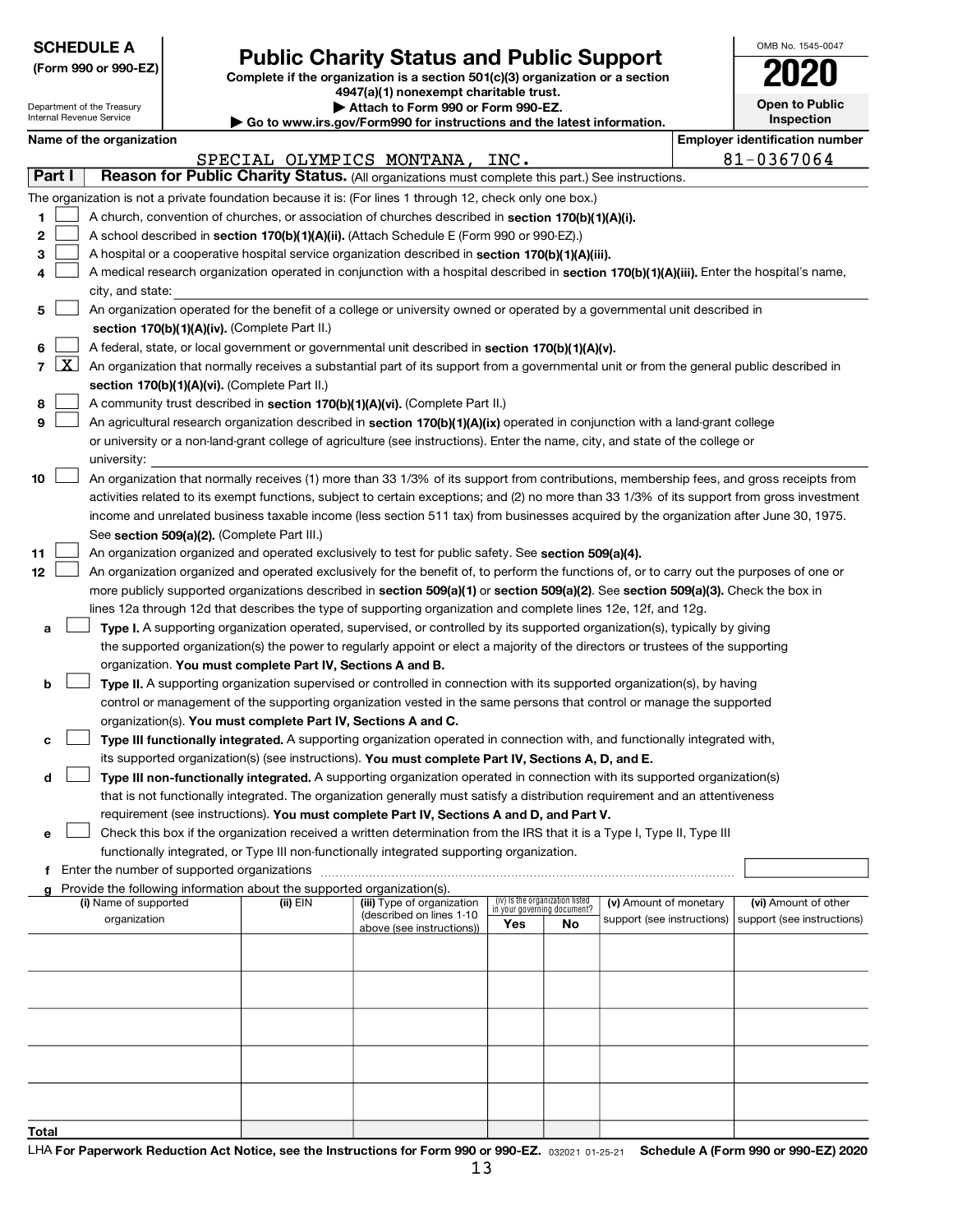|     | Support Schedule for Organizations Described in Sections 170(b)(1)(A)(iv) and 170(b)(1)(A)(vi)<br>Part II                                                                                                                      |             |              |            |            |                                      |                                           |
|-----|--------------------------------------------------------------------------------------------------------------------------------------------------------------------------------------------------------------------------------|-------------|--------------|------------|------------|--------------------------------------|-------------------------------------------|
|     | (Complete only if you checked the box on line 5, 7, or 8 of Part I or if the organization failed to qualify under Part III. If the organization                                                                                |             |              |            |            |                                      |                                           |
|     | fails to qualify under the tests listed below, please complete Part III.)                                                                                                                                                      |             |              |            |            |                                      |                                           |
|     | <b>Section A. Public Support</b>                                                                                                                                                                                               |             |              |            |            |                                      |                                           |
|     | Calendar year (or fiscal year beginning in)                                                                                                                                                                                    | (a) 2016    | (b) $2017$   | $(c)$ 2018 | $(d)$ 2019 | (e) 2020                             | (f) Total                                 |
|     | 1 Gifts, grants, contributions, and                                                                                                                                                                                            |             |              |            |            |                                      |                                           |
|     | membership fees received. (Do not                                                                                                                                                                                              |             |              |            |            |                                      |                                           |
|     | include any "unusual grants.")                                                                                                                                                                                                 | 3.148.785.  | 5, 415, 271. | 2,877,654. | 2,954,785, | 3.473.518.                           | 17,870,013.                               |
|     | 2 Tax revenues levied for the organ-                                                                                                                                                                                           |             |              |            |            |                                      |                                           |
|     | ization's benefit and either paid to                                                                                                                                                                                           |             |              |            |            |                                      |                                           |
|     | or expended on its behalf                                                                                                                                                                                                      |             |              |            |            |                                      |                                           |
|     | 3 The value of services or facilities                                                                                                                                                                                          |             |              |            |            |                                      |                                           |
|     | furnished by a governmental unit to                                                                                                                                                                                            |             |              |            |            |                                      |                                           |
|     | the organization without charge                                                                                                                                                                                                |             |              |            |            |                                      |                                           |
|     | Total. Add lines 1 through 3                                                                                                                                                                                                   | 3, 148, 785 | 5.415.271.   | 2.877.654. | 2,954,785  | 3.473.518.                           | 17,870,013.                               |
| 5   | The portion of total contributions                                                                                                                                                                                             |             |              |            |            |                                      |                                           |
|     | by each person (other than a                                                                                                                                                                                                   |             |              |            |            |                                      |                                           |
|     | governmental unit or publicly                                                                                                                                                                                                  |             |              |            |            |                                      |                                           |
|     | supported organization) included                                                                                                                                                                                               |             |              |            |            |                                      |                                           |
|     | on line 1 that exceeds 2% of the                                                                                                                                                                                               |             |              |            |            |                                      |                                           |
|     | amount shown on line 11,                                                                                                                                                                                                       |             |              |            |            |                                      |                                           |
|     | column (f)                                                                                                                                                                                                                     |             |              |            |            |                                      | 3,079,655.                                |
|     | 6 Public support. Subtract line 5 from line 4.                                                                                                                                                                                 |             |              |            |            |                                      | 14.790.358.                               |
|     | <b>Section B. Total Support</b>                                                                                                                                                                                                |             |              |            |            |                                      |                                           |
|     | Calendar year (or fiscal year beginning in)                                                                                                                                                                                    | (a) 2016    | (b) 2017     | $(c)$ 2018 | $(d)$ 2019 | (e) 2020                             | (f) Total                                 |
|     | 7 Amounts from line 4                                                                                                                                                                                                          | 3.148.785   | 5.415.271    | 2.877.654. | 2,954,785  | 3.473.518.                           | 17.870.013.                               |
| 8   | Gross income from interest,                                                                                                                                                                                                    |             |              |            |            |                                      |                                           |
|     | dividends, payments received on                                                                                                                                                                                                |             |              |            |            |                                      |                                           |
|     | securities loans, rents, royalties,                                                                                                                                                                                            |             |              |            |            |                                      |                                           |
|     | and income from similar sources                                                                                                                                                                                                | 20, 361.    | 37, 135.     | 50,916.    |            | $97,946.$ 113,969.                   | 320,327.                                  |
| 9   | Net income from unrelated business                                                                                                                                                                                             |             |              |            |            |                                      |                                           |
|     | activities, whether or not the                                                                                                                                                                                                 |             |              |            |            |                                      |                                           |
|     | business is regularly carried on                                                                                                                                                                                               |             |              |            |            |                                      |                                           |
|     | 10 Other income. Do not include gain                                                                                                                                                                                           |             |              |            |            |                                      |                                           |
|     | or loss from the sale of capital                                                                                                                                                                                               |             | 1,200.       |            |            |                                      | <u>1,200.</u>                             |
|     | assets (Explain in Part VI.)<br>11 Total support. Add lines 7 through 10                                                                                                                                                       |             |              |            |            |                                      |                                           |
|     | 12 Gross receipts from related activities, etc. (see instructions) manufactured contains and contained and contained activities, etc. (see instructions)                                                                       |             |              |            |            | 12                                   | 18, 191, 540.<br><u>2,896,764.</u>        |
| 13  | First 5 years. If the Form 990 is for the organization's first, second, third, fourth, or fifth tax year as a section 501(c)(3)                                                                                                |             |              |            |            |                                      |                                           |
|     | organization, check this box and stop here manufactured and according to the state of the state of the state of the state of the state of the state of the state of the state of the state of the state of the state of the st |             |              |            |            |                                      |                                           |
|     | Section C. Computation of Public Support Percentage                                                                                                                                                                            |             |              |            |            |                                      |                                           |
| 14. |                                                                                                                                                                                                                                |             |              |            |            | 14                                   | 81.30<br>%                                |
| 15  |                                                                                                                                                                                                                                |             |              |            |            | 15                                   | 79.92<br>%                                |
|     | 16a 33 1/3% support test - 2020. If the organization did not check the box on line 13, and line 14 is 33 1/3% or more, check this box and                                                                                      |             |              |            |            |                                      |                                           |
|     | stop here. The organization qualifies as a publicly supported organization manufaction manufacture content and the support of the state of the state of the state of the state of the state of the state of the state of the s |             |              |            |            |                                      | $\blacktriangleright$ $\lfloor x \rfloor$ |
|     | b 33 1/3% support test - 2019. If the organization did not check a box on line 13 or 16a, and line 15 is 33 1/3% or more, check this box                                                                                       |             |              |            |            |                                      |                                           |
|     | and stop here. The organization qualifies as a publicly supported organization manufaction and stop here. The organization                                                                                                     |             |              |            |            |                                      |                                           |
|     | 17a 10% -facts-and-circumstances test - 2020. If the organization did not check a box on line 13, 16a, or 16b, and line 14 is 10% or more,                                                                                     |             |              |            |            |                                      |                                           |
|     | and if the organization meets the facts-and-circumstances test, check this box and stop here. Explain in Part VI how the organization                                                                                          |             |              |            |            |                                      |                                           |
|     | meets the facts-and-circumstances test. The organization qualifies as a publicly supported organization                                                                                                                        |             |              |            |            |                                      |                                           |
|     | <b>b 10%</b> -facts-and-circumstances test - 2019. If the organization did not check a box on line 13, 16a, 16b, or 17a, and line 15 is 10% or                                                                                 |             |              |            |            |                                      |                                           |
|     | more, and if the organization meets the facts-and-circumstances test, check this box and stop here. Explain in Part VI how the                                                                                                 |             |              |            |            |                                      |                                           |
|     | organization meets the facts-and-circumstances test. The organization qualifies as a publicly supported organization                                                                                                           |             |              |            |            |                                      |                                           |
|     | 18 Private foundation. If the organization did not check a box on line 13, 16a, 16b, 17a, or 17b, check this box and see instructions                                                                                          |             |              |            |            |                                      |                                           |
|     |                                                                                                                                                                                                                                |             |              |            |            | Schedule A (Form 990 or 990-EZ) 2020 |                                           |

Schedule A (Form 990 or 990-EZ) 2020 SPECIAL OLYMPICS MONTANA, INC.  $81-0367064$  Page 2

SPECIAL OLYMPICS MONTANA, INC. 81-0367064

032022 01-25-21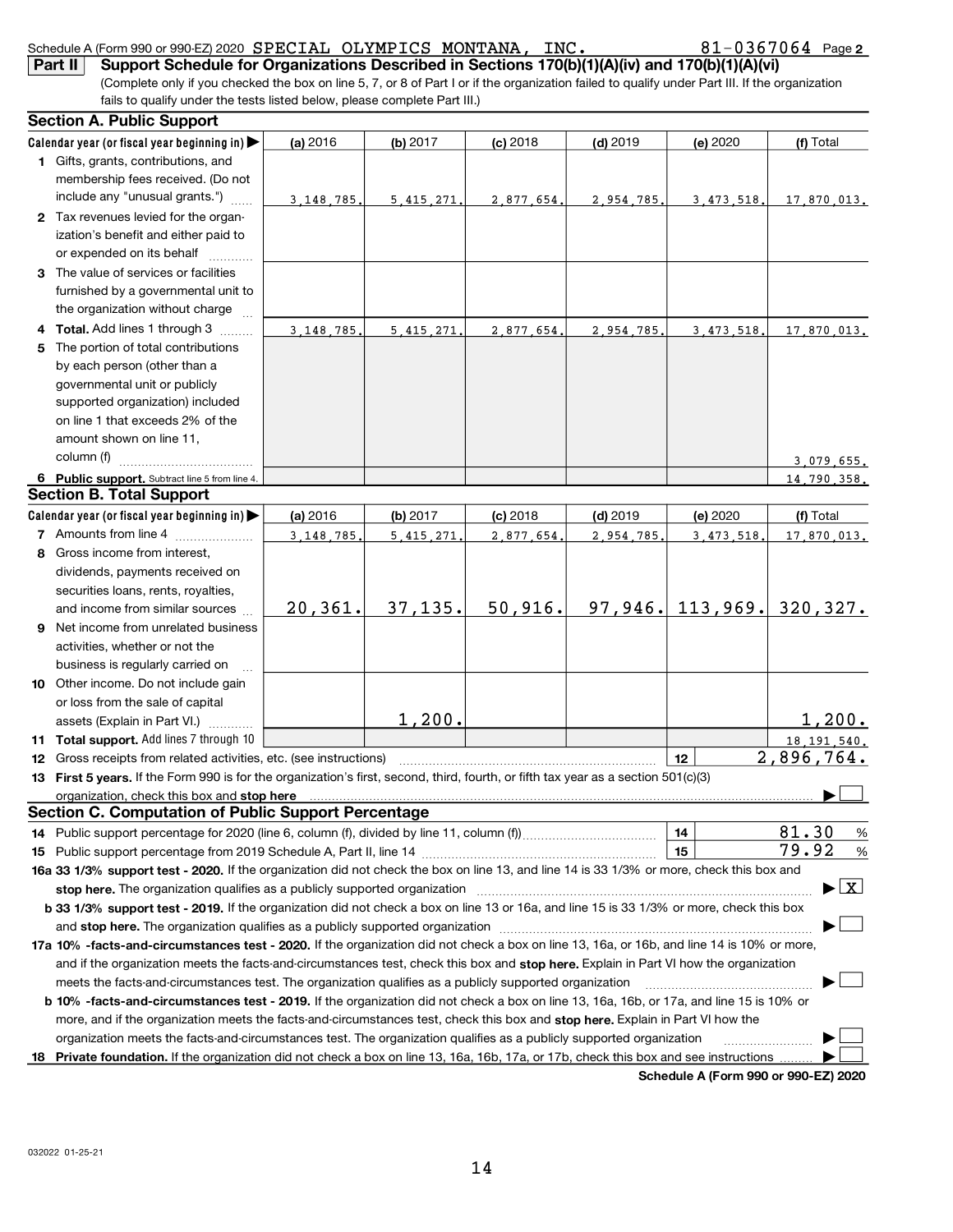#### Schedule A (Form 990 or 990-EZ) 2020 SPECIAL OLYMPICS MONTANA , INC • 81–0367064 Page .<br>| Part III | Support Schedule for Organizations Described in Section 509(a)(2) SPECIAL OLYMPICS MONTANA, INC. 81-0367064

|    | (Complete only if you checked the box on line 10 of Part I or if the organization failed to qualify under Part II. If the organization fails to                                                                                                                          |            |          |            |            |            |           |
|----|--------------------------------------------------------------------------------------------------------------------------------------------------------------------------------------------------------------------------------------------------------------------------|------------|----------|------------|------------|------------|-----------|
|    | qualify under the tests listed below, please complete Part II.)<br><b>Section A. Public Support</b>                                                                                                                                                                      |            |          |            |            |            |           |
|    |                                                                                                                                                                                                                                                                          |            |          |            |            |            |           |
|    | Calendar year (or fiscal year beginning in) $\blacktriangleright$<br>1 Gifts, grants, contributions, and                                                                                                                                                                 | (a) 2016   | (b) 2017 | $(c)$ 2018 | $(d)$ 2019 | (e) 2020   | (f) Total |
|    | membership fees received. (Do not                                                                                                                                                                                                                                        |            |          |            |            |            |           |
|    | include any "unusual grants.")                                                                                                                                                                                                                                           |            |          |            |            |            |           |
|    | <b>2</b> Gross receipts from admissions,                                                                                                                                                                                                                                 |            |          |            |            |            |           |
|    | merchandise sold or services per-                                                                                                                                                                                                                                        |            |          |            |            |            |           |
|    | formed, or facilities furnished in                                                                                                                                                                                                                                       |            |          |            |            |            |           |
|    | any activity that is related to the<br>organization's tax-exempt purpose                                                                                                                                                                                                 |            |          |            |            |            |           |
|    | 3 Gross receipts from activities that                                                                                                                                                                                                                                    |            |          |            |            |            |           |
|    | are not an unrelated trade or bus-                                                                                                                                                                                                                                       |            |          |            |            |            |           |
|    | iness under section 513                                                                                                                                                                                                                                                  |            |          |            |            |            |           |
|    | 4 Tax revenues levied for the organ-                                                                                                                                                                                                                                     |            |          |            |            |            |           |
|    | ization's benefit and either paid to                                                                                                                                                                                                                                     |            |          |            |            |            |           |
|    | or expended on its behalf                                                                                                                                                                                                                                                |            |          |            |            |            |           |
|    | 5 The value of services or facilities                                                                                                                                                                                                                                    |            |          |            |            |            |           |
|    | furnished by a governmental unit to                                                                                                                                                                                                                                      |            |          |            |            |            |           |
|    | the organization without charge                                                                                                                                                                                                                                          |            |          |            |            |            |           |
|    | <b>6 Total.</b> Add lines 1 through 5                                                                                                                                                                                                                                    |            |          |            |            |            |           |
|    | 7a Amounts included on lines 1, 2, and                                                                                                                                                                                                                                   |            |          |            |            |            |           |
|    | 3 received from disqualified persons                                                                                                                                                                                                                                     |            |          |            |            |            |           |
|    | <b>b</b> Amounts included on lines 2 and 3 received                                                                                                                                                                                                                      |            |          |            |            |            |           |
|    | from other than disqualified persons that<br>exceed the greater of \$5,000 or 1% of the                                                                                                                                                                                  |            |          |            |            |            |           |
|    | amount on line 13 for the year                                                                                                                                                                                                                                           |            |          |            |            |            |           |
|    | c Add lines 7a and 7b                                                                                                                                                                                                                                                    |            |          |            |            |            |           |
|    | 8 Public support. (Subtract line 7c from line 6.)                                                                                                                                                                                                                        |            |          |            |            |            |           |
|    | <b>Section B. Total Support</b>                                                                                                                                                                                                                                          |            |          |            |            |            |           |
|    |                                                                                                                                                                                                                                                                          |            |          |            |            |            |           |
|    | Calendar year (or fiscal year beginning in)                                                                                                                                                                                                                              | (a) $2016$ | (b) 2017 | $(c)$ 2018 | $(d)$ 2019 | (e) $2020$ | (f) Total |
|    | 9 Amounts from line 6                                                                                                                                                                                                                                                    |            |          |            |            |            |           |
|    | <b>10a</b> Gross income from interest,                                                                                                                                                                                                                                   |            |          |            |            |            |           |
|    | dividends, payments received on                                                                                                                                                                                                                                          |            |          |            |            |            |           |
|    | securities loans, rents, royalties,<br>and income from similar sources                                                                                                                                                                                                   |            |          |            |            |            |           |
|    | <b>b</b> Unrelated business taxable income                                                                                                                                                                                                                               |            |          |            |            |            |           |
|    | (less section 511 taxes) from businesses                                                                                                                                                                                                                                 |            |          |            |            |            |           |
|    | acquired after June 30, 1975<br>.                                                                                                                                                                                                                                        |            |          |            |            |            |           |
|    | c Add lines 10a and 10b                                                                                                                                                                                                                                                  |            |          |            |            |            |           |
|    | <b>11</b> Net income from unrelated business                                                                                                                                                                                                                             |            |          |            |            |            |           |
|    | activities not included in line 10b,<br>whether or not the business is                                                                                                                                                                                                   |            |          |            |            |            |           |
|    | regularly carried on                                                                                                                                                                                                                                                     |            |          |            |            |            |           |
|    | 12 Other income. Do not include gain<br>or loss from the sale of capital                                                                                                                                                                                                 |            |          |            |            |            |           |
|    | assets (Explain in Part VI.)                                                                                                                                                                                                                                             |            |          |            |            |            |           |
|    | 13 Total support. (Add lines 9, 10c, 11, and 12.)                                                                                                                                                                                                                        |            |          |            |            |            |           |
|    | 14 First 5 years. If the Form 990 is for the organization's first, second, third, fourth, or fifth tax year as a section 501(c)(3) organization,                                                                                                                         |            |          |            |            |            |           |
|    | check this box and stop here manufactured and content to the state of the state of the state of the state of the state of the state of the state of the state of the state of the state of the state of the state of the state                                           |            |          |            |            |            |           |
|    | <b>Section C. Computation of Public Support Percentage</b>                                                                                                                                                                                                               |            |          |            |            |            |           |
|    |                                                                                                                                                                                                                                                                          |            |          |            |            | 15         | %         |
| 16 | Public support percentage from 2019 Schedule A, Part III, line 15                                                                                                                                                                                                        |            |          |            |            | 16         | %         |
|    | Section D. Computation of Investment Income Percentage                                                                                                                                                                                                                   |            |          |            |            |            |           |
|    |                                                                                                                                                                                                                                                                          |            |          |            |            | 17         | %         |
| 18 |                                                                                                                                                                                                                                                                          |            |          |            |            | 18         | %         |
|    | 19a 33 1/3% support tests - 2020. If the organization did not check the box on line 14, and line 15 is more than 33 1/3%, and line 17 is not                                                                                                                             |            |          |            |            |            |           |
|    | more than 33 1/3%, check this box and stop here. The organization qualifies as a publicly supported organization <i>marroummarroum</i>                                                                                                                                   |            |          |            |            |            |           |
|    | b 33 1/3% support tests - 2019. If the organization did not check a box on line 14 or line 19a, and line 16 is more than 33 1/3%, and<br>line 18 is not more than 33 1/3%, check this box and stop here. The organization qualifies as a publicly supported organization |            |          |            |            |            |           |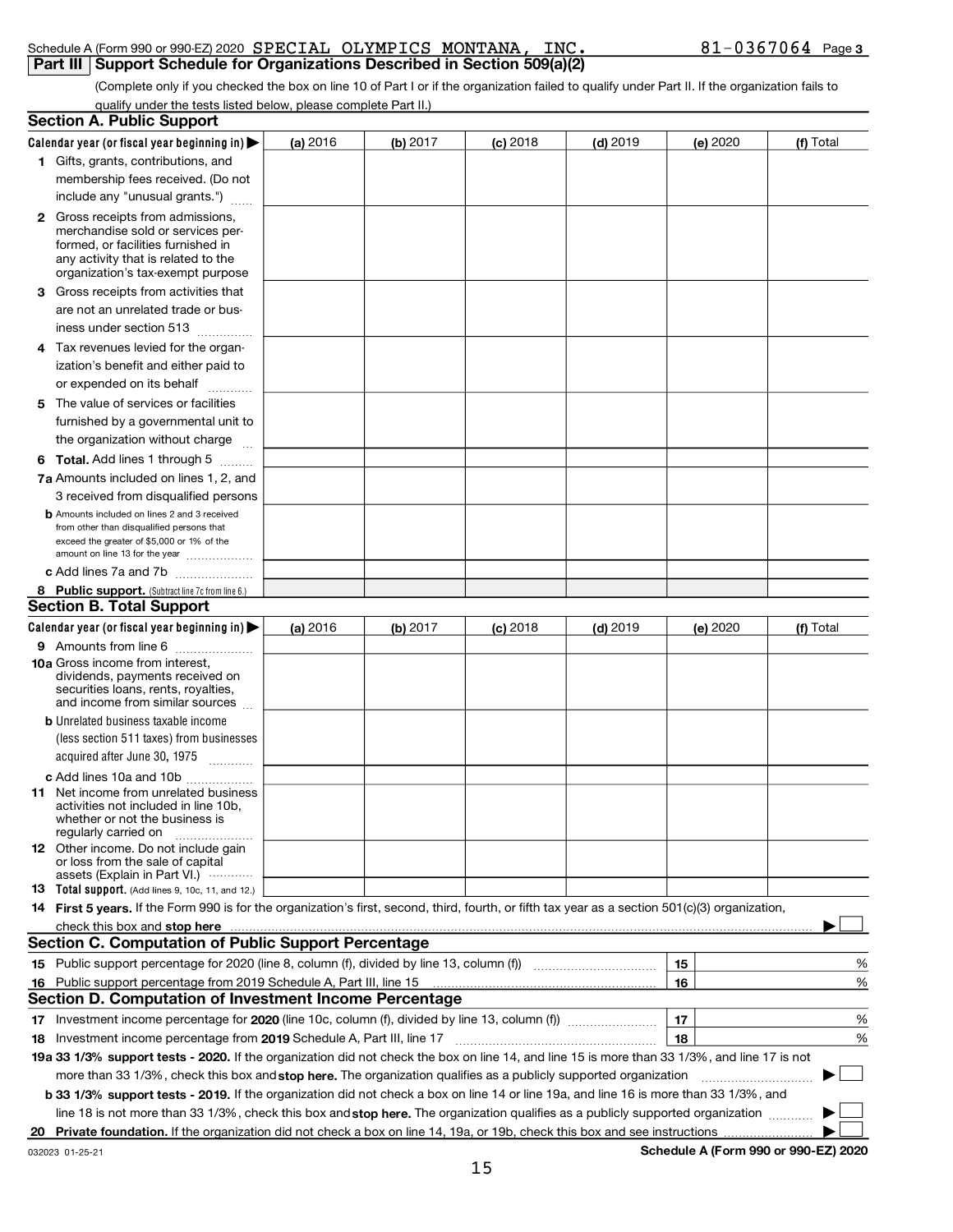### Schedule A (Form 990 or 990-EZ) 2020 SPECIAL OLYMPICS MONTANA, INC.  $81-0367064$  Page

### **Part IV Supporting Organizations**

(Complete only if you checked a box in line 12 on Part I. If you checked box 12a, Part I, complete Sections A and B. If you checked box 12b, Part I, complete Sections A and C. If you checked box 12c, Part I, complete Sections A, D, and E. If you checked box 12d, Part I, complete Sections A and D, and complete Part V.)

Schedule A (Form 990 or 990-EZ) 2020

10a

10b

|              |                                                                                                                        |           | Yes | No |
|--------------|------------------------------------------------------------------------------------------------------------------------|-----------|-----|----|
|              | Are all of the organization's supported organizations listed by name in the organization's governing                   |           |     |    |
| 1.           | documents? If "No," describe in Part VI how the supported organizations are designated. If designated by               |           |     |    |
|              | class or purpose, describe the designation. If historic and continuing relationship, explain.                          | 1         |     |    |
|              |                                                                                                                        |           |     |    |
| $\mathbf{2}$ | Did the organization have any supported organization that does not have an IRS determination of status                 |           |     |    |
|              | under section 509(a)(1) or (2)? If "Yes," explain in <b>Part VI</b> how the organization determined that the supported |           |     |    |
|              | organization was described in section 509(a)(1) or (2).                                                                | 2         |     |    |
|              | 3a Did the organization have a supported organization described in section $501(c)(4)$ , (5), or (6)? If "Yes," answer |           |     |    |
|              | lines 3b and 3c below.                                                                                                 | 3a        |     |    |
| b            | Did the organization confirm that each supported organization qualified under section 501(c)(4), (5), or (6) and       |           |     |    |
|              | satisfied the public support tests under section 509(a)(2)? If "Yes," describe in Part VI when and how the             |           |     |    |
|              | organization made the determination.                                                                                   | 3b        |     |    |
|              | Did the organization ensure that all support to such organizations was used exclusively for section 170(c)(2)(B)       |           |     |    |
|              | purposes? If "Yes," explain in Part VI what controls the organization put in place to ensure such use.                 | 3c        |     |    |
|              | 4a Was any supported organization not organized in the United States ("foreign supported organization")? If            |           |     |    |
|              | "Yes," and if you checked box 12a or 12b in Part I, answer lines 4b and 4c below.                                      | 4a        |     |    |
| b            | Did the organization have ultimate control and discretion in deciding whether to make grants to the foreign            |           |     |    |
|              | supported organization? If "Yes," describe in Part VI how the organization had such control and discretion             |           |     |    |
|              | despite being controlled or supervised by or in connection with its supported organizations.                           | 4b        |     |    |
|              | Did the organization support any foreign supported organization that does not have an IRS determination                |           |     |    |
|              | under sections 501(c)(3) and 509(a)(1) or (2)? If "Yes," explain in <b>Part VI</b> what controls the organization used |           |     |    |
|              | to ensure that all support to the foreign supported organization was used exclusively for section $170(c)(2)(B)$       |           |     |    |
|              | purposes.                                                                                                              | 4с        |     |    |
|              | 5a Did the organization add, substitute, or remove any supported organizations during the tax year? If "Yes,"          |           |     |    |
|              | answer lines 5b and 5c below (if applicable). Also, provide detail in <b>Part VI</b> , including (i) the names and EIN |           |     |    |
|              | numbers of the supported organizations added, substituted, or removed; (ii) the reasons for each such action;          |           |     |    |
|              | (iii) the authority under the organization's organizing document authorizing such action; and (iv) how the action      |           |     |    |
|              | was accomplished (such as by amendment to the organizing document).                                                    | 5a        |     |    |
| b            | Type I or Type II only. Was any added or substituted supported organization part of a class already                    |           |     |    |
|              | designated in the organization's organizing document?                                                                  | 5b        |     |    |
|              | Substitutions only. Was the substitution the result of an event beyond the organization's control?                     | 5c        |     |    |
| 6            | Did the organization provide support (whether in the form of grants or the provision of services or facilities) to     |           |     |    |
|              | anyone other than (i) its supported organizations, (ii) individuals that are part of the charitable class              |           |     |    |
|              | benefited by one or more of its supported organizations, or (iii) other supporting organizations that also             |           |     |    |
|              |                                                                                                                        |           |     |    |
|              | support or benefit one or more of the filing organization's supported organizations? If "Yes," provide detail in       |           |     |    |
|              | Part VI.                                                                                                               | 6         |     |    |
|              | Did the organization provide a grant, loan, compensation, or other similar payment to a substantial contributor        |           |     |    |
|              | (as defined in section 4958(c)(3)(C)), a family member of a substantial contributor, or a 35% controlled entity with   |           |     |    |
|              | regard to a substantial contributor? If "Yes," complete Part I of Schedule L (Form 990 or 990-EZ).                     | 7         |     |    |
| 8            | Did the organization make a loan to a disqualified person (as defined in section 4958) not described in line 7?        |           |     |    |
|              | If "Yes," complete Part I of Schedule L (Form 990 or 990-EZ).                                                          | 8         |     |    |
|              | 9a Was the organization controlled directly or indirectly at any time during the tax year by one or more               |           |     |    |
|              | disqualified persons, as defined in section 4946 (other than foundation managers and organizations described           |           |     |    |
|              | in section 509(a)(1) or (2))? If "Yes," provide detail in Part VI.                                                     | <b>9a</b> |     |    |
| b            | Did one or more disqualified persons (as defined in line 9a) hold a controlling interest in any entity in which        |           |     |    |
|              | the supporting organization had an interest? If "Yes," provide detail in Part VI.                                      | 9b        |     |    |
| c            | Did a disqualified person (as defined in line 9a) have an ownership interest in, or derive any personal benefit        |           |     |    |
|              | from, assets in which the supporting organization also had an interest? If "Yes," provide detail in Part VI.           | 9с        |     |    |
|              | 10a Was the organization subject to the excess business holdings rules of section 4943 because of section              |           |     |    |
|              | 4943(f) (regarding certain Type II supporting organizations, and all Type III non-functionally integrated              |           |     |    |

**b** Did the organization have any excess business holdings in the tax year? (Use Schedule C, Form 4720, to

supporting organizations)? If "Yes," answer line 10b below.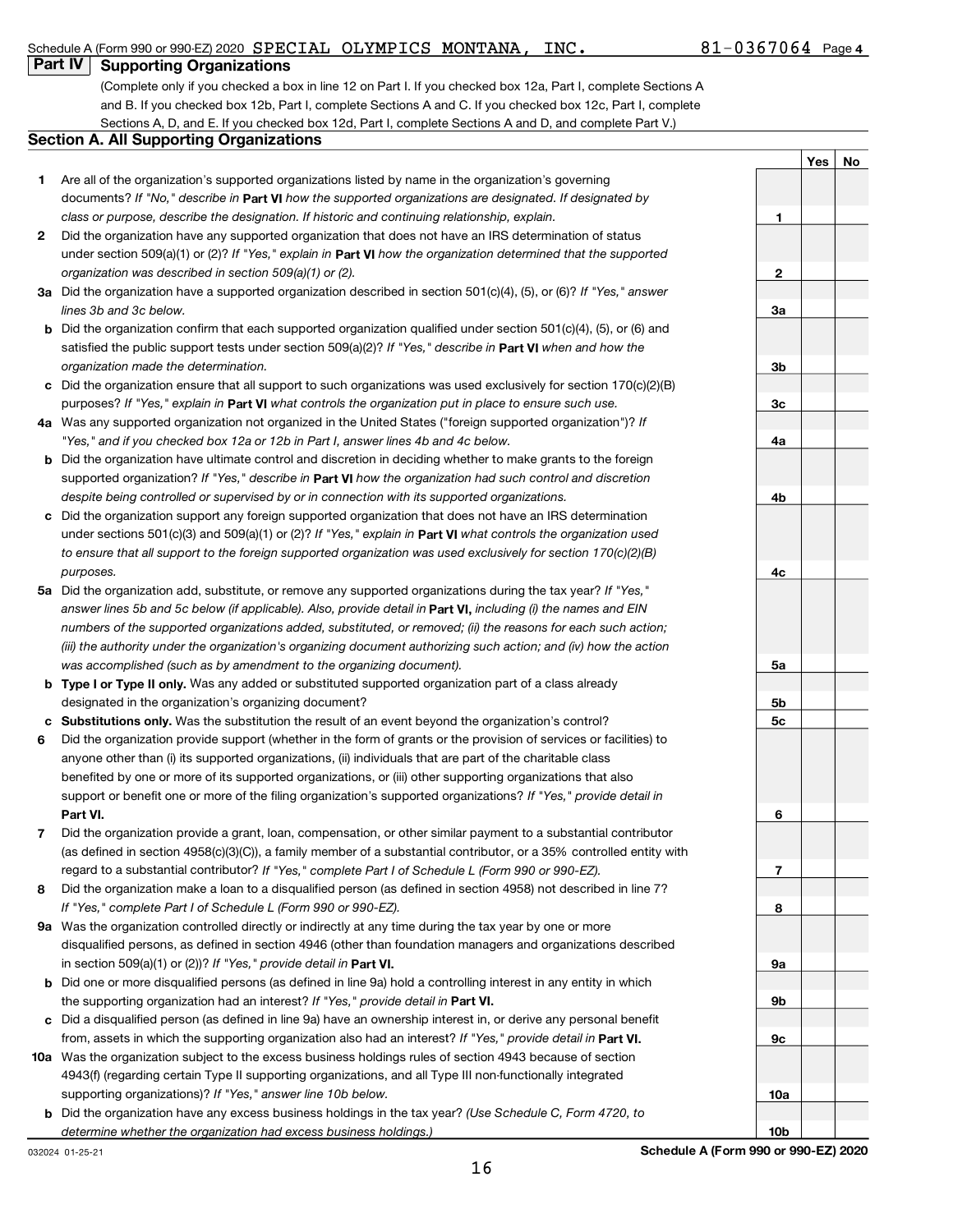#### Schedule A (Form 990 or 990-EZ) 2020 SPECIAL OLYMPICS MONTANA, INC.  $81-0367064$  Page. Part  $IV \mid$  Supporting Organizations (continued)

|    |                                                                                                                      |                 | Yes | No |
|----|----------------------------------------------------------------------------------------------------------------------|-----------------|-----|----|
| 11 | Has the organization accepted a gift or contribution from any of the following persons?                              |                 |     |    |
|    | a A person who directly or indirectly controls, either alone or together with persons described in lines 11b and     |                 |     |    |
|    | 11c below, the governing body of a supported organization?                                                           | 11a             |     |    |
|    | <b>b</b> A family member of a person described in line 11a above?                                                    | 11 <sub>b</sub> |     |    |
|    | c A 35% controlled entity of a person described in line 11a or 11b above? If "Yes" to line 11a, 11b, or 11c, provide |                 |     |    |
|    | detail in Part VI.                                                                                                   | 11c             |     |    |

#### Section B. Type I Supporting Organizations

|                                                                                                                                                                                                                                                                                                                                                                                                                                                                                                                                                                                                                                                             |   | Yes             |  |
|-------------------------------------------------------------------------------------------------------------------------------------------------------------------------------------------------------------------------------------------------------------------------------------------------------------------------------------------------------------------------------------------------------------------------------------------------------------------------------------------------------------------------------------------------------------------------------------------------------------------------------------------------------------|---|-----------------|--|
| Did the governing body, members of the governing body, officers acting in their official capacity, or membership of one or<br>more supported organizations have the power to regularly appoint or elect at least a majority of the organization's officers,<br>directors, or trustees at all times during the tax year? If "No," describe in <b>Part VI</b> how the supported organization(s)<br>effectively operated, supervised, or controlled the organization's activities. If the organization had more than one supported<br>organization, describe how the powers to appoint and/or remove officers, directors, or trustees were allocated among the |   |                 |  |
| supported organizations and what conditions or restrictions, if any, applied to such powers during the tax year.                                                                                                                                                                                                                                                                                                                                                                                                                                                                                                                                            |   |                 |  |
| Did the organization operate for the benefit of any supported organization other than the supported                                                                                                                                                                                                                                                                                                                                                                                                                                                                                                                                                         |   |                 |  |
| organization(s) that operated, supervised, or controlled the supporting organization? If "Yes," explain in                                                                                                                                                                                                                                                                                                                                                                                                                                                                                                                                                  |   |                 |  |
| Part VI how providing such benefit carried out the purposes of the supported organization(s) that operated,                                                                                                                                                                                                                                                                                                                                                                                                                                                                                                                                                 |   |                 |  |
| supervised, or controlled the supporting organization.                                                                                                                                                                                                                                                                                                                                                                                                                                                                                                                                                                                                      | 0 |                 |  |
| <b>Section C. Type II Supporting Organizations</b>                                                                                                                                                                                                                                                                                                                                                                                                                                                                                                                                                                                                          |   |                 |  |
|                                                                                                                                                                                                                                                                                                                                                                                                                                                                                                                                                                                                                                                             |   | $\cdot$ $\cdot$ |  |

|                                                                                                                  | Yes | No |
|------------------------------------------------------------------------------------------------------------------|-----|----|
| Were a majority of the organization's directors or trustees during the tax year also a majority of the directors |     |    |
| or trustees of each of the organization's supported organization(s)? If "No," describe in Part VI how control    |     |    |
| or management of the supporting organization was vested in the same persons that controlled or managed           |     |    |
| the supported organization(s).                                                                                   |     |    |

#### Section D. All Type III Supporting Organizations

|              |                                                                                                                           |   | Yes | No |
|--------------|---------------------------------------------------------------------------------------------------------------------------|---|-----|----|
| 1.           | Did the organization provide to each of its supported organizations, by the last day of the fifth month of the            |   |     |    |
|              | organization's tax year, (i) a written notice describing the type and amount of support provided during the prior tax     |   |     |    |
|              | year, (ii) a copy of the Form 990 that was most recently filed as of the date of notification, and (iii) copies of the    |   |     |    |
|              | organization's governing documents in effect on the date of notification, to the extent not previously provided?          |   |     |    |
| $\mathbf{2}$ | Were any of the organization's officers, directors, or trustees either (i) appointed or elected by the supported          |   |     |    |
|              | organization(s) or (ii) serving on the governing body of a supported organization? If "No," explain in <b>Part VI</b> how |   |     |    |
|              | the organization maintained a close and continuous working relationship with the supported organization(s).               | 2 |     |    |
| 3            | By reason of the relationship described in line 2, above, did the organization's supported organizations have a           |   |     |    |
|              | significant voice in the organization's investment policies and in directing the use of the organization's                |   |     |    |
|              | income or assets at all times during the tax year? If "Yes," describe in <b>Part VI</b> the role the organization's       |   |     |    |
|              | supported organizations played in this regard.                                                                            | з |     |    |

#### Section E. Type III Functionally Integrated Supporting Organizations

- 1 Check the box next to the method that the organization used to satisfy the Integral Part Test during the yealsee instructions).
- a The organization satisfied the Activities Test. Complete line 2 below.
- b The organization is the parent of each of its supported organizations. Complete line 3 below.
- c The organization supported a governmental entity. Describe in Part VI how you supported a governmental entity (see instructions).
- $\overline{2}$ Activities Test. Answer lines 2a and 2b below. And the state of the state of the state of the No of the No of the No
- a Did substantially all of the organization's activities during the tax year directly further the exempt purposes of the supported organization(s) to which the organization was responsive? If "Yes," then in Part VI identify those supported organizations and explain how these activities directly furthered their exempt purposes, how the organization was responsive to those supported organizations, and how the organization determined that these activities constituted substantially all of its activities.
- b Did the activities described in line 2a, above, constitute activities that, but for the organization's involvement, Part VI the reasons for the organization's position that its supported organization(s) would have engaged in one or more of the organization's supported organization(s) would have been engaged in? If "Yes," explain in these activities but for the organization's involvement.
- 3 Parent of Supported Organizations. Answer lines 3a and 3b below.
- a Did the organization have the power to regularly appoint or elect a majority of the officers, directors, or trustees of each of the supported organizations? If "Yes" or "No" provide details in Part VI.
- b Did the organization exercise a substantial degree of direction over the policies, programs, and activities of each of its supported organizations? If "Yes," describe in Part VI the role played by the organization in this regard.

2a

2b

3a

3b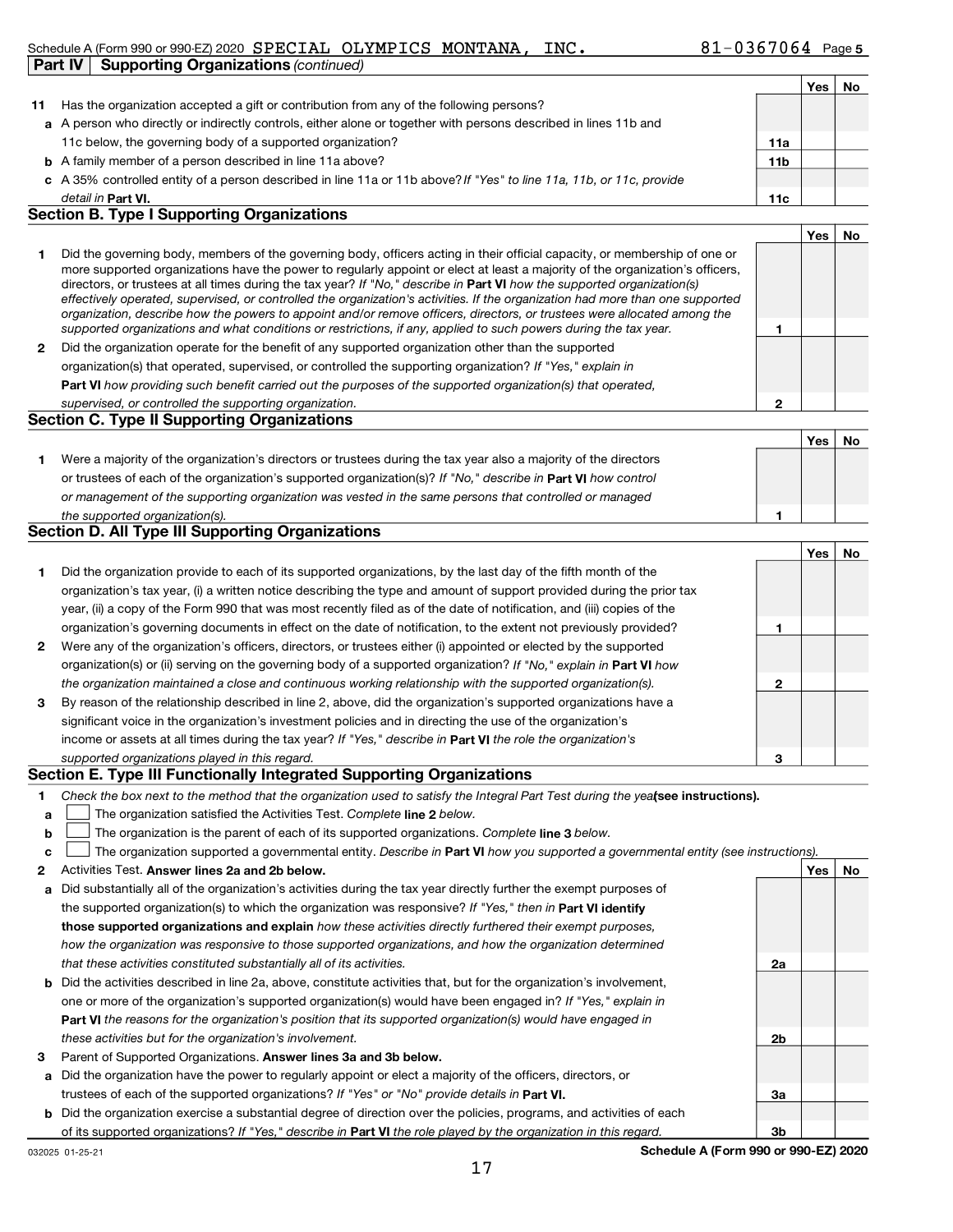|    | Schedule A (Form 990 or 990-EZ) 2020 SPECIAL OLYMPICS MONTANA, INC.                                                                            |                |                | $81 - 0367064$ Page 6          |
|----|------------------------------------------------------------------------------------------------------------------------------------------------|----------------|----------------|--------------------------------|
|    | Type III Non-Functionally Integrated 509(a)(3) Supporting Organizations<br><b>Part V</b>                                                       |                |                |                                |
| 1. | Check here if the organization satisfied the Integral Part Test as a qualifying trust on Nov. 20, 1970 (explain in Part VI). See instructions. |                |                |                                |
|    | All other Type III non-functionally integrated supporting organizations must complete Sections A through E.                                    |                |                | (B) Current Year               |
|    | <b>Section A - Adjusted Net Income</b>                                                                                                         |                | (A) Prior Year | (optional)                     |
| 1  | Net short-term capital gain                                                                                                                    | 1              |                |                                |
| 2  | Recoveries of prior-year distributions                                                                                                         | $\mathbf 2$    |                |                                |
| з  | Other gross income (see instructions)                                                                                                          | 3              |                |                                |
| 4  | Add lines 1 through 3.                                                                                                                         | 4              |                |                                |
| 5  | Depreciation and depletion                                                                                                                     | 5              |                |                                |
| 6  | Portion of operating expenses paid or incurred for production or                                                                               |                |                |                                |
|    | collection of gross income or for management, conservation, or                                                                                 |                |                |                                |
|    | maintenance of property held for production of income (see instructions)                                                                       | 6              |                |                                |
| 7  | Other expenses (see instructions)                                                                                                              | 7              |                |                                |
| 8  | Adjusted Net Income (subtract lines 5, 6, and 7 from line 4)                                                                                   | 8              |                |                                |
|    | <b>Section B - Minimum Asset Amount</b>                                                                                                        |                | (A) Prior Year | (B) Current Year<br>(optional) |
| 1. | Aggregate fair market value of all non-exempt-use assets (see                                                                                  |                |                |                                |
|    | instructions for short tax year or assets held for part of year):                                                                              |                |                |                                |
|    | a Average monthly value of securities                                                                                                          | 1a             |                |                                |
|    | <b>b</b> Average monthly cash balances                                                                                                         | 1b             |                |                                |
|    | c Fair market value of other non-exempt-use assets                                                                                             | 1c             |                |                                |
|    | d Total (add lines 1a, 1b, and 1c)                                                                                                             | 1d             |                |                                |
|    | e Discount claimed for blockage or other factors                                                                                               |                |                |                                |
|    | (explain in detail in <b>Part VI</b> ):                                                                                                        |                |                |                                |
| 2  | Acquisition indebtedness applicable to non-exempt-use assets                                                                                   | 2              |                |                                |
| 3  | Subtract line 2 from line 1d.                                                                                                                  | 3              |                |                                |
| 4  | Cash deemed held for exempt use. Enter 0.015 of line 3 (for greater amount,                                                                    |                |                |                                |
|    | see instructions).                                                                                                                             | 4              |                |                                |
| 5  | Net value of non-exempt-use assets (subtract line 4 from line 3)                                                                               | 5              |                |                                |
| 6  | Multiply line 5 by 0.035.                                                                                                                      | 6              |                |                                |
| 7  | Recoveries of prior-year distributions                                                                                                         | $\overline{7}$ |                |                                |
| 8  | Minimum Asset Amount (add line 7 to line 6)                                                                                                    | 8              |                |                                |
|    | <b>Section C - Distributable Amount</b>                                                                                                        |                |                | <b>Current Year</b>            |
|    | Adjusted net income for prior year (from Section A, line 8, column A)                                                                          | 1              |                |                                |
| 2  | Enter 0.85 of line 1.                                                                                                                          | 2              |                |                                |
| 3  | Minimum asset amount for prior year (from Section B, line 8, column A)                                                                         | 3              |                |                                |
| 4  | Enter greater of line 2 or line 3.                                                                                                             | 4              |                |                                |
| 5  | Income tax imposed in prior year                                                                                                               | 5              |                |                                |
| 6  | Distributable Amount. Subtract line 5 from line 4, unless subject to                                                                           |                |                |                                |
|    | emergency temporary reduction (see instructions).                                                                                              | 6              |                |                                |
| 7  | Check here if the current year is the organization's first as a non-functionally integrated Type III supporting organization (see              |                |                |                                |
|    | instructions).                                                                                                                                 |                |                |                                |

Schedule A (Form 990 or 990-EZ) 2020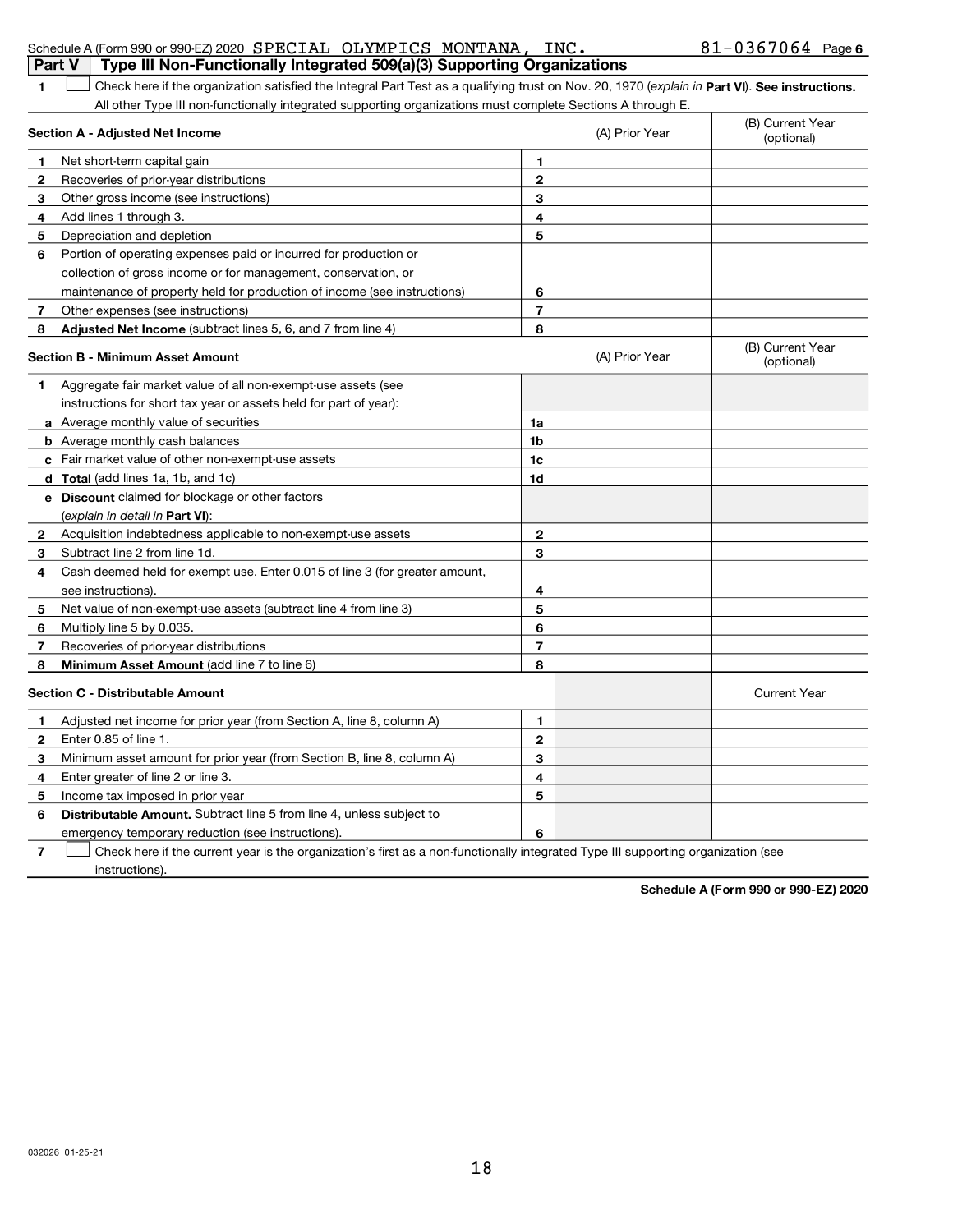| Schedule A (Form 990 or 990-EZ) 2020 SPECIAL OLYMPICS MONTANA, INC. |  | $81 - 0367064$ Page 7 |
|---------------------------------------------------------------------|--|-----------------------|
|---------------------------------------------------------------------|--|-----------------------|

| Type III Non-Functionally Integrated 509(a)(3) Supporting Organizations (continued)<br>Part V |                                                                                            |                                    |                                                       |    |                                                  |  |  |  |  |
|-----------------------------------------------------------------------------------------------|--------------------------------------------------------------------------------------------|------------------------------------|-------------------------------------------------------|----|--------------------------------------------------|--|--|--|--|
|                                                                                               | <b>Section D - Distributions</b><br><b>Current Year</b>                                    |                                    |                                                       |    |                                                  |  |  |  |  |
| 1                                                                                             | Amounts paid to supported organizations to accomplish exempt purposes                      |                                    |                                                       | 1  |                                                  |  |  |  |  |
| 2                                                                                             | Amounts paid to perform activity that directly furthers exempt purposes of supported       |                                    |                                                       |    |                                                  |  |  |  |  |
|                                                                                               | organizations, in excess of income from activity                                           |                                    | 2                                                     |    |                                                  |  |  |  |  |
| 3                                                                                             | Administrative expenses paid to accomplish exempt purposes of supported organizations      |                                    |                                                       | З  |                                                  |  |  |  |  |
| 4                                                                                             | Amounts paid to acquire exempt-use assets                                                  |                                    |                                                       | 4  |                                                  |  |  |  |  |
| 5                                                                                             | Qualified set-aside amounts (prior IRS approval required - provide details in Part VI)     |                                    |                                                       | 5  |                                                  |  |  |  |  |
| 6                                                                                             | Other distributions ( <i>describe in Part VI</i> ). See instructions.                      |                                    |                                                       | 6  |                                                  |  |  |  |  |
| 7                                                                                             | Total annual distributions. Add lines 1 through 6.                                         |                                    |                                                       | 7  |                                                  |  |  |  |  |
| 8                                                                                             | Distributions to attentive supported organizations to which the organization is responsive |                                    |                                                       |    |                                                  |  |  |  |  |
|                                                                                               | (provide details in Part VI). See instructions.                                            |                                    |                                                       | 8  |                                                  |  |  |  |  |
| 9                                                                                             | Distributable amount for 2020 from Section C, line 6                                       |                                    |                                                       | 9  |                                                  |  |  |  |  |
| 10                                                                                            | Line 8 amount divided by line 9 amount                                                     |                                    |                                                       | 10 |                                                  |  |  |  |  |
|                                                                                               | <b>Section E - Distribution Allocations (see instructions)</b>                             | (i)<br><b>Excess Distributions</b> | (iii)<br><b>Underdistributions</b><br><b>Pre-2020</b> |    | (iii)<br><b>Distributable</b><br>Amount for 2020 |  |  |  |  |
| 1                                                                                             | Distributable amount for 2020 from Section C, line 6                                       |                                    |                                                       |    |                                                  |  |  |  |  |
| 2                                                                                             | Underdistributions, if any, for years prior to 2020 (reason-                               |                                    |                                                       |    |                                                  |  |  |  |  |
|                                                                                               | able cause required - explain in Part VI). See instructions.                               |                                    |                                                       |    |                                                  |  |  |  |  |
| 3                                                                                             | Excess distributions carryover, if any, to 2020                                            |                                    |                                                       |    |                                                  |  |  |  |  |
|                                                                                               | <b>a</b> From 2015                                                                         |                                    |                                                       |    |                                                  |  |  |  |  |
|                                                                                               | $b$ From 2016                                                                              |                                    |                                                       |    |                                                  |  |  |  |  |
|                                                                                               | $c$ From 2017                                                                              |                                    |                                                       |    |                                                  |  |  |  |  |
|                                                                                               | d From 2018                                                                                |                                    |                                                       |    |                                                  |  |  |  |  |
|                                                                                               | e From 2019                                                                                |                                    |                                                       |    |                                                  |  |  |  |  |
|                                                                                               | f Total of lines 3a through 3e                                                             |                                    |                                                       |    |                                                  |  |  |  |  |
|                                                                                               | g Applied to underdistributions of prior years                                             |                                    |                                                       |    |                                                  |  |  |  |  |
|                                                                                               | <b>h</b> Applied to 2020 distributable amount                                              |                                    |                                                       |    |                                                  |  |  |  |  |
| j.                                                                                            | Carryover from 2015 not applied (see instructions)                                         |                                    |                                                       |    |                                                  |  |  |  |  |
|                                                                                               | Remainder. Subtract lines 3g, 3h, and 3i from line 3f.                                     |                                    |                                                       |    |                                                  |  |  |  |  |
| 4                                                                                             | Distributions for 2020 from Section D,                                                     |                                    |                                                       |    |                                                  |  |  |  |  |
|                                                                                               | line $7:$<br>\$                                                                            |                                    |                                                       |    |                                                  |  |  |  |  |
|                                                                                               | <b>a</b> Applied to underdistributions of prior years                                      |                                    |                                                       |    |                                                  |  |  |  |  |
|                                                                                               | <b>b</b> Applied to 2020 distributable amount                                              |                                    |                                                       |    |                                                  |  |  |  |  |
|                                                                                               | c Remainder. Subtract lines 4a and 4b from line 4.                                         |                                    |                                                       |    |                                                  |  |  |  |  |
| 5                                                                                             | Remaining underdistributions for years prior to 2020, if                                   |                                    |                                                       |    |                                                  |  |  |  |  |
|                                                                                               | any. Subtract lines 3g and 4a from line 2. For result greater                              |                                    |                                                       |    |                                                  |  |  |  |  |
|                                                                                               | than zero, explain in Part VI. See instructions.                                           |                                    |                                                       |    |                                                  |  |  |  |  |
| 6                                                                                             | Remaining underdistributions for 2020. Subtract lines 3h                                   |                                    |                                                       |    |                                                  |  |  |  |  |
|                                                                                               | and 4b from line 1. For result greater than zero, explain in                               |                                    |                                                       |    |                                                  |  |  |  |  |
|                                                                                               | Part VI. See instructions.                                                                 |                                    |                                                       |    |                                                  |  |  |  |  |
| 7                                                                                             | Excess distributions carryover to 2021. Add lines 3j                                       |                                    |                                                       |    |                                                  |  |  |  |  |
|                                                                                               | and 4c.                                                                                    |                                    |                                                       |    |                                                  |  |  |  |  |
| 8                                                                                             | Breakdown of line 7:                                                                       |                                    |                                                       |    |                                                  |  |  |  |  |
|                                                                                               | a Excess from 2016                                                                         |                                    |                                                       |    |                                                  |  |  |  |  |
|                                                                                               | <b>b</b> Excess from 2017                                                                  |                                    |                                                       |    |                                                  |  |  |  |  |
|                                                                                               | c Excess from 2018                                                                         |                                    |                                                       |    |                                                  |  |  |  |  |
|                                                                                               | d Excess from 2019                                                                         |                                    |                                                       |    |                                                  |  |  |  |  |
|                                                                                               | e Excess from 2020                                                                         |                                    |                                                       |    |                                                  |  |  |  |  |

Schedule A (Form 990 or 990-EZ) 2020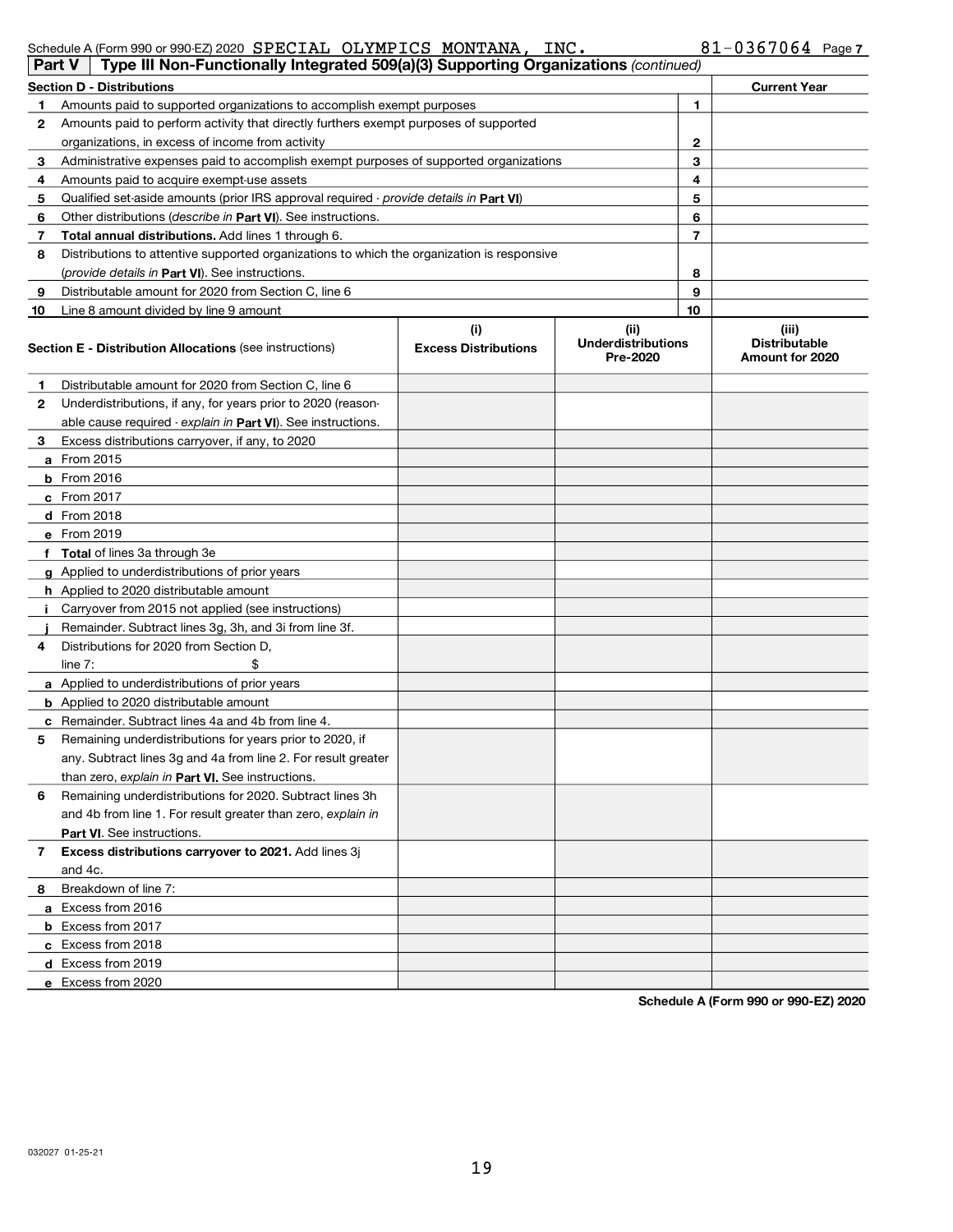|         | Schedule A (Form 990 or 990-EZ) 2020 SPECIAL OLYMPICS MONTANA, INC.                                                                                    |  | 81-0367064 Page 8                                                                                                                                                                                                                                                                                                                                                                                                                 |
|---------|--------------------------------------------------------------------------------------------------------------------------------------------------------|--|-----------------------------------------------------------------------------------------------------------------------------------------------------------------------------------------------------------------------------------------------------------------------------------------------------------------------------------------------------------------------------------------------------------------------------------|
| Part VI | Section D, lines 5, 6, and 8; and Part V, Section E, lines 2, 5, and 6. Also complete this part for any additional information.<br>(See instructions.) |  | Supplemental Information. Provide the explanations required by Part II, line 10; Part II, line 17a or 17b; Part III, line 12;<br>Part IV, Section A, lines 1, 2, 3b, 3c, 4b, 4c, 5a, 6, 9a, 9b, 9c, 11a, 11b, and 11c; Part IV, Section B, lines 1 and 2; Part IV, Section C,<br>line 1; Part IV, Section D, lines 2 and 3; Part IV, Section E, lines 1c, 2a, 2b, 3a, and 3b; Part V, line 1; Part V, Section B, line 1e; Part V, |
|         |                                                                                                                                                        |  |                                                                                                                                                                                                                                                                                                                                                                                                                                   |
|         |                                                                                                                                                        |  |                                                                                                                                                                                                                                                                                                                                                                                                                                   |
|         |                                                                                                                                                        |  |                                                                                                                                                                                                                                                                                                                                                                                                                                   |
|         |                                                                                                                                                        |  |                                                                                                                                                                                                                                                                                                                                                                                                                                   |
|         |                                                                                                                                                        |  |                                                                                                                                                                                                                                                                                                                                                                                                                                   |
|         |                                                                                                                                                        |  |                                                                                                                                                                                                                                                                                                                                                                                                                                   |
|         |                                                                                                                                                        |  |                                                                                                                                                                                                                                                                                                                                                                                                                                   |
|         |                                                                                                                                                        |  |                                                                                                                                                                                                                                                                                                                                                                                                                                   |
|         |                                                                                                                                                        |  |                                                                                                                                                                                                                                                                                                                                                                                                                                   |
|         |                                                                                                                                                        |  |                                                                                                                                                                                                                                                                                                                                                                                                                                   |
|         |                                                                                                                                                        |  |                                                                                                                                                                                                                                                                                                                                                                                                                                   |
|         |                                                                                                                                                        |  |                                                                                                                                                                                                                                                                                                                                                                                                                                   |
|         |                                                                                                                                                        |  |                                                                                                                                                                                                                                                                                                                                                                                                                                   |
|         |                                                                                                                                                        |  |                                                                                                                                                                                                                                                                                                                                                                                                                                   |
|         |                                                                                                                                                        |  |                                                                                                                                                                                                                                                                                                                                                                                                                                   |
|         |                                                                                                                                                        |  |                                                                                                                                                                                                                                                                                                                                                                                                                                   |
|         |                                                                                                                                                        |  |                                                                                                                                                                                                                                                                                                                                                                                                                                   |
|         |                                                                                                                                                        |  |                                                                                                                                                                                                                                                                                                                                                                                                                                   |
|         |                                                                                                                                                        |  |                                                                                                                                                                                                                                                                                                                                                                                                                                   |
|         |                                                                                                                                                        |  |                                                                                                                                                                                                                                                                                                                                                                                                                                   |
|         |                                                                                                                                                        |  |                                                                                                                                                                                                                                                                                                                                                                                                                                   |
|         |                                                                                                                                                        |  |                                                                                                                                                                                                                                                                                                                                                                                                                                   |
|         |                                                                                                                                                        |  |                                                                                                                                                                                                                                                                                                                                                                                                                                   |
|         |                                                                                                                                                        |  |                                                                                                                                                                                                                                                                                                                                                                                                                                   |
|         |                                                                                                                                                        |  |                                                                                                                                                                                                                                                                                                                                                                                                                                   |
|         |                                                                                                                                                        |  |                                                                                                                                                                                                                                                                                                                                                                                                                                   |
|         |                                                                                                                                                        |  |                                                                                                                                                                                                                                                                                                                                                                                                                                   |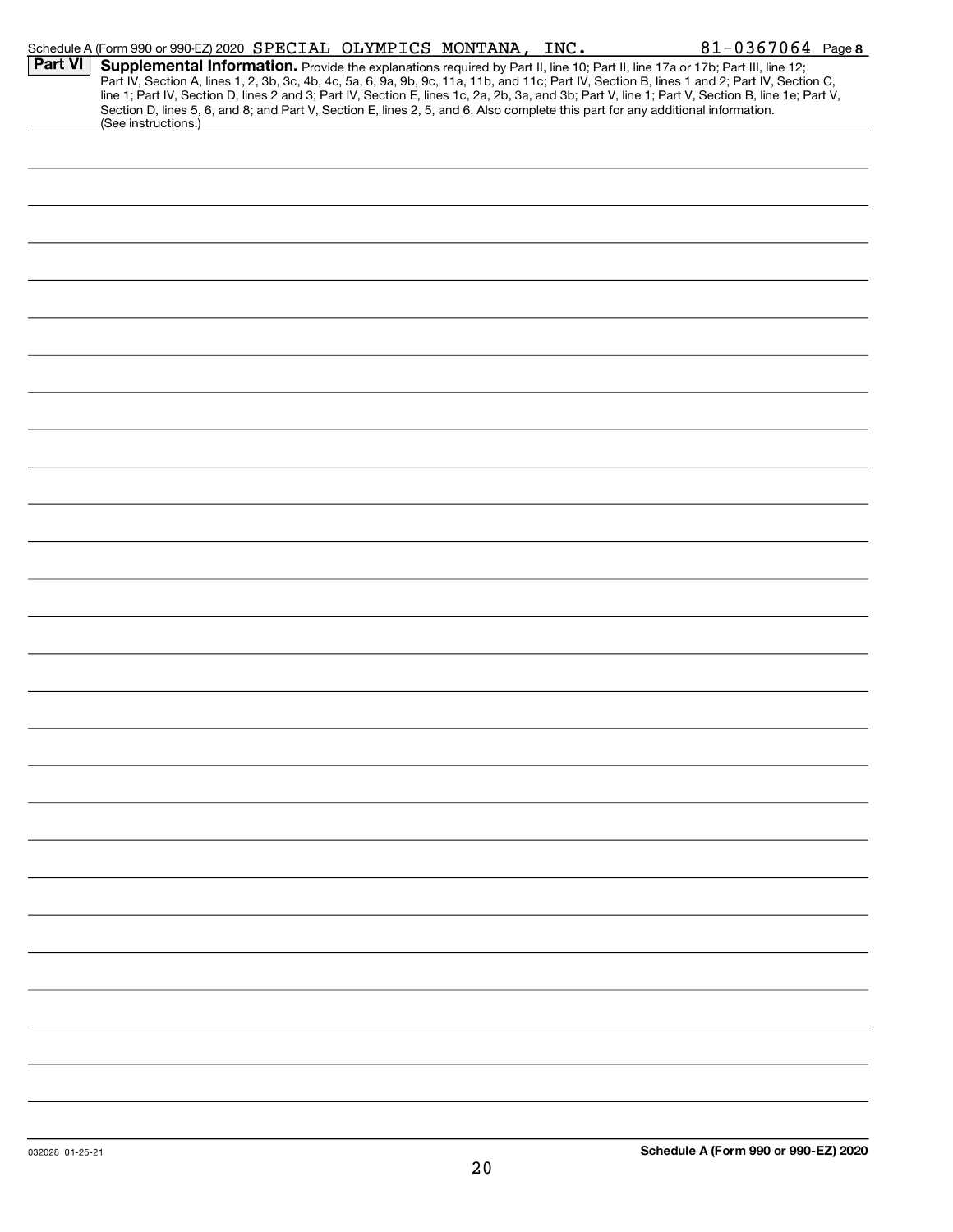#### Department of the Treasury Internal Revenue Service (Form 990, 990-EZ,

## Schedule B The Schedule of Contributors

or 990-PF) | Attach to Form 990, Form 990-EZ, or Form 990-PF. | Go to www.irs.gov/Form990 for the latest information. OMB No. 1545-0047

2020

Name of the organization

Employer identification number

NA. INC. 81-0367064

|                                | SPECIAL OLYMPICS MONTA |  |
|--------------------------------|------------------------|--|
| Organization type (check one): |                        |  |

| Filers of:         | Section:                                                                    |
|--------------------|-----------------------------------------------------------------------------|
| Form 990 or 990-EZ | $\lfloor \mathbf{X} \rfloor$ 501(c)( 3) (enter number) organization         |
|                    | $4947(a)(1)$ nonexempt charitable trust not treated as a private foundation |
|                    | 527 political organization                                                  |
| Form 990-PF        | 501(c)(3) exempt private foundation                                         |
|                    | 4947(a)(1) nonexempt charitable trust treated as a private foundation       |
|                    | 501(c)(3) taxable private foundation                                        |

Check if your organization is covered by the General Rule or a Special Rule.

Note: Only a section 501(c)(7), (8), or (10) organization can check boxes for both the General Rule and a Special Rule. See instructions.

#### General Rule

For an organization filing Form 990, 990-EZ, or 990-PF that received, during the year, contributions totaling \$5,000 or more (in money or property) from any one contributor. Complete Parts I and II. See instructions for determining a contributor's total contributions.

#### Special Rules

any one contributor, during the year, total contributions of the greater of (1) \$5,000; or (2) 2% of the amount on (i) Form 990, Part VIII, line 1h;  $\boxed{\text{X}}$  For an organization described in section 501(c)(3) filing Form 990 or 990-EZ that met the 33 1/3% support test of the regulations under sections 509(a)(1) and 170(b)(1)(A)(vi), that checked Schedule A (Form 990 or 990-EZ), Part II, line 13, 16a, or 16b, and that received from or (ii) Form 990-EZ, line 1. Complete Parts I and II.

For an organization described in section 501(c)(7), (8), or (10) filing Form 990 or 990-EZ that received from any one contributor, during the year, total contributions of more than \$1,000 exclusively for religious, charitable, scientific, literary, or educational purposes, or for the prevention of cruelty to children or animals. Complete Parts I (entering "N/A" in column (b) instead of the contributor name and address), II, and III.  $\mathcal{L}(\mathcal{A})$ 

purpose. Don't complete any of the parts unless the General Rule applies to this organization because it received nonexclusively year, contributions exclusively for religious, charitable, etc., purposes, but no such contributions totaled more than \$1,000. If this box is checked, enter here the total contributions that were received during the year for an exclusively religious, charitable, etc., For an organization described in section 501(c)(7), (8), or (10) filing Form 990 or 990-EZ that received from any one contributor, during the religious, charitable, etc., contributions totaling \$5,000 or more during the year  $\ldots$  $\ldots$  $\ldots$  $\ldots$  $\ldots$  $\ldots$  $\mathcal{L}(\mathcal{A})$ 

Caution: An organization that isn't covered by the General Rule and/or the Special Rules doesn't file Schedule B (Form 990, 990-EZ, or 990-PF), but it **must** answer "No" on Part IV, line 2, of its Form 990; or check the box on line H of its Form 990-EZ or on its Form 990-PF, Part I, line 2, to certify that it doesn't meet the filing requirements of Schedule B (Form 990, 990-EZ, or 990-PF).

LHA For Paperwork Reduction Act Notice, see the instructions for Form 990, 990-EZ, or 990-PF. Schedule B (Form 990, 990-EZ, or 990-PF) (2020)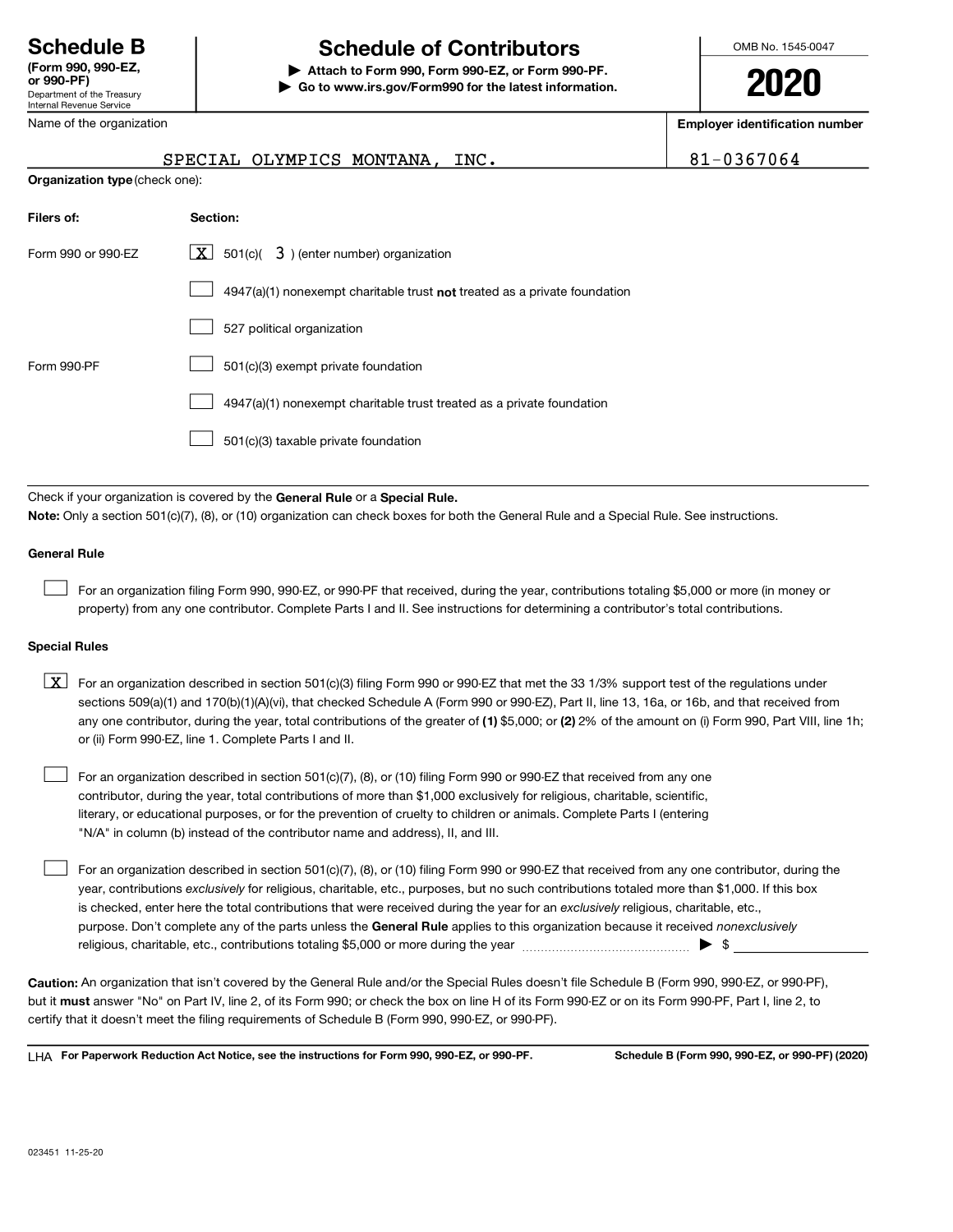Name of organization

Employer identification number

#### SPECIAL OLYMPICS MONTANA, INC. 81-0367064

Part I Contributors (see instructions). Use duplicate copies of Part I if additional space is needed.

| (a)                     | (b)                        | (c)                        | (d)                                                                                                     |
|-------------------------|----------------------------|----------------------------|---------------------------------------------------------------------------------------------------------|
| No.                     | Name, address, and ZIP + 4 | <b>Total contributions</b> | Type of contribution                                                                                    |
| 1                       |                            | 200,000.<br>\$             | $\mathbf{x}$<br>Person<br>Payroll<br>Noncash<br>(Complete Part II for<br>noncash contributions.)        |
| (a)                     | (b)                        | (c)                        | (d)                                                                                                     |
| No.                     | Name, address, and ZIP + 4 | <b>Total contributions</b> | Type of contribution                                                                                    |
| $\overline{\mathbf{c}}$ |                            | 90,000.<br>\$              | $\mathbf{x}$<br>Person<br>Payroll<br><b>Noncash</b><br>(Complete Part II for<br>noncash contributions.) |
| (a)                     | (b)                        | (c)                        | (d)                                                                                                     |
| No.                     | Name, address, and ZIP + 4 | <b>Total contributions</b> | Type of contribution                                                                                    |
| 3                       |                            | 100,000.<br>\$             | $\mathbf{x}$<br>Person<br>Payroll<br><b>Noncash</b><br>(Complete Part II for<br>noncash contributions.) |
| (a)                     | (b)                        | (c)                        | (d)                                                                                                     |
| No.                     | Name, address, and ZIP + 4 | <b>Total contributions</b> | Type of contribution                                                                                    |
| 4                       |                            | 101,472.<br>\$             | $\mathbf x$<br>Person<br>Payroll<br><b>Noncash</b><br>(Complete Part II for<br>noncash contributions.)  |
| (a)                     | (b)                        | (c)                        | (d)                                                                                                     |
| No.                     | Name, address, and ZIP + 4 | <b>Total contributions</b> | Type of contribution                                                                                    |
|                         |                            | \$                         | Person<br>Payroll<br><b>Noncash</b><br>(Complete Part II for<br>noncash contributions.)                 |
| (a)                     | (b)                        | (c)                        | (d)                                                                                                     |
| No.                     | Name, address, and ZIP + 4 | <b>Total contributions</b> | Type of contribution                                                                                    |
|                         |                            | \$                         | Person<br>Payroll<br>Noncash<br>(Complete Part II for<br>noncash contributions.)                        |

023452 11-25-20 Schedule B (Form 990, 990-EZ, or 990-PF) (2020)

Page 2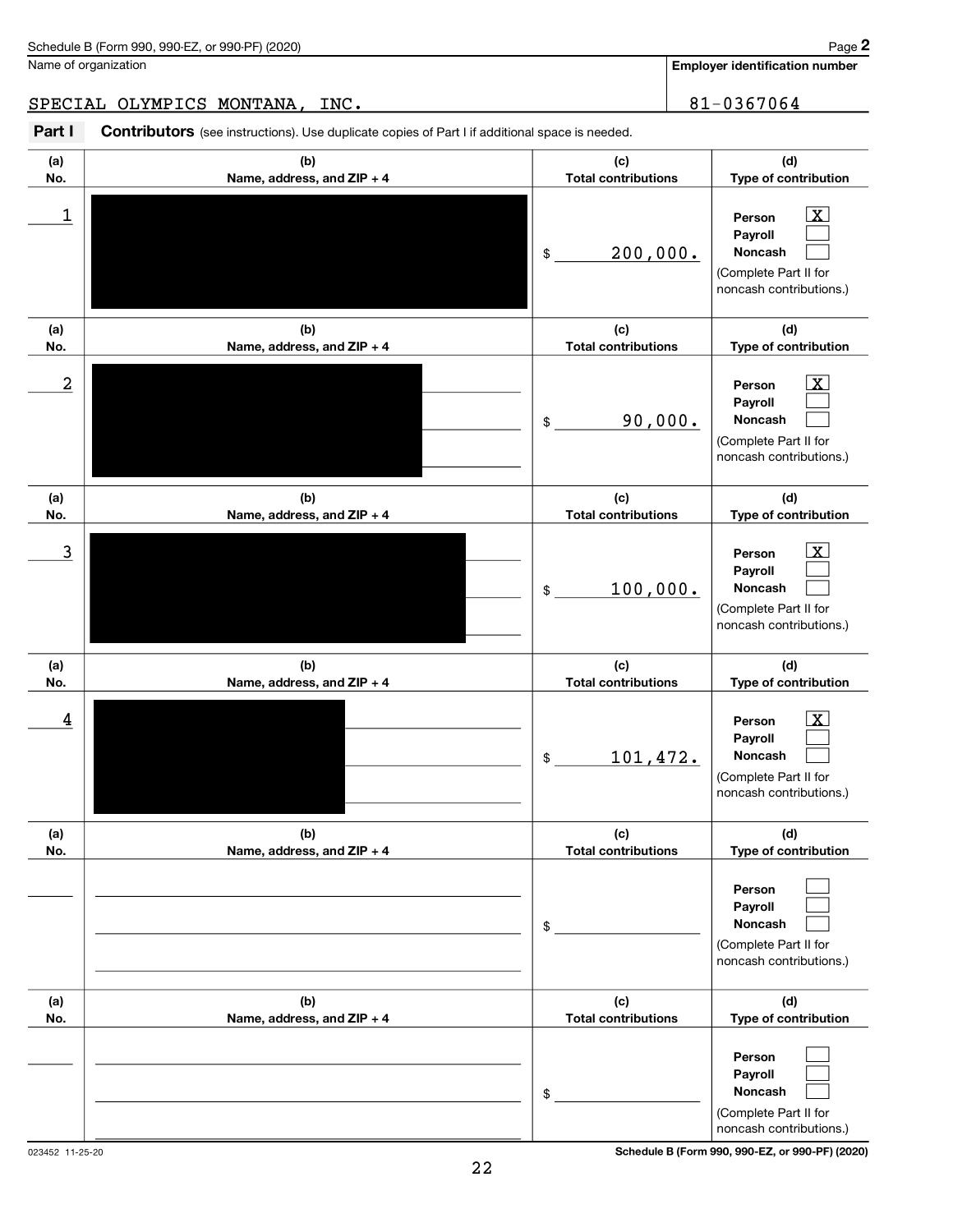Name of organization

Employer identification number

### SPECIAL OLYMPICS MONTANA, INC. 31-0367064

Part II Noncash Property (see instructions). Use duplicate copies of Part II if additional space is needed.

| (a)<br>No.<br>from<br>Part I | (b)<br>Description of noncash property given | (c)<br>FMV (or estimate)<br>(See instructions.) | (d)<br>Date received |
|------------------------------|----------------------------------------------|-------------------------------------------------|----------------------|
|                              |                                              | $\frac{1}{2}$                                   |                      |
| (a)<br>No.<br>from<br>Part I | (b)<br>Description of noncash property given | (c)<br>FMV (or estimate)<br>(See instructions.) | (d)<br>Date received |
|                              |                                              | $\mathfrak s$                                   |                      |
| (a)<br>No.<br>from<br>Part I | (b)<br>Description of noncash property given | (c)<br>FMV (or estimate)<br>(See instructions.) | (d)<br>Date received |
|                              |                                              | $\mathfrak s$                                   |                      |
| (a)<br>No.<br>from<br>Part I | (b)<br>Description of noncash property given | (c)<br>FMV (or estimate)<br>(See instructions.) | (d)<br>Date received |
|                              |                                              | $\sim$                                          |                      |
| (a)<br>No.<br>from<br>Part I | (b)<br>Description of noncash property given | (c)<br>FMV (or estimate)<br>(See instructions.) | (d)<br>Date received |
|                              |                                              | \$                                              |                      |
| (a)<br>No.<br>from<br>Part I | (b)<br>Description of noncash property given | (c)<br>FMV (or estimate)<br>(See instructions.) | (d)<br>Date received |
|                              |                                              | \$                                              |                      |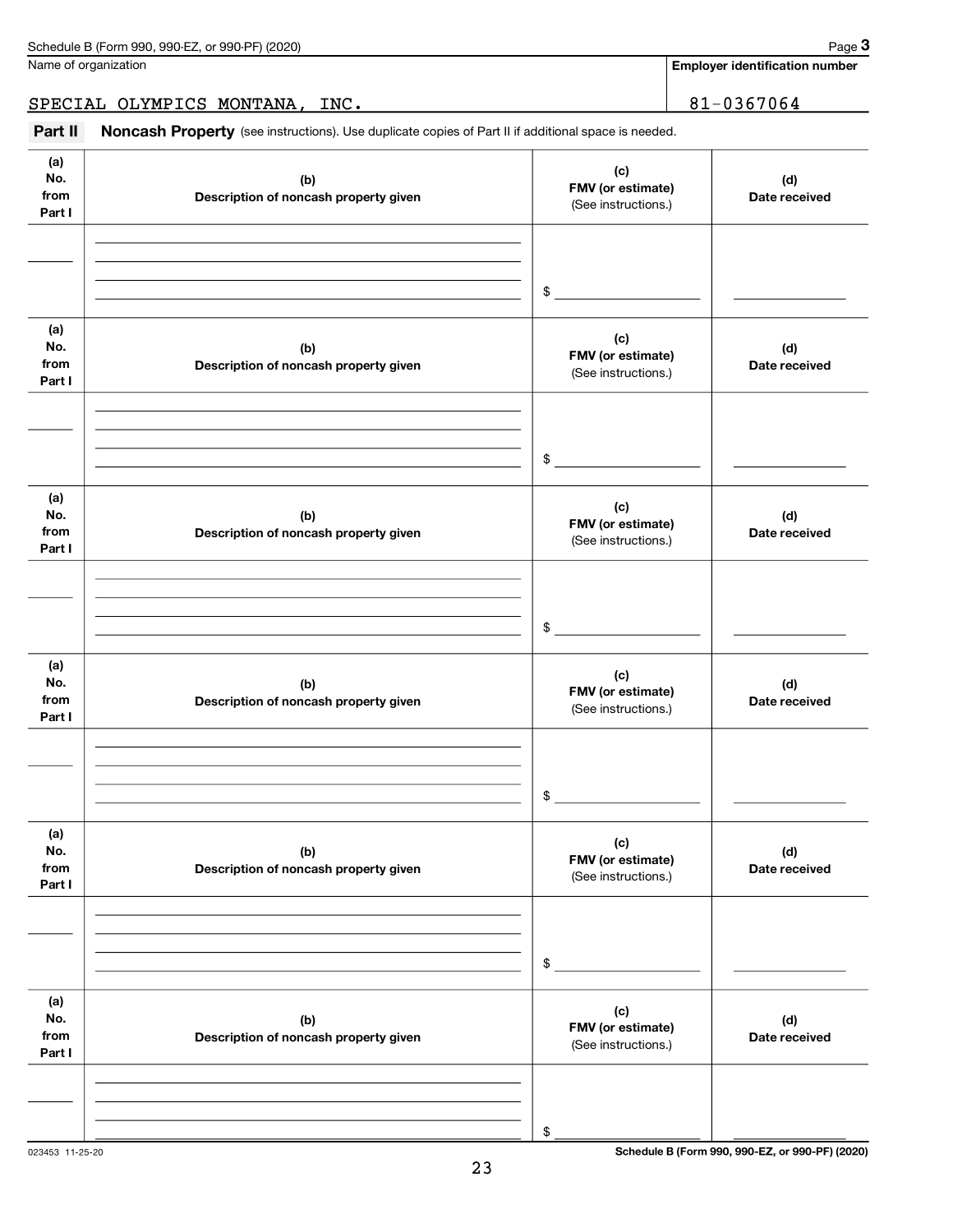|                           | Schedule B (Form 990, 990-EZ, or 990-PF) (2020)                                                                                                                                                                                                                                                 |                      | Page 4                                                                                                                                                         |  |  |  |
|---------------------------|-------------------------------------------------------------------------------------------------------------------------------------------------------------------------------------------------------------------------------------------------------------------------------------------------|----------------------|----------------------------------------------------------------------------------------------------------------------------------------------------------------|--|--|--|
| Name of organization      |                                                                                                                                                                                                                                                                                                 |                      | <b>Employer identification number</b>                                                                                                                          |  |  |  |
|                           | SPECIAL OLYMPICS MONTANA, INC.                                                                                                                                                                                                                                                                  |                      | 81-0367064                                                                                                                                                     |  |  |  |
| Part III                  |                                                                                                                                                                                                                                                                                                 |                      | Exclusively religious, charitable, etc., contributions to organizations described in section 501(c)(7), (8), or (10) that total more than \$1,000 for the year |  |  |  |
|                           | from any one contributor. Complete columns (a) through (e) and the following line entry. For organizations<br>completing Part III, enter the total of exclusively religious, charitable, etc., contributions of \$1,000 or less for the year. (Enter this info. once.) $\blacktriangleright$ \$ |                      |                                                                                                                                                                |  |  |  |
|                           | Use duplicate copies of Part III if additional space is needed.                                                                                                                                                                                                                                 |                      |                                                                                                                                                                |  |  |  |
| (a) No.<br>from<br>Part I | (b) Purpose of gift                                                                                                                                                                                                                                                                             | (c) Use of gift      | (d) Description of how gift is held                                                                                                                            |  |  |  |
|                           |                                                                                                                                                                                                                                                                                                 |                      |                                                                                                                                                                |  |  |  |
|                           |                                                                                                                                                                                                                                                                                                 | (e) Transfer of gift |                                                                                                                                                                |  |  |  |
|                           | Transferee's name, address, and ZIP + 4                                                                                                                                                                                                                                                         |                      | Relationship of transferor to transferee                                                                                                                       |  |  |  |
|                           |                                                                                                                                                                                                                                                                                                 |                      |                                                                                                                                                                |  |  |  |
| (a) No.<br>from<br>Part I | (b) Purpose of gift                                                                                                                                                                                                                                                                             | (c) Use of gift      | (d) Description of how gift is held                                                                                                                            |  |  |  |
|                           |                                                                                                                                                                                                                                                                                                 |                      |                                                                                                                                                                |  |  |  |
|                           | (e) Transfer of gift                                                                                                                                                                                                                                                                            |                      |                                                                                                                                                                |  |  |  |
|                           | Transferee's name, address, and $ZIP + 4$                                                                                                                                                                                                                                                       |                      | Relationship of transferor to transferee                                                                                                                       |  |  |  |
|                           |                                                                                                                                                                                                                                                                                                 |                      |                                                                                                                                                                |  |  |  |
|                           |                                                                                                                                                                                                                                                                                                 |                      |                                                                                                                                                                |  |  |  |
| (a) No.<br>from<br>Part I | (b) Purpose of gift                                                                                                                                                                                                                                                                             | (c) Use of gift      | (d) Description of how gift is held                                                                                                                            |  |  |  |
|                           |                                                                                                                                                                                                                                                                                                 | (e) Transfer of gift |                                                                                                                                                                |  |  |  |
|                           | Transferee's name, address, and ZIP + 4                                                                                                                                                                                                                                                         |                      | Relationship of transferor to transferee                                                                                                                       |  |  |  |
| (a) No.<br>from           |                                                                                                                                                                                                                                                                                                 |                      |                                                                                                                                                                |  |  |  |
| Part I                    | (b) Purpose of gift                                                                                                                                                                                                                                                                             | (c) Use of gift      | (d) Description of how gift is held                                                                                                                            |  |  |  |
|                           |                                                                                                                                                                                                                                                                                                 | (e) Transfer of gift |                                                                                                                                                                |  |  |  |
|                           | Transferee's name, address, and ZIP + 4                                                                                                                                                                                                                                                         |                      | Relationship of transferor to transferee                                                                                                                       |  |  |  |
|                           |                                                                                                                                                                                                                                                                                                 |                      |                                                                                                                                                                |  |  |  |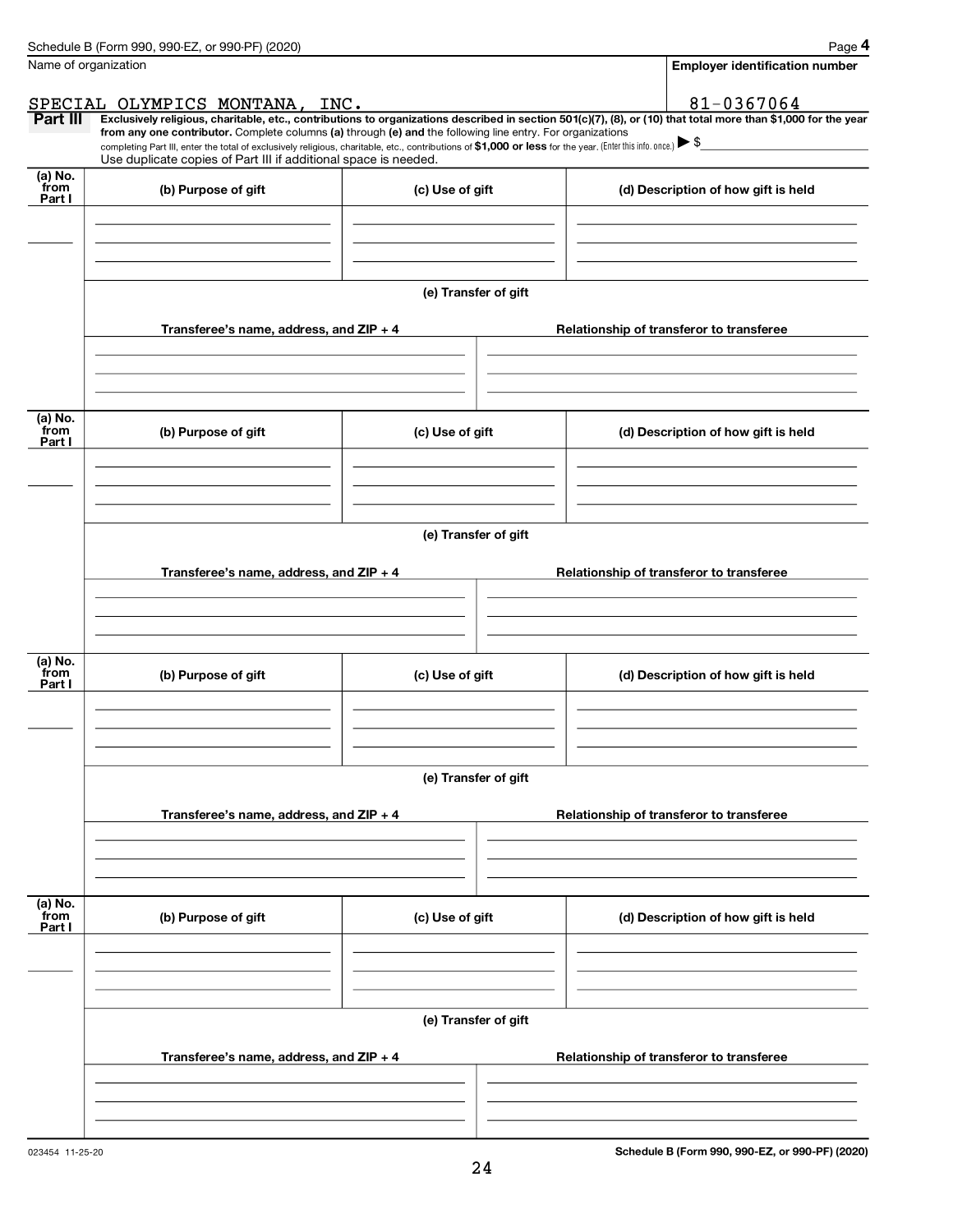| <b>Supplemental Financial Statements</b><br><b>SCHEDULE D</b><br>Complete if the organization answered "Yes" on Form 990,<br>(Form 990)<br>Part IV, line 6, 7, 8, 9, 10, 11a, 11b, 11c, 11d, 11e, 11f, 12a, or 12b.<br>Attach to Form 990.<br>Department of the Treasury<br>$\blacktriangleright$ Go to www.irs.gov/Form990 for instructions and the latest information.<br>Internal Revenue Service |                                                                                                                  |                                                                                                                                                                                                                                | OMB No. 1545-0047<br>Open to Public<br><b>Inspection</b>                                                                                                                                                                                            |                |  |                                                    |
|------------------------------------------------------------------------------------------------------------------------------------------------------------------------------------------------------------------------------------------------------------------------------------------------------------------------------------------------------------------------------------------------------|------------------------------------------------------------------------------------------------------------------|--------------------------------------------------------------------------------------------------------------------------------------------------------------------------------------------------------------------------------|-----------------------------------------------------------------------------------------------------------------------------------------------------------------------------------------------------------------------------------------------------|----------------|--|----------------------------------------------------|
|                                                                                                                                                                                                                                                                                                                                                                                                      | Name of the organization                                                                                         |                                                                                                                                                                                                                                |                                                                                                                                                                                                                                                     |                |  | <b>Employer identification number</b>              |
|                                                                                                                                                                                                                                                                                                                                                                                                      |                                                                                                                  | SPECIAL OLYMPICS MONTANA, INC.                                                                                                                                                                                                 |                                                                                                                                                                                                                                                     |                |  | 81-0367064                                         |
| Part I                                                                                                                                                                                                                                                                                                                                                                                               |                                                                                                                  |                                                                                                                                                                                                                                | Organizations Maintaining Donor Advised Funds or Other Similar Funds or Accounts. Complete if the                                                                                                                                                   |                |  |                                                    |
|                                                                                                                                                                                                                                                                                                                                                                                                      |                                                                                                                  | organization answered "Yes" on Form 990, Part IV, line 6.                                                                                                                                                                      |                                                                                                                                                                                                                                                     |                |  |                                                    |
|                                                                                                                                                                                                                                                                                                                                                                                                      |                                                                                                                  |                                                                                                                                                                                                                                | (a) Donor advised funds                                                                                                                                                                                                                             |                |  | (b) Funds and other accounts                       |
| 1                                                                                                                                                                                                                                                                                                                                                                                                    |                                                                                                                  |                                                                                                                                                                                                                                |                                                                                                                                                                                                                                                     |                |  |                                                    |
| 2                                                                                                                                                                                                                                                                                                                                                                                                    |                                                                                                                  | Aggregate value of contributions to (during year)                                                                                                                                                                              |                                                                                                                                                                                                                                                     |                |  |                                                    |
| з                                                                                                                                                                                                                                                                                                                                                                                                    |                                                                                                                  |                                                                                                                                                                                                                                |                                                                                                                                                                                                                                                     |                |  |                                                    |
| 4                                                                                                                                                                                                                                                                                                                                                                                                    |                                                                                                                  |                                                                                                                                                                                                                                |                                                                                                                                                                                                                                                     |                |  |                                                    |
| 5                                                                                                                                                                                                                                                                                                                                                                                                    | Did the organization inform all donors and donor advisors in writing that the assets held in donor advised funds |                                                                                                                                                                                                                                |                                                                                                                                                                                                                                                     |                |  |                                                    |
| 6                                                                                                                                                                                                                                                                                                                                                                                                    |                                                                                                                  |                                                                                                                                                                                                                                | Did the organization inform all grantees, donors, and donor advisors in writing that grant funds can be used only                                                                                                                                   |                |  | Yes<br>No                                          |
|                                                                                                                                                                                                                                                                                                                                                                                                      |                                                                                                                  |                                                                                                                                                                                                                                | for charitable purposes and not for the benefit of the donor or donor advisor, or for any other purpose conferring                                                                                                                                  |                |  |                                                    |
|                                                                                                                                                                                                                                                                                                                                                                                                      |                                                                                                                  |                                                                                                                                                                                                                                |                                                                                                                                                                                                                                                     |                |  | <b>Yes</b><br>No.                                  |
| Part II                                                                                                                                                                                                                                                                                                                                                                                              |                                                                                                                  |                                                                                                                                                                                                                                | Conservation Easements. Complete if the organization answered "Yes" on Form 990, Part IV, line 7.                                                                                                                                                   |                |  |                                                    |
| 1                                                                                                                                                                                                                                                                                                                                                                                                    |                                                                                                                  | Purpose(s) of conservation easements held by the organization (check all that apply).                                                                                                                                          |                                                                                                                                                                                                                                                     |                |  |                                                    |
|                                                                                                                                                                                                                                                                                                                                                                                                      |                                                                                                                  | Preservation of land for public use (for example, recreation or education)                                                                                                                                                     |                                                                                                                                                                                                                                                     |                |  | Preservation of a historically important land area |
|                                                                                                                                                                                                                                                                                                                                                                                                      |                                                                                                                  | Protection of natural habitat                                                                                                                                                                                                  | Preservation of a certified historic structure                                                                                                                                                                                                      |                |  |                                                    |
|                                                                                                                                                                                                                                                                                                                                                                                                      |                                                                                                                  | Preservation of open space                                                                                                                                                                                                     |                                                                                                                                                                                                                                                     |                |  |                                                    |
| 2                                                                                                                                                                                                                                                                                                                                                                                                    |                                                                                                                  |                                                                                                                                                                                                                                | Complete lines 2a through 2d if the organization held a qualified conservation contribution in the form of a conservation easement on the last                                                                                                      |                |  |                                                    |
|                                                                                                                                                                                                                                                                                                                                                                                                      | day of the tax year.                                                                                             |                                                                                                                                                                                                                                |                                                                                                                                                                                                                                                     |                |  | Held at the End of the Tax Year                    |
|                                                                                                                                                                                                                                                                                                                                                                                                      |                                                                                                                  |                                                                                                                                                                                                                                |                                                                                                                                                                                                                                                     | 2a             |  |                                                    |
|                                                                                                                                                                                                                                                                                                                                                                                                      |                                                                                                                  | Total acreage restricted by conservation easements                                                                                                                                                                             |                                                                                                                                                                                                                                                     | 2 <sub>b</sub> |  |                                                    |
|                                                                                                                                                                                                                                                                                                                                                                                                      |                                                                                                                  |                                                                                                                                                                                                                                |                                                                                                                                                                                                                                                     | 2c             |  |                                                    |
|                                                                                                                                                                                                                                                                                                                                                                                                      |                                                                                                                  |                                                                                                                                                                                                                                | Number of conservation easements included in (c) acquired after 7/25/06, and not on a historic structure                                                                                                                                            |                |  |                                                    |
|                                                                                                                                                                                                                                                                                                                                                                                                      |                                                                                                                  | listed in the National Register [1111] is the National Register [111] is the Mational Marian Register [11] is the National Register [11] is the Mational Mathematical Mathematical Mathematical Mathematical Mathematical Math |                                                                                                                                                                                                                                                     | 2d             |  |                                                    |
| 3                                                                                                                                                                                                                                                                                                                                                                                                    |                                                                                                                  |                                                                                                                                                                                                                                | Number of conservation easements modified, transferred, released, extinguished, or terminated by the organization during the tax                                                                                                                    |                |  |                                                    |
| 4                                                                                                                                                                                                                                                                                                                                                                                                    | $\vee$ ear $\blacktriangleright$                                                                                 | Number of states where property subject to conservation easement is located $\blacktriangleright$                                                                                                                              |                                                                                                                                                                                                                                                     |                |  |                                                    |
| 5                                                                                                                                                                                                                                                                                                                                                                                                    |                                                                                                                  | Does the organization have a written policy regarding the periodic monitoring, inspection, handling of                                                                                                                         |                                                                                                                                                                                                                                                     |                |  |                                                    |
|                                                                                                                                                                                                                                                                                                                                                                                                      |                                                                                                                  | violations, and enforcement of the conservation easements it holds?                                                                                                                                                            |                                                                                                                                                                                                                                                     |                |  | Yes<br>No                                          |
| 6                                                                                                                                                                                                                                                                                                                                                                                                    |                                                                                                                  |                                                                                                                                                                                                                                | Staff and volunteer hours devoted to monitoring, inspecting, handling of violations, and enforcing conservation easements during the year                                                                                                           |                |  |                                                    |
|                                                                                                                                                                                                                                                                                                                                                                                                      |                                                                                                                  |                                                                                                                                                                                                                                |                                                                                                                                                                                                                                                     |                |  |                                                    |
| 7                                                                                                                                                                                                                                                                                                                                                                                                    |                                                                                                                  |                                                                                                                                                                                                                                | Amount of expenses incurred in monitoring, inspecting, handling of violations, and enforcing conservation easements during the year                                                                                                                 |                |  |                                                    |
|                                                                                                                                                                                                                                                                                                                                                                                                      | $\blacktriangleright$ \$                                                                                         |                                                                                                                                                                                                                                |                                                                                                                                                                                                                                                     |                |  |                                                    |
| 8                                                                                                                                                                                                                                                                                                                                                                                                    |                                                                                                                  |                                                                                                                                                                                                                                | Does each conservation easement reported on line 2(d) above satisfy the requirements of section 170(h)(4)(B)(i)                                                                                                                                     |                |  |                                                    |
|                                                                                                                                                                                                                                                                                                                                                                                                      |                                                                                                                  |                                                                                                                                                                                                                                |                                                                                                                                                                                                                                                     |                |  | Yes<br>No                                          |
| 9                                                                                                                                                                                                                                                                                                                                                                                                    |                                                                                                                  |                                                                                                                                                                                                                                | In Part XIII, describe how the organization reports conservation easements in its revenue and expense statement and                                                                                                                                 |                |  |                                                    |
|                                                                                                                                                                                                                                                                                                                                                                                                      |                                                                                                                  |                                                                                                                                                                                                                                | balance sheet, and include, if applicable, the text of the footnote to the organization's financial statements that describes the                                                                                                                   |                |  |                                                    |
|                                                                                                                                                                                                                                                                                                                                                                                                      |                                                                                                                  | organization's accounting for conservation easements.                                                                                                                                                                          |                                                                                                                                                                                                                                                     |                |  |                                                    |
|                                                                                                                                                                                                                                                                                                                                                                                                      | Part III                                                                                                         |                                                                                                                                                                                                                                | Organizations Maintaining Collections of Art, Historical Treasures, or Other Similar Assets.                                                                                                                                                        |                |  |                                                    |
|                                                                                                                                                                                                                                                                                                                                                                                                      |                                                                                                                  | Complete if the organization answered "Yes" on Form 990, Part IV, line 8.                                                                                                                                                      |                                                                                                                                                                                                                                                     |                |  |                                                    |
|                                                                                                                                                                                                                                                                                                                                                                                                      |                                                                                                                  |                                                                                                                                                                                                                                | 1a If the organization elected, as permitted under FASB ASC 958, not to report in its revenue statement and balance sheet works                                                                                                                     |                |  |                                                    |
|                                                                                                                                                                                                                                                                                                                                                                                                      |                                                                                                                  |                                                                                                                                                                                                                                | of art, historical treasures, or other similar assets held for public exhibition, education, or research in furtherance of public<br>service, provide in Part XIII the text of the footnote to its financial statements that describes these items. |                |  |                                                    |
|                                                                                                                                                                                                                                                                                                                                                                                                      |                                                                                                                  |                                                                                                                                                                                                                                | If the organization elected, as permitted under FASB ASC 958, to report in its revenue statement and balance sheet works of                                                                                                                         |                |  |                                                    |
| b                                                                                                                                                                                                                                                                                                                                                                                                    |                                                                                                                  |                                                                                                                                                                                                                                | art, historical treasures, or other similar assets held for public exhibition, education, or research in furtherance of public service,                                                                                                             |                |  |                                                    |
|                                                                                                                                                                                                                                                                                                                                                                                                      |                                                                                                                  | provide the following amounts relating to these items:                                                                                                                                                                         |                                                                                                                                                                                                                                                     |                |  |                                                    |
|                                                                                                                                                                                                                                                                                                                                                                                                      |                                                                                                                  |                                                                                                                                                                                                                                |                                                                                                                                                                                                                                                     |                |  |                                                    |
|                                                                                                                                                                                                                                                                                                                                                                                                      |                                                                                                                  | (ii) Assets included in Form 990, Part X                                                                                                                                                                                       | $\blacksquare$                                                                                                                                                                                                                                      |                |  |                                                    |
| 2                                                                                                                                                                                                                                                                                                                                                                                                    |                                                                                                                  |                                                                                                                                                                                                                                | If the organization received or held works of art, historical treasures, or other similar assets for financial gain, provide                                                                                                                        |                |  |                                                    |
|                                                                                                                                                                                                                                                                                                                                                                                                      |                                                                                                                  | the following amounts required to be reported under FASB ASC 958 relating to these items:                                                                                                                                      |                                                                                                                                                                                                                                                     |                |  |                                                    |
| а                                                                                                                                                                                                                                                                                                                                                                                                    |                                                                                                                  |                                                                                                                                                                                                                                |                                                                                                                                                                                                                                                     |                |  |                                                    |
|                                                                                                                                                                                                                                                                                                                                                                                                      |                                                                                                                  |                                                                                                                                                                                                                                |                                                                                                                                                                                                                                                     |                |  |                                                    |
|                                                                                                                                                                                                                                                                                                                                                                                                      |                                                                                                                  | LHA For Paperwork Reduction Act Notice, see the Instructions for Form 990.                                                                                                                                                     |                                                                                                                                                                                                                                                     |                |  | Schedule D (Form 990) 2020                         |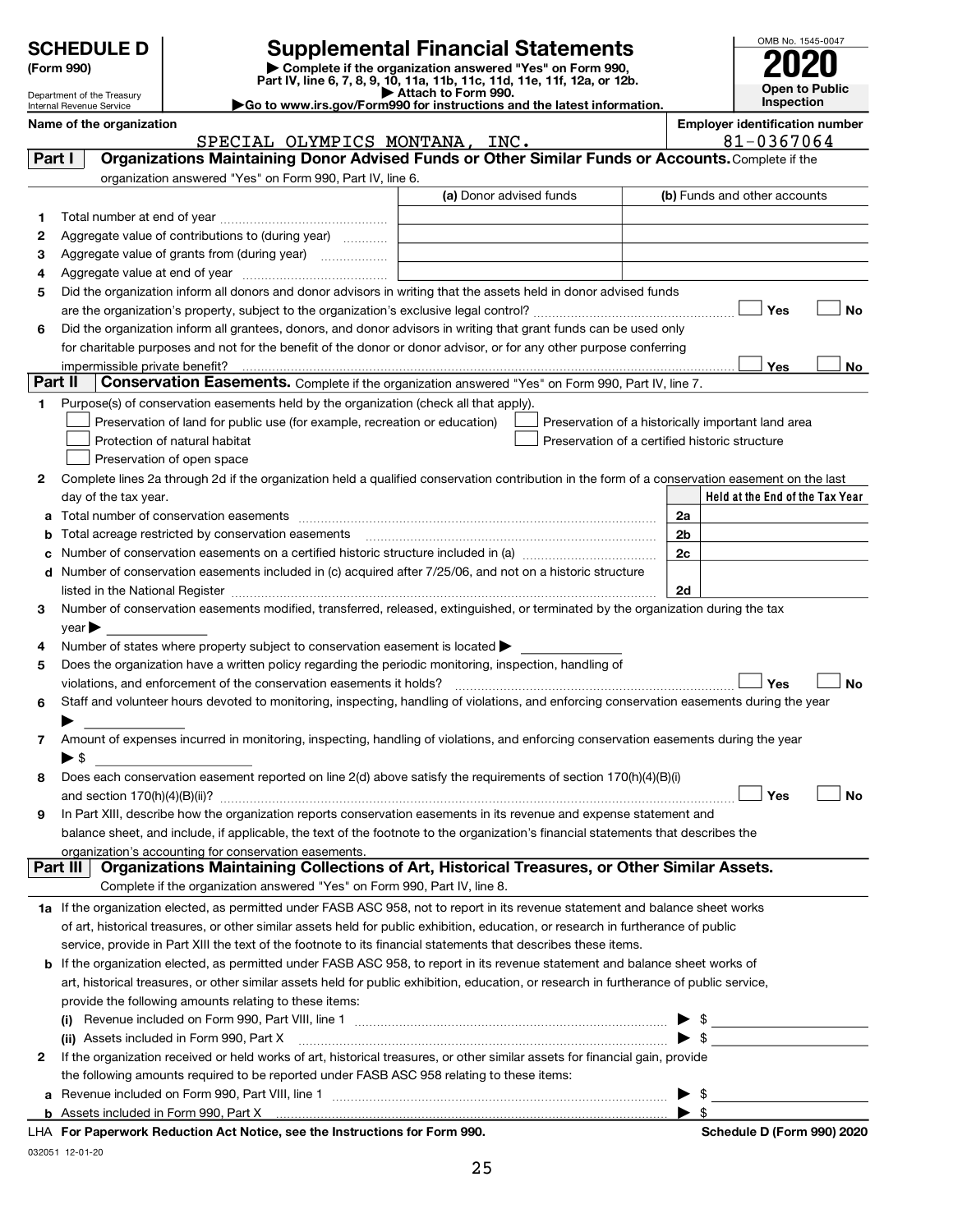|        | 81-0367064 Page 2<br>SPECIAL OLYMPICS MONTANA, INC.<br>Schedule D (Form 990) 2020                                                                                                                                                           |                        |                |                                                                                                                                                                                                                                |                      |                          |  |  |  |  |  |
|--------|---------------------------------------------------------------------------------------------------------------------------------------------------------------------------------------------------------------------------------------------|------------------------|----------------|--------------------------------------------------------------------------------------------------------------------------------------------------------------------------------------------------------------------------------|----------------------|--------------------------|--|--|--|--|--|
|        | Part III<br>Organizations Maintaining Collections of Art, Historical Treasures, or Other Similar Assets(continued)                                                                                                                          |                        |                |                                                                                                                                                                                                                                |                      |                          |  |  |  |  |  |
| з      | Using the organization's acquisition, accession, and other records, check any of the following that make significant use of its                                                                                                             |                        |                |                                                                                                                                                                                                                                |                      |                          |  |  |  |  |  |
|        | collection items (check all that apply):                                                                                                                                                                                                    |                        |                |                                                                                                                                                                                                                                |                      |                          |  |  |  |  |  |
| а      | Public exhibition                                                                                                                                                                                                                           | d                      |                | Loan or exchange program                                                                                                                                                                                                       |                      |                          |  |  |  |  |  |
| b      | Scholarly research                                                                                                                                                                                                                          | е                      |                | Other and the control of the control of the control of the control of the control of the control of the control of the control of the control of the control of the control of the control of the control of the control of th |                      |                          |  |  |  |  |  |
| с      | Preservation for future generations                                                                                                                                                                                                         |                        |                |                                                                                                                                                                                                                                |                      |                          |  |  |  |  |  |
| 4      | Provide a description of the organization's collections and explain how they further the organization's exempt purpose in Part XIII.                                                                                                        |                        |                |                                                                                                                                                                                                                                |                      |                          |  |  |  |  |  |
| 5      | During the year, did the organization solicit or receive donations of art, historical treasures, or other similar assets                                                                                                                    |                        |                |                                                                                                                                                                                                                                |                      |                          |  |  |  |  |  |
|        | Yes<br>No                                                                                                                                                                                                                                   |                        |                |                                                                                                                                                                                                                                |                      |                          |  |  |  |  |  |
|        | Part IV<br>Escrow and Custodial Arrangements. Complete if the organization answered "Yes" on Form 990, Part IV, line 9, or                                                                                                                  |                        |                |                                                                                                                                                                                                                                |                      |                          |  |  |  |  |  |
|        | reported an amount on Form 990, Part X, line 21.                                                                                                                                                                                            |                        |                |                                                                                                                                                                                                                                |                      |                          |  |  |  |  |  |
|        | 1a Is the organization an agent, trustee, custodian or other intermediary for contributions or other assets not included                                                                                                                    |                        |                |                                                                                                                                                                                                                                |                      |                          |  |  |  |  |  |
|        |                                                                                                                                                                                                                                             |                        |                |                                                                                                                                                                                                                                |                      | Yes<br><b>No</b>         |  |  |  |  |  |
|        | b If "Yes," explain the arrangement in Part XIII and complete the following table:                                                                                                                                                          |                        |                |                                                                                                                                                                                                                                |                      |                          |  |  |  |  |  |
|        |                                                                                                                                                                                                                                             |                        |                |                                                                                                                                                                                                                                |                      | Amount                   |  |  |  |  |  |
| c      | Beginning balance measurements and contain a series of the series of the series of the series of the series of                                                                                                                              |                        |                |                                                                                                                                                                                                                                | 1c                   |                          |  |  |  |  |  |
|        | Additions during the year manufactured and an account of the state of the state of the state of the state of the state of the state of the state of the state of the state of the state of the state of the state of the state              |                        |                |                                                                                                                                                                                                                                | 1d                   |                          |  |  |  |  |  |
| е      | Distributions during the year measurement contains and all the year measurement of the state of the state of the state of the state of the state of the state of the state of the state of the state of the state of the state              |                        |                |                                                                                                                                                                                                                                | 1e                   |                          |  |  |  |  |  |
|        |                                                                                                                                                                                                                                             |                        |                |                                                                                                                                                                                                                                | 1f                   |                          |  |  |  |  |  |
|        | 2a Did the organization include an amount on Form 990, Part X, line 21, for escrow or custodial account liability?<br><b>b</b> If "Yes," explain the arrangement in Part XIII. Check here if the explanation has been provided on Part XIII |                        |                |                                                                                                                                                                                                                                | .                    | Yes<br>No                |  |  |  |  |  |
| Part V | Endowment Funds. Complete if the organization answered "Yes" on Form 990, Part IV, line 10.                                                                                                                                                 |                        |                |                                                                                                                                                                                                                                |                      |                          |  |  |  |  |  |
|        |                                                                                                                                                                                                                                             | (a) Current year       | (b) Prior year | (c) Two years back                                                                                                                                                                                                             | (d) Three years back | (e) Four years back      |  |  |  |  |  |
| 1a     |                                                                                                                                                                                                                                             |                        |                |                                                                                                                                                                                                                                | 1,221,196.           |                          |  |  |  |  |  |
|        | Beginning of year balance<br>5.243.538.<br>3,695,667.<br>3,863,681.                                                                                                                                                                         |                        |                |                                                                                                                                                                                                                                |                      | 500,026.<br>2, 398, 759. |  |  |  |  |  |
|        | Net investment earnings, gains, and losses                                                                                                                                                                                                  | 1,186,031.<br>754,771. | 1, 103, 684.   | 395.347.                                                                                                                                                                                                                       |                      | 712,983.<br>157,718.     |  |  |  |  |  |
|        |                                                                                                                                                                                                                                             |                        | 476,173.       | $-130,551$ .                                                                                                                                                                                                                   |                      | 39,002.                  |  |  |  |  |  |
|        | e Other expenditures for facilities                                                                                                                                                                                                         |                        |                |                                                                                                                                                                                                                                |                      |                          |  |  |  |  |  |
|        | and programs                                                                                                                                                                                                                                | 265,000.               | 200,000.       | 96,782.                                                                                                                                                                                                                        |                      | 82,006.<br>30,815.       |  |  |  |  |  |
|        | f Administrative expenses                                                                                                                                                                                                                   |                        |                |                                                                                                                                                                                                                                |                      |                          |  |  |  |  |  |
| g      |                                                                                                                                                                                                                                             | 6.919.340.             | 5, 243, 538.   | 3.863.681.                                                                                                                                                                                                                     |                      | 3,695,667.<br>1,221,196. |  |  |  |  |  |
| 2      | Provide the estimated percentage of the current year end balance (line 1g, column (a)) held as:                                                                                                                                             |                        |                |                                                                                                                                                                                                                                |                      |                          |  |  |  |  |  |
|        | Board designated or quasi-endowment                                                                                                                                                                                                         |                        | %              |                                                                                                                                                                                                                                |                      |                          |  |  |  |  |  |
|        | Permanent endowment > 87.5000                                                                                                                                                                                                               | %                      |                |                                                                                                                                                                                                                                |                      |                          |  |  |  |  |  |
| c      | 12.5000 %<br>Term endowment $\blacktriangleright$                                                                                                                                                                                           |                        |                |                                                                                                                                                                                                                                |                      |                          |  |  |  |  |  |
|        | The percentages on lines 2a, 2b, and 2c should equal 100%.                                                                                                                                                                                  |                        |                |                                                                                                                                                                                                                                |                      |                          |  |  |  |  |  |
|        | 3a Are there endowment funds not in the possession of the organization that are held and administered for the organization                                                                                                                  |                        |                |                                                                                                                                                                                                                                |                      |                          |  |  |  |  |  |
|        | by:                                                                                                                                                                                                                                         |                        |                |                                                                                                                                                                                                                                |                      | Yes<br>No                |  |  |  |  |  |
|        | (i)                                                                                                                                                                                                                                         |                        |                |                                                                                                                                                                                                                                |                      | х<br>3a(i)               |  |  |  |  |  |
|        |                                                                                                                                                                                                                                             |                        |                |                                                                                                                                                                                                                                |                      | X<br>3a(ii)              |  |  |  |  |  |
|        |                                                                                                                                                                                                                                             |                        |                |                                                                                                                                                                                                                                |                      | 3b                       |  |  |  |  |  |
|        | Describe in Part XIII the intended uses of the organization's endowment funds.                                                                                                                                                              |                        |                |                                                                                                                                                                                                                                |                      |                          |  |  |  |  |  |
|        | Land, Buildings, and Equipment.<br><b>Part VI</b>                                                                                                                                                                                           |                        |                |                                                                                                                                                                                                                                |                      |                          |  |  |  |  |  |
|        | Complete if the organization answered "Yes" on Form 990, Part IV, line 11a. See Form 990, Part X, line 10.                                                                                                                                  |                        |                |                                                                                                                                                                                                                                |                      |                          |  |  |  |  |  |
|        | Description of property                                                                                                                                                                                                                     | (a) Cost or other      |                | (b) Cost or other                                                                                                                                                                                                              | (c) Accumulated      | (d) Book value           |  |  |  |  |  |
|        |                                                                                                                                                                                                                                             | basis (investment)     |                | basis (other)                                                                                                                                                                                                                  | depreciation         |                          |  |  |  |  |  |
|        |                                                                                                                                                                                                                                             |                        |                | 33,278.                                                                                                                                                                                                                        |                      | 33,278.                  |  |  |  |  |  |
| b      |                                                                                                                                                                                                                                             |                        |                | 238,722.                                                                                                                                                                                                                       | 85,849.              | 152,873.                 |  |  |  |  |  |
|        |                                                                                                                                                                                                                                             |                        |                |                                                                                                                                                                                                                                |                      |                          |  |  |  |  |  |
|        |                                                                                                                                                                                                                                             |                        |                | 179,679.                                                                                                                                                                                                                       | 93,399.              | 86,280.                  |  |  |  |  |  |
|        | e Other.                                                                                                                                                                                                                                    |                        |                |                                                                                                                                                                                                                                |                      |                          |  |  |  |  |  |
|        | Total. Add lines 1a through 1e. (Column (d) must equal Form 990, Part X, column (B), line 10c.).                                                                                                                                            |                        |                |                                                                                                                                                                                                                                |                      | 272,431.                 |  |  |  |  |  |

Schedule D (Form 990) 2020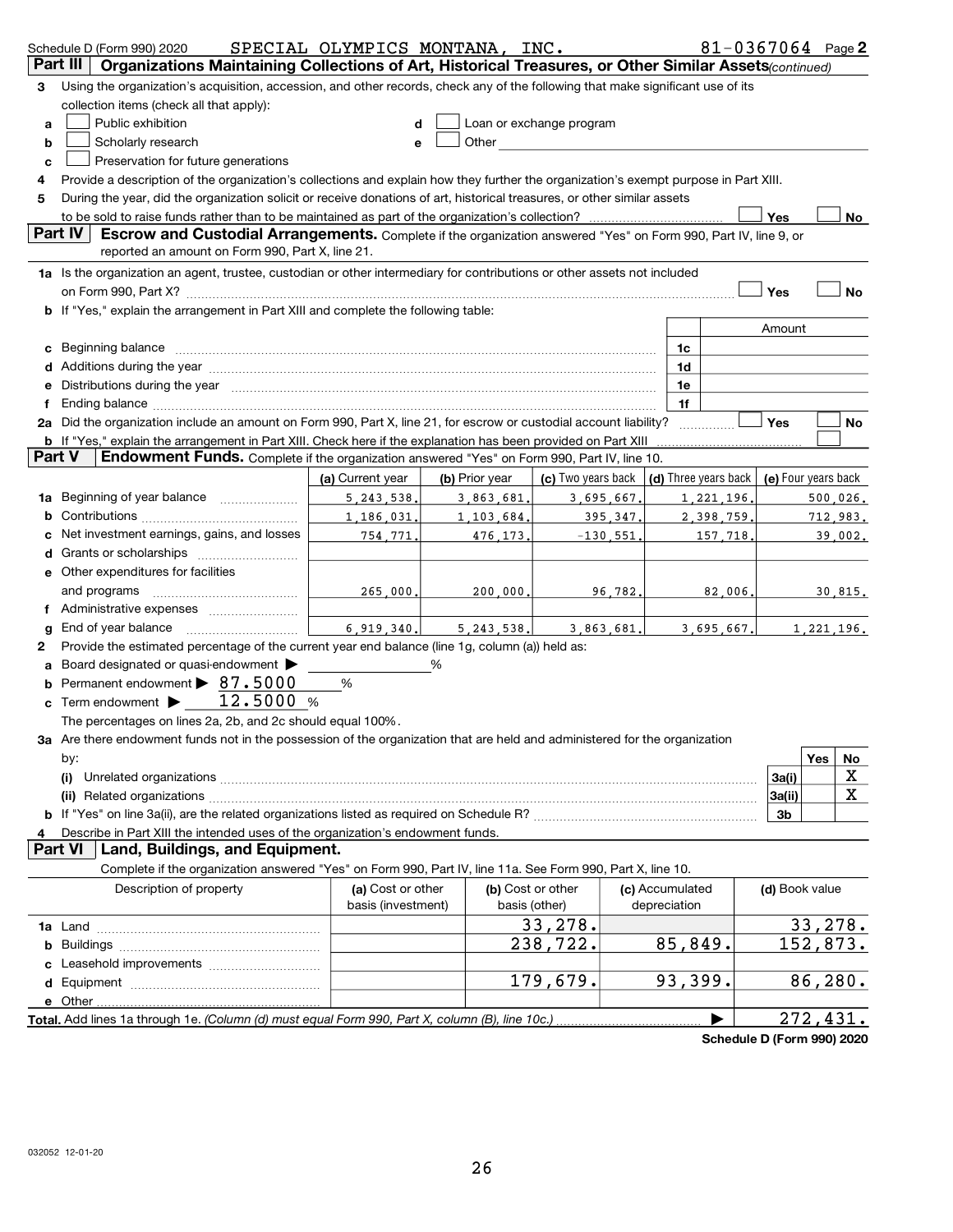Complete if the organization answered "Yes" on Form 990, Part IV, line 11b. See Form 990, Part X, line 12.

| (a) Description of security or category (including name of security) | (b) Book value | (c) Method of valuation: Cost or end-of-year market value |
|----------------------------------------------------------------------|----------------|-----------------------------------------------------------|
| (1) Financial derivatives                                            |                |                                                           |
| (2) Closely held equity interests                                    |                |                                                           |
| $(3)$ Other                                                          |                |                                                           |
| (A)                                                                  |                |                                                           |
| (B)                                                                  |                |                                                           |
| (C)                                                                  |                |                                                           |
| (D)                                                                  |                |                                                           |
| (E)                                                                  |                |                                                           |
| (F)                                                                  |                |                                                           |
| (G)                                                                  |                |                                                           |
| (H)                                                                  |                |                                                           |
| Total. (Col. (b) must equal Form 990, Part X, col. (B) line $12$ .)  |                |                                                           |

#### **Part VIII Investments - Program Related.**

Complete if the organization answered "Yes" on Form 990, Part IV, line 11c. See Form 990, Part X, line 13.

| (a) Description of investment                                       | (b) Book value | (c) Method of valuation: Cost or end-of-year market value |
|---------------------------------------------------------------------|----------------|-----------------------------------------------------------|
| (1)                                                                 |                |                                                           |
| (2)                                                                 |                |                                                           |
| $\frac{1}{2}$                                                       |                |                                                           |
| (4)                                                                 |                |                                                           |
| $\frac{1}{\sqrt{5}}$                                                |                |                                                           |
| (6)                                                                 |                |                                                           |
| (7)                                                                 |                |                                                           |
| (8)                                                                 |                |                                                           |
| (9)                                                                 |                |                                                           |
| Total. (Col. (b) must equal Form 990, Part X, col. (B) line $13.$ ) |                |                                                           |

#### **Part IX | Other Assets.**

Complete if the organization answered "Yes" on Form 990, Part IV, line 11d. See Form 990, Part X, line 15.

| (a) Description | (b) Book value |
|-----------------|----------------|
| (1)             |                |
| (2)             |                |
| (3)             |                |
| (4)             |                |
| (5)             |                |
| (6)             |                |
| (7)             |                |
| (8)             |                |
| (9)             |                |
|                 |                |

#### Part  $X$  Other Liabilities.

Complete if the organization answered "Yes" on Form 990, Part IV, line 11e or 11f. See Form 990, Part X, line 25.

|     | (a) Description of liability                                                                                                                         | (b) Book value |
|-----|------------------------------------------------------------------------------------------------------------------------------------------------------|----------------|
|     | Federal income taxes                                                                                                                                 |                |
| (2) | ANNUITIES PAYABLE                                                                                                                                    | 97,873.        |
| (3) |                                                                                                                                                      |                |
| (4) |                                                                                                                                                      |                |
| (5) |                                                                                                                                                      |                |
| (6) |                                                                                                                                                      |                |
|     |                                                                                                                                                      |                |
| (8) |                                                                                                                                                      |                |
| (9) |                                                                                                                                                      |                |
|     |                                                                                                                                                      | 97,873.        |
|     | 2. Liability for uncertain tax positions. In Part XIII, provide the text of the footnote to the organization's financial statements that reports the |                |

organization's liability for uncertain tax positions under FASB ASC 740. Check here if the text of the footnote has been provided in Part XIII  $\Box$ 

Schedule D (Form 990) 2020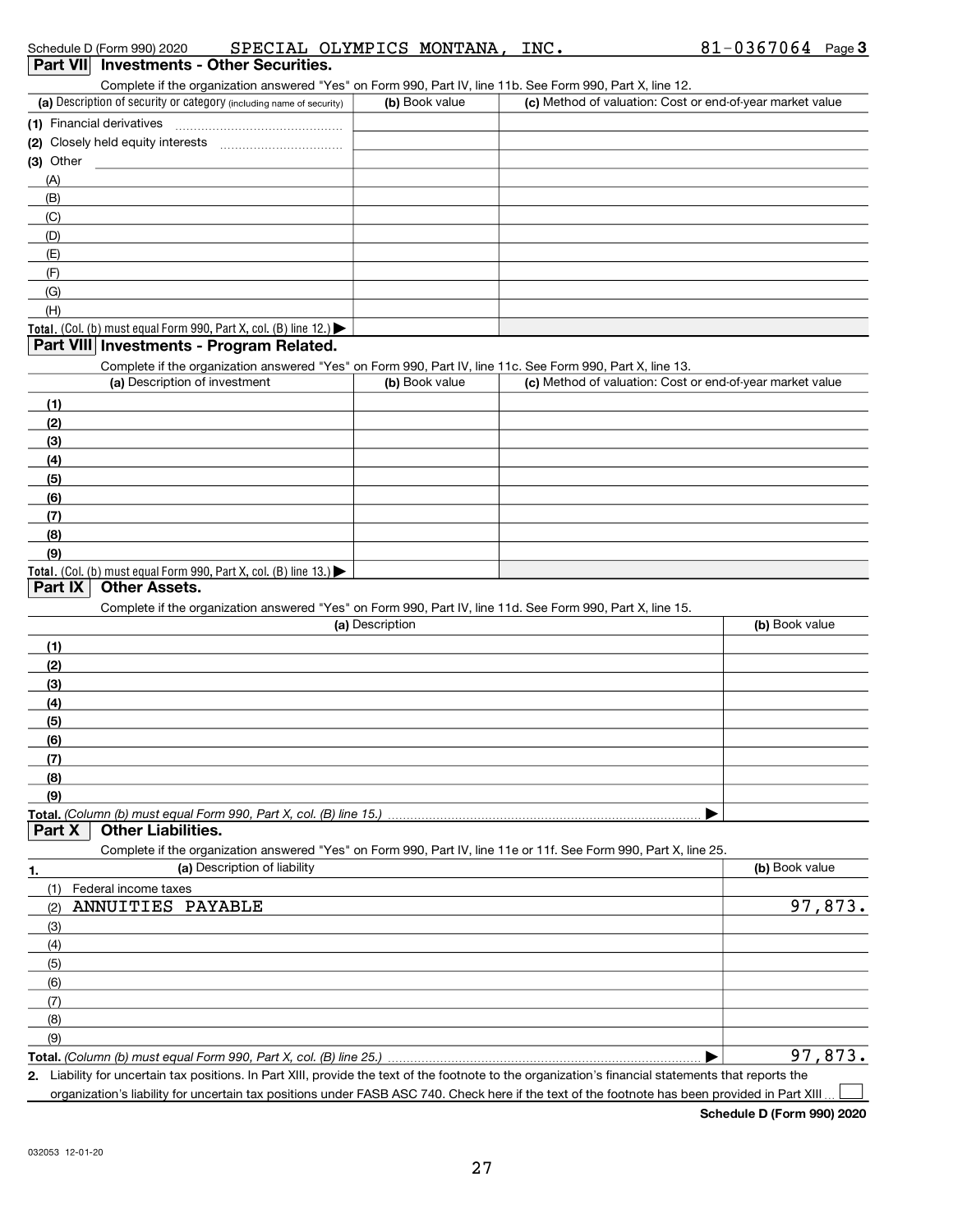|   | SPECIAL OLYMPICS MONTANA, INC.<br>Schedule D (Form 990) 2020                                                                                                                                                                                                                 |                |                                                                                                                |                                     | 81-0367064 Page 4          |  |  |  |  |  |  |
|---|------------------------------------------------------------------------------------------------------------------------------------------------------------------------------------------------------------------------------------------------------------------------------|----------------|----------------------------------------------------------------------------------------------------------------|-------------------------------------|----------------------------|--|--|--|--|--|--|
|   | Reconciliation of Revenue per Audited Financial Statements With Revenue per Return.<br>Part XI                                                                                                                                                                               |                |                                                                                                                |                                     |                            |  |  |  |  |  |  |
|   | Complete if the organization answered "Yes" on Form 990, Part IV, line 12a.                                                                                                                                                                                                  |                |                                                                                                                |                                     |                            |  |  |  |  |  |  |
| 1 | Total revenue, gains, and other support per audited financial statements                                                                                                                                                                                                     |                | and a complete the contract of the complete of the complete of the complete of the complete of the complete of | $\blacksquare$                      | $\overline{5}$ , 102, 152. |  |  |  |  |  |  |
| 2 | Amounts included on line 1 but not on Form 990, Part VIII, line 12:                                                                                                                                                                                                          |                |                                                                                                                |                                     |                            |  |  |  |  |  |  |
| a |                                                                                                                                                                                                                                                                              | 2a             | 644,776.                                                                                                       |                                     |                            |  |  |  |  |  |  |
| b |                                                                                                                                                                                                                                                                              | 2 <sub>b</sub> | 254,476.                                                                                                       |                                     |                            |  |  |  |  |  |  |
| c |                                                                                                                                                                                                                                                                              | 2c             |                                                                                                                |                                     |                            |  |  |  |  |  |  |
| d | Other (Describe in Part XIII.) (2000) (2000) (2000) (2010) (2010) (2010) (2010) (2010) (2010) (2010) (2010) (20                                                                                                                                                              | 2d             | 3,513.                                                                                                         |                                     |                            |  |  |  |  |  |  |
| e | Add lines 2a through 2d                                                                                                                                                                                                                                                      |                |                                                                                                                | 2e                                  | 902,765.                   |  |  |  |  |  |  |
| 3 |                                                                                                                                                                                                                                                                              |                |                                                                                                                | $\mathbf{3}$                        | 4,199,387.                 |  |  |  |  |  |  |
| 4 | Amounts included on Form 990, Part VIII, line 12, but not on line 1:                                                                                                                                                                                                         |                |                                                                                                                |                                     |                            |  |  |  |  |  |  |
| a |                                                                                                                                                                                                                                                                              | 4a             |                                                                                                                |                                     |                            |  |  |  |  |  |  |
| b |                                                                                                                                                                                                                                                                              | 4 <sub>b</sub> | $-42,676.$                                                                                                     |                                     |                            |  |  |  |  |  |  |
|   | c Add lines 4a and 4b                                                                                                                                                                                                                                                        |                |                                                                                                                | 4с                                  | $-42,676.$                 |  |  |  |  |  |  |
| 5 |                                                                                                                                                                                                                                                                              |                |                                                                                                                | 5                                   | 4, 156, 711.               |  |  |  |  |  |  |
|   | Part XII   Reconciliation of Expenses per Audited Financial Statements With Expenses per Return.                                                                                                                                                                             |                |                                                                                                                |                                     |                            |  |  |  |  |  |  |
|   | Complete if the organization answered "Yes" on Form 990, Part IV, line 12a.                                                                                                                                                                                                  |                |                                                                                                                |                                     |                            |  |  |  |  |  |  |
| 1 |                                                                                                                                                                                                                                                                              |                |                                                                                                                | $\mathbf 1$                         | 2,427,686.                 |  |  |  |  |  |  |
| 2 | Amounts included on line 1 but not on Form 990, Part IX, line 25:                                                                                                                                                                                                            |                |                                                                                                                |                                     |                            |  |  |  |  |  |  |
| a |                                                                                                                                                                                                                                                                              | 2a             | <u>254,476.</u>                                                                                                |                                     |                            |  |  |  |  |  |  |
|   |                                                                                                                                                                                                                                                                              | 2 <sub>b</sub> |                                                                                                                |                                     |                            |  |  |  |  |  |  |
|   |                                                                                                                                                                                                                                                                              | 2c             |                                                                                                                |                                     |                            |  |  |  |  |  |  |
|   |                                                                                                                                                                                                                                                                              | <b>2d</b>      | 42,676.                                                                                                        |                                     |                            |  |  |  |  |  |  |
|   | e Add lines 2a through 2d <b>[10]</b> [10] <b>All and Provide 20</b> [10] <b>All and Provide 20</b> [10] <b>All and Provide 20</b> [10] <b>All and Provide 20</b> [10] <b>All and Provide 20</b> [10] <b>All and Provide 20</b> [10] <b>All and Provide 20</b> [10] <b>A</b> |                |                                                                                                                | 2e                                  | 297, 152.                  |  |  |  |  |  |  |
| з |                                                                                                                                                                                                                                                                              |                |                                                                                                                | 3                                   | 2,130,534.                 |  |  |  |  |  |  |
|   | Amounts included on Form 990, Part IX, line 25, but not on line 1:                                                                                                                                                                                                           |                |                                                                                                                |                                     |                            |  |  |  |  |  |  |
|   | Investment expenses not included on Form 990, Part VIII, line 7b                                                                                                                                                                                                             | 4a             |                                                                                                                |                                     |                            |  |  |  |  |  |  |
|   |                                                                                                                                                                                                                                                                              | 4 <sub>h</sub> |                                                                                                                |                                     |                            |  |  |  |  |  |  |
|   | c Add lines 4a and 4b                                                                                                                                                                                                                                                        |                |                                                                                                                | 4c                                  |                            |  |  |  |  |  |  |
|   |                                                                                                                                                                                                                                                                              | 5              | 2,130,534.                                                                                                     |                                     |                            |  |  |  |  |  |  |
| 5 |                                                                                                                                                                                                                                                                              |                |                                                                                                                | Part XIII Supplemental Information. |                            |  |  |  |  |  |  |
|   |                                                                                                                                                                                                                                                                              |                |                                                                                                                |                                     |                            |  |  |  |  |  |  |
|   | Provide the descriptions required for Part II, lines 3, 5, and 9; Part III, lines 1a and 4; Part IV, lines 1b and 2b; Part V, line 4; Part X, line 2; Part XI,                                                                                                               |                |                                                                                                                |                                     |                            |  |  |  |  |  |  |

PART V, LINE 4:

SPECIAL OLYMPICS MONTANA, INC.'S ENDOWMENT CONSISTS OF FUNDS RECEIVED FROM

MANY DONORS AND ESTABLISHED FOR A VARIETY OF PURPOSES. ITS ENDOWMENT

INCLUDES BOTH DONOR-RESTRICTED FUNDS AND FUNDS DESIGNATED BY THE BOARD OF

DIRECTORS TO FUNCTION AS ENDOWMENTS.

### PART XI, LINE 2D - OTHER ADJUSTMENTS:

### INCREASE IN VALUE OF LIFE INSURANCE **3,513.**

#### PART XI, LINE 4B - OTHER ADJUSTMENTS:

#### GAMING EXPENSES  $-23,950$ .

#### FUNDRAISING EXPENSES  $-18,726$ .

Schedule D (Form 990) 2020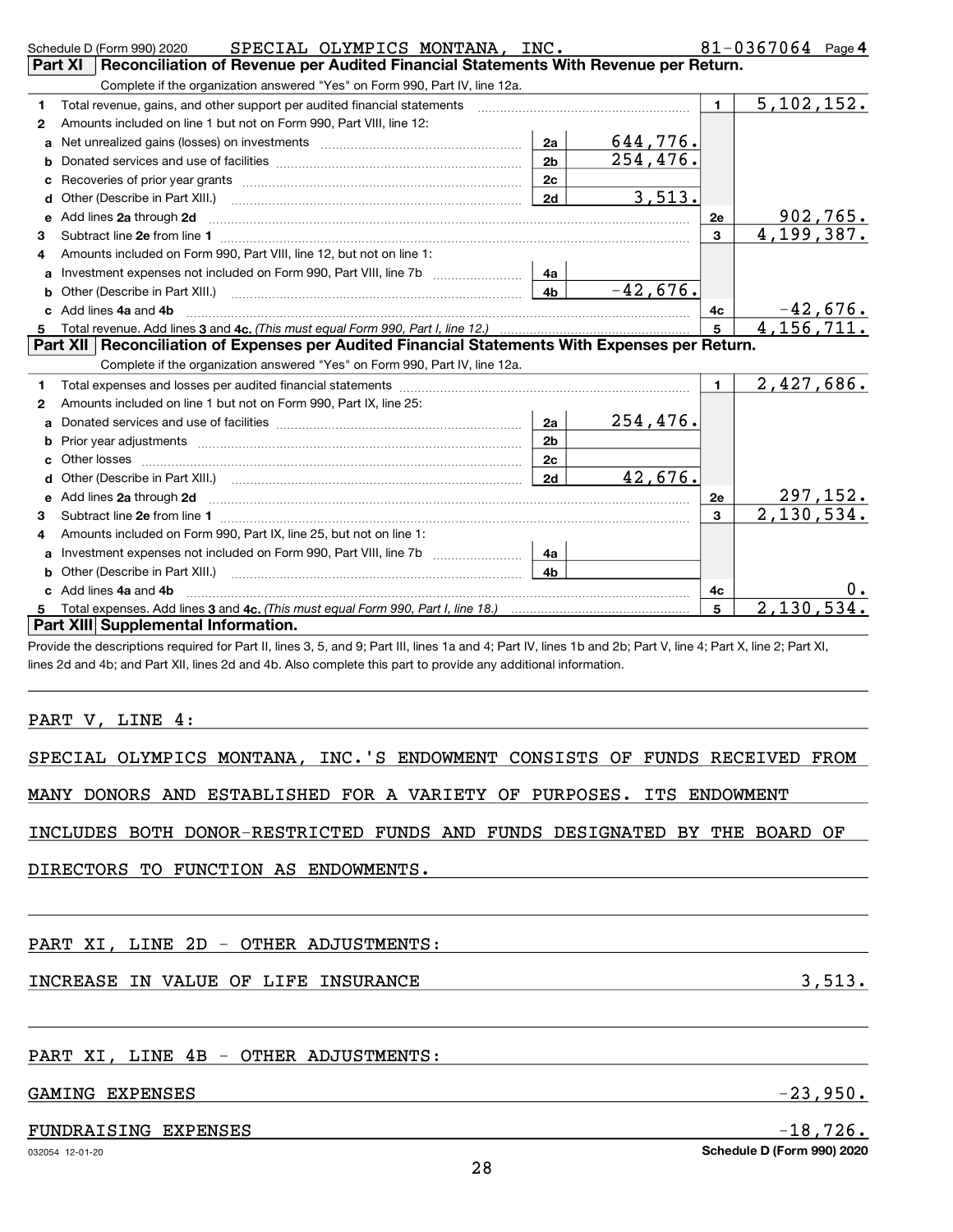| <b>Part XIII Supplemental Information (continued)</b><br>ROUNDING<br>$-42,676.$<br>TOTAL TO SCHEDULE D, PART XI, LINE 4B<br><u> 1989 - Jan Salaman, masjid al-</u> |  |
|--------------------------------------------------------------------------------------------------------------------------------------------------------------------|--|
|                                                                                                                                                                    |  |
|                                                                                                                                                                    |  |
|                                                                                                                                                                    |  |
|                                                                                                                                                                    |  |
| PART XII, LINE 2D - OTHER ADJUSTMENTS:                                                                                                                             |  |
| 23,950.<br>GAMING EXPENSES                                                                                                                                         |  |
| 18,726.<br>FUNDRAISING EXPENSES                                                                                                                                    |  |
| 42,676.<br>TOTAL TO SCHEDULE D, PART XII, LINE 2D                                                                                                                  |  |
|                                                                                                                                                                    |  |
|                                                                                                                                                                    |  |
|                                                                                                                                                                    |  |
|                                                                                                                                                                    |  |
|                                                                                                                                                                    |  |
|                                                                                                                                                                    |  |
|                                                                                                                                                                    |  |
|                                                                                                                                                                    |  |
|                                                                                                                                                                    |  |
|                                                                                                                                                                    |  |
|                                                                                                                                                                    |  |
|                                                                                                                                                                    |  |
|                                                                                                                                                                    |  |
|                                                                                                                                                                    |  |
|                                                                                                                                                                    |  |
|                                                                                                                                                                    |  |
|                                                                                                                                                                    |  |
|                                                                                                                                                                    |  |
|                                                                                                                                                                    |  |
|                                                                                                                                                                    |  |
|                                                                                                                                                                    |  |
|                                                                                                                                                                    |  |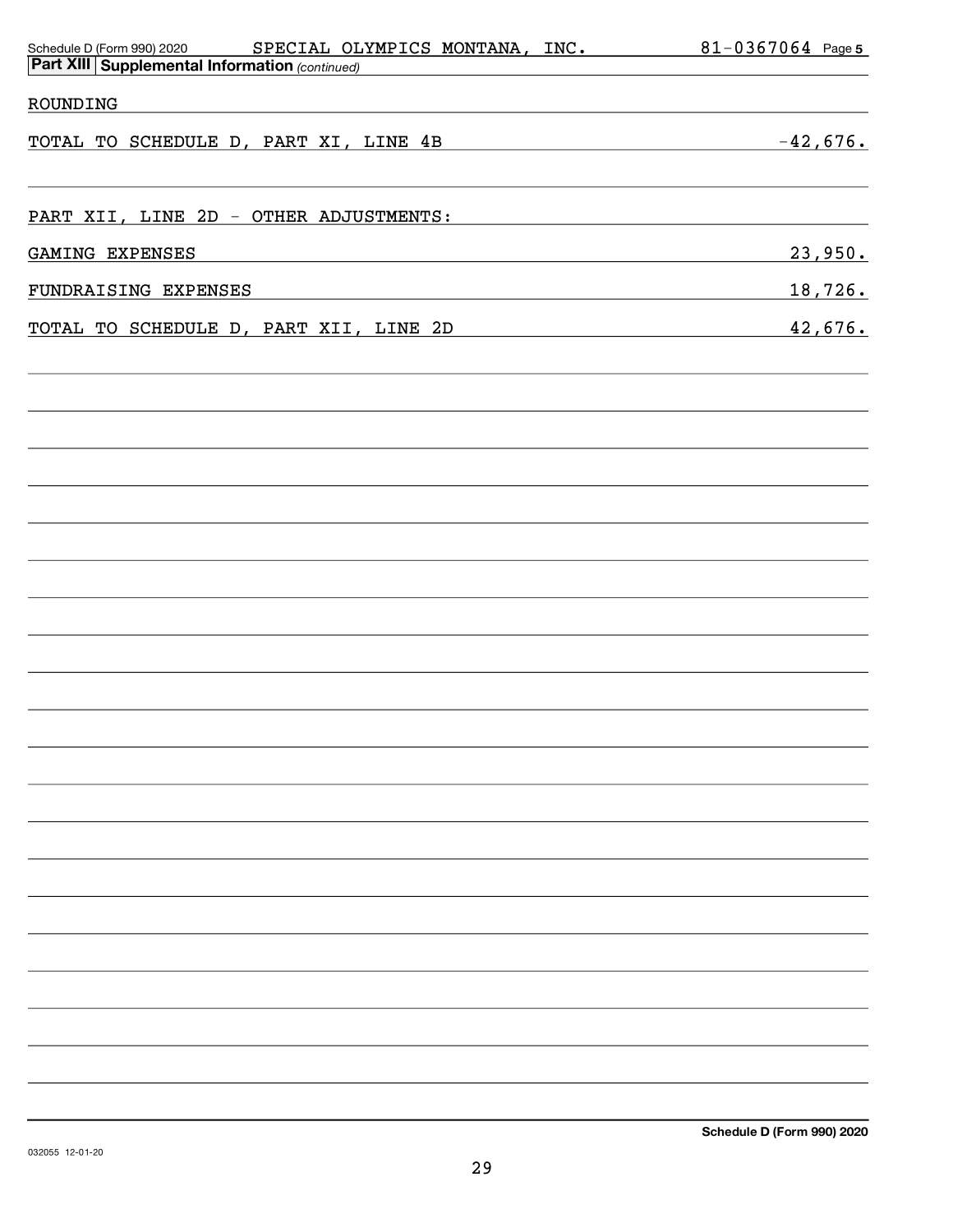| <b>SCHEDULE G</b>                                                                                                                             |                                  | <b>Supplemental Information Regarding Fundraising or Gaming Activities</b>                                                                                                                                                                                                                                                                                                                                                                                                                                                                                |                                                                            |    |                                                                            |                                                                            | OMB No. 1545-0047                                       |
|-----------------------------------------------------------------------------------------------------------------------------------------------|----------------------------------|-----------------------------------------------------------------------------------------------------------------------------------------------------------------------------------------------------------------------------------------------------------------------------------------------------------------------------------------------------------------------------------------------------------------------------------------------------------------------------------------------------------------------------------------------------------|----------------------------------------------------------------------------|----|----------------------------------------------------------------------------|----------------------------------------------------------------------------|---------------------------------------------------------|
| (Form 990 or 990-EZ)                                                                                                                          | 2020                             |                                                                                                                                                                                                                                                                                                                                                                                                                                                                                                                                                           |                                                                            |    |                                                                            |                                                                            |                                                         |
| Department of the Treasury<br>Internal Revenue Service                                                                                        |                                  | Attach to Form 990 or Form 990-EZ.                                                                                                                                                                                                                                                                                                                                                                                                                                                                                                                        |                                                                            |    |                                                                            |                                                                            | <b>Open to Public</b><br>Inspection                     |
| Name of the organization                                                                                                                      |                                  | Go to www.irs.gov/Form990 for instructions and the latest information.                                                                                                                                                                                                                                                                                                                                                                                                                                                                                    |                                                                            |    |                                                                            |                                                                            | <b>Employer identification number</b>                   |
|                                                                                                                                               |                                  | <u>SPECIAL OLYMPICS MONTANA,</u>                                                                                                                                                                                                                                                                                                                                                                                                                                                                                                                          | INC.                                                                       |    |                                                                            | 81-0367064                                                                 |                                                         |
| Part I                                                                                                                                        | required to complete this part.  | Fundraising Activities. Complete if the organization answered "Yes" on Form 990, Part IV, line 17. Form 990-EZ filers are not                                                                                                                                                                                                                                                                                                                                                                                                                             |                                                                            |    |                                                                            |                                                                            |                                                         |
| Mail solicitations<br>a<br>b<br>Phone solicitations<br>c<br>In-person solicitations<br>d<br>compensated at least \$5,000 by the organization. | Internet and email solicitations | 1 Indicate whether the organization raised funds through any of the following activities. Check all that apply.<br>e<br>f<br>Special fundraising events<br>g<br>2 a Did the organization have a written or oral agreement with any individual (including officers, directors, trustees, or<br>key employees listed in Form 990, Part VII) or entity in connection with professional fundraising services?<br><b>b</b> If "Yes," list the 10 highest paid individuals or entities (fundraisers) pursuant to agreements under which the fundraiser is to be |                                                                            |    | Solicitation of non-government grants<br>Solicitation of government grants |                                                                            | <b>Yes</b><br><b>No</b>                                 |
| (i) Name and address of individual<br>or entity (fundraiser)                                                                                  |                                  | (ii) Activity                                                                                                                                                                                                                                                                                                                                                                                                                                                                                                                                             | (iii) Did<br>fundraiser<br>have custody<br>or control of<br>contributions? |    | (iv) Gross receipts<br>from activity                                       | (v) Amount paid<br>to (or retained by)<br>fundraiser<br>listed in col. (i) | (vi) Amount paid<br>to (or retained by)<br>organization |
|                                                                                                                                               |                                  |                                                                                                                                                                                                                                                                                                                                                                                                                                                                                                                                                           | <b>Yes</b>                                                                 | No |                                                                            |                                                                            |                                                         |
|                                                                                                                                               |                                  |                                                                                                                                                                                                                                                                                                                                                                                                                                                                                                                                                           |                                                                            |    |                                                                            |                                                                            |                                                         |
|                                                                                                                                               |                                  |                                                                                                                                                                                                                                                                                                                                                                                                                                                                                                                                                           |                                                                            |    |                                                                            |                                                                            |                                                         |
|                                                                                                                                               |                                  |                                                                                                                                                                                                                                                                                                                                                                                                                                                                                                                                                           |                                                                            |    |                                                                            |                                                                            |                                                         |
|                                                                                                                                               |                                  |                                                                                                                                                                                                                                                                                                                                                                                                                                                                                                                                                           |                                                                            |    |                                                                            |                                                                            |                                                         |
|                                                                                                                                               |                                  |                                                                                                                                                                                                                                                                                                                                                                                                                                                                                                                                                           |                                                                            |    |                                                                            |                                                                            |                                                         |
|                                                                                                                                               |                                  |                                                                                                                                                                                                                                                                                                                                                                                                                                                                                                                                                           |                                                                            |    |                                                                            |                                                                            |                                                         |
|                                                                                                                                               |                                  |                                                                                                                                                                                                                                                                                                                                                                                                                                                                                                                                                           |                                                                            |    |                                                                            |                                                                            |                                                         |
|                                                                                                                                               |                                  |                                                                                                                                                                                                                                                                                                                                                                                                                                                                                                                                                           |                                                                            |    |                                                                            |                                                                            |                                                         |
|                                                                                                                                               |                                  |                                                                                                                                                                                                                                                                                                                                                                                                                                                                                                                                                           |                                                                            |    |                                                                            |                                                                            |                                                         |
|                                                                                                                                               |                                  |                                                                                                                                                                                                                                                                                                                                                                                                                                                                                                                                                           |                                                                            |    |                                                                            |                                                                            |                                                         |
|                                                                                                                                               |                                  |                                                                                                                                                                                                                                                                                                                                                                                                                                                                                                                                                           |                                                                            |    |                                                                            |                                                                            |                                                         |
|                                                                                                                                               |                                  |                                                                                                                                                                                                                                                                                                                                                                                                                                                                                                                                                           |                                                                            |    |                                                                            |                                                                            |                                                         |
|                                                                                                                                               |                                  |                                                                                                                                                                                                                                                                                                                                                                                                                                                                                                                                                           |                                                                            |    |                                                                            |                                                                            |                                                         |
| Total                                                                                                                                         |                                  | 3 List all states in which the organization is registered or licensed to solicit contributions or has been notified it is exempt from registration                                                                                                                                                                                                                                                                                                                                                                                                        |                                                                            |    |                                                                            |                                                                            |                                                         |
| or licensing.                                                                                                                                 |                                  |                                                                                                                                                                                                                                                                                                                                                                                                                                                                                                                                                           |                                                                            |    |                                                                            |                                                                            |                                                         |
|                                                                                                                                               |                                  |                                                                                                                                                                                                                                                                                                                                                                                                                                                                                                                                                           |                                                                            |    |                                                                            |                                                                            |                                                         |
|                                                                                                                                               |                                  |                                                                                                                                                                                                                                                                                                                                                                                                                                                                                                                                                           |                                                                            |    |                                                                            |                                                                            |                                                         |
|                                                                                                                                               |                                  |                                                                                                                                                                                                                                                                                                                                                                                                                                                                                                                                                           |                                                                            |    |                                                                            |                                                                            |                                                         |
|                                                                                                                                               |                                  |                                                                                                                                                                                                                                                                                                                                                                                                                                                                                                                                                           |                                                                            |    |                                                                            |                                                                            |                                                         |
|                                                                                                                                               |                                  |                                                                                                                                                                                                                                                                                                                                                                                                                                                                                                                                                           |                                                                            |    |                                                                            |                                                                            |                                                         |
|                                                                                                                                               |                                  |                                                                                                                                                                                                                                                                                                                                                                                                                                                                                                                                                           |                                                                            |    |                                                                            |                                                                            |                                                         |

LHA For Paperwork Reduction Act Notice, see the Instructions for Form 990 or 990-EZ. Schedule G (Form 990 or 990-EZ) 2020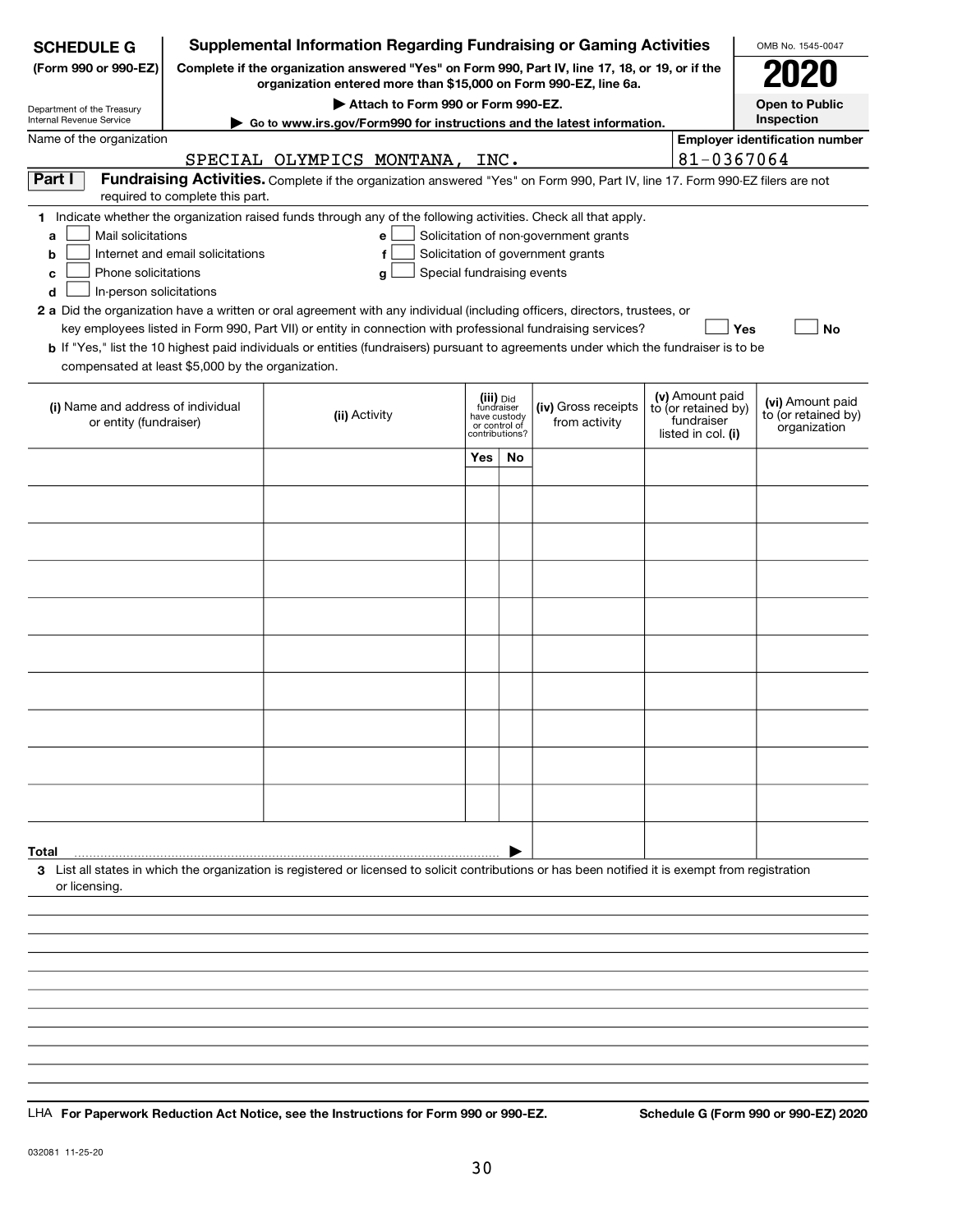|                 | $81 - 0367064$ Page 2<br>Schedule G (Form 990 or 990-EZ) 2020 SPECIAL OLYMPICS MONTANA, INC.<br>Part II<br>Fundraising Events. Complete if the organization answered "Yes" on Form 990, Part IV, line 18, or reported more than \$15,000 |                                                                                                                                               |                |                                                  |                   |                                                        |  |  |
|-----------------|------------------------------------------------------------------------------------------------------------------------------------------------------------------------------------------------------------------------------------------|-----------------------------------------------------------------------------------------------------------------------------------------------|----------------|--------------------------------------------------|-------------------|--------------------------------------------------------|--|--|
|                 |                                                                                                                                                                                                                                          | of fundraising event contributions and gross income on Form 990-EZ, lines 1 and 6b. List events with gross receipts greater than \$5,000.     |                |                                                  |                   |                                                        |  |  |
|                 |                                                                                                                                                                                                                                          |                                                                                                                                               | (a) Event $#1$ | (b) Event #2                                     | (c) Other events  | (d) Total events                                       |  |  |
|                 |                                                                                                                                                                                                                                          |                                                                                                                                               | PENGUIN        | PRESIDENT'S                                      |                   | (add col. (a) through                                  |  |  |
|                 |                                                                                                                                                                                                                                          |                                                                                                                                               | PLUNGE         | PLUNGE                                           | 20                | col. (c)                                               |  |  |
|                 |                                                                                                                                                                                                                                          |                                                                                                                                               | (event type)   | (event type)                                     | (total number)    |                                                        |  |  |
| Revenue         | 1.                                                                                                                                                                                                                                       |                                                                                                                                               | 55,585.        | 45,095.                                          | 152,087.          | 252,767.                                               |  |  |
|                 |                                                                                                                                                                                                                                          |                                                                                                                                               | 55,585.        | 45,095.                                          | <u>152,087.</u>   | <u>252,767.</u>                                        |  |  |
|                 | 3                                                                                                                                                                                                                                        | Gross income (line 1 minus line 2)                                                                                                            |                |                                                  |                   |                                                        |  |  |
|                 |                                                                                                                                                                                                                                          |                                                                                                                                               |                |                                                  |                   |                                                        |  |  |
|                 | 4                                                                                                                                                                                                                                        |                                                                                                                                               |                |                                                  |                   |                                                        |  |  |
|                 | 5                                                                                                                                                                                                                                        |                                                                                                                                               |                |                                                  |                   |                                                        |  |  |
|                 | 6                                                                                                                                                                                                                                        |                                                                                                                                               |                |                                                  |                   |                                                        |  |  |
| Direct Expenses | 7                                                                                                                                                                                                                                        |                                                                                                                                               |                |                                                  |                   |                                                        |  |  |
|                 | 8                                                                                                                                                                                                                                        |                                                                                                                                               |                |                                                  |                   |                                                        |  |  |
|                 |                                                                                                                                                                                                                                          |                                                                                                                                               | 13, 199.       | 5,527.                                           |                   | <u>18,726.</u>                                         |  |  |
|                 | 10                                                                                                                                                                                                                                       | Direct expense summary. Add lines 4 through 9 in column (d)                                                                                   |                |                                                  |                   | <u>18,726.</u>                                         |  |  |
|                 |                                                                                                                                                                                                                                          | 11 Net income summary. Subtract line 10 from line 3, column (d)                                                                               |                |                                                  |                   | $-18,726.$                                             |  |  |
|                 | Part III                                                                                                                                                                                                                                 | Gaming. Complete if the organization answered "Yes" on Form 990, Part IV, line 19, or reported more than<br>\$15,000 on Form 990-EZ, line 6a. |                |                                                  |                   |                                                        |  |  |
| Revenue         |                                                                                                                                                                                                                                          |                                                                                                                                               | (a) Bingo      | (b) Pull tabs/instant<br>bingo/progressive bingo | (c) Other gaming  | (d) Total gaming (add<br>$ col.$ (a) through col. (c)) |  |  |
|                 | 1.                                                                                                                                                                                                                                       |                                                                                                                                               |                |                                                  | 438,485.          | 438,485.                                               |  |  |
|                 |                                                                                                                                                                                                                                          |                                                                                                                                               |                |                                                  |                   |                                                        |  |  |
|                 |                                                                                                                                                                                                                                          |                                                                                                                                               |                |                                                  |                   |                                                        |  |  |
| Expenses        | 3                                                                                                                                                                                                                                        |                                                                                                                                               |                |                                                  |                   |                                                        |  |  |
| $\vec{v}$<br>Öï | 4                                                                                                                                                                                                                                        |                                                                                                                                               |                |                                                  |                   |                                                        |  |  |
|                 | 5                                                                                                                                                                                                                                        |                                                                                                                                               |                |                                                  | 23,950.           | 23,950.                                                |  |  |
|                 |                                                                                                                                                                                                                                          |                                                                                                                                               | Yes<br>%       | Yes<br>%                                         | <b>Yes</b><br>%   |                                                        |  |  |
|                 | 6                                                                                                                                                                                                                                        | Volunteer labor                                                                                                                               | No             | No                                               | $\overline{X}$ No |                                                        |  |  |
|                 | 7                                                                                                                                                                                                                                        | Direct expense summary. Add lines 2 through 5 in column (d)                                                                                   |                |                                                  |                   | <u>23,950.</u>                                         |  |  |
|                 | 8                                                                                                                                                                                                                                        |                                                                                                                                               |                |                                                  |                   | <u>414,535.</u>                                        |  |  |
|                 |                                                                                                                                                                                                                                          |                                                                                                                                               |                |                                                  |                   |                                                        |  |  |
|                 |                                                                                                                                                                                                                                          | <b>9</b> Enter the state(s) in which the organization conducts gaming activities: $MT$                                                        |                |                                                  |                   | $\boxed{\text{X}}$ No<br>Yes                           |  |  |
|                 |                                                                                                                                                                                                                                          | b If "No," explain: MONTANA DOES NOT REQUIRE ORGANIZATIONS CONDUCTING RAFFLES TO BE                                                           |                |                                                  |                   |                                                        |  |  |
|                 |                                                                                                                                                                                                                                          | LICENSED OR TO OBTAIN A PERMIT. THE ORGANIZATION FOLLOWS MONTANA LAW.                                                                         |                |                                                  |                   |                                                        |  |  |
|                 |                                                                                                                                                                                                                                          |                                                                                                                                               |                |                                                  |                   | $\lfloor x \rfloor$ No<br><b>Yes</b>                   |  |  |
|                 |                                                                                                                                                                                                                                          |                                                                                                                                               |                |                                                  |                   |                                                        |  |  |
|                 |                                                                                                                                                                                                                                          |                                                                                                                                               |                |                                                  |                   |                                                        |  |  |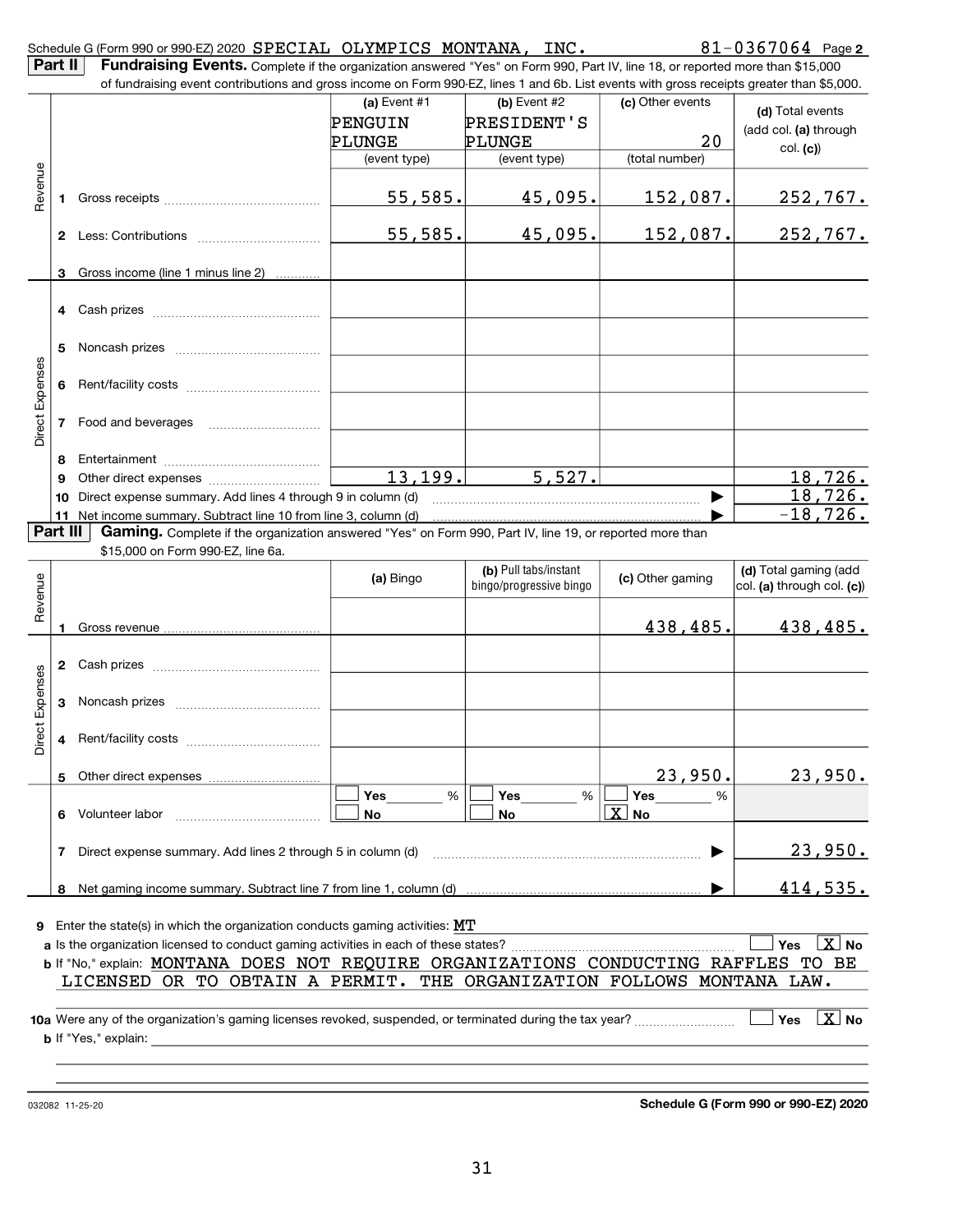| Schedule G (Form 990 or 990-EZ) 2020 SPECIAL OLYMPICS MONTANA, INC.                                                                                               |                 |       | $81 - 0367064$ Page 3            |
|-------------------------------------------------------------------------------------------------------------------------------------------------------------------|-----------------|-------|----------------------------------|
|                                                                                                                                                                   |                 | ⊥ Yes | $ X $ No.                        |
| 12 Is the organization a grantor, beneficiary or trustee of a trust, or a member of a partnership or other entity formed                                          |                 |       |                                  |
|                                                                                                                                                                   |                 |       | $\Box$ Yes $\boxed{\text{X}}$ No |
| 13 Indicate the percentage of gaming activity conducted in:                                                                                                       |                 |       |                                  |
|                                                                                                                                                                   | 13а             |       | %                                |
| <b>b</b> An outside facility <b>with an accommodal contract and accommodal contract and accommodal contract and accommoda</b>                                     | 13 <sub>b</sub> |       | $\%$                             |
| 14 Enter the name and address of the person who prepares the organization's gaming/special events books and records:                                              |                 |       |                                  |
| $Name \triangleright$ PAT MCCRANEY, SPECIAL OLYMPICS MONTANA, INC.                                                                                                |                 |       |                                  |
| Address $\triangleright$ 710 1ST AVE N - GREAT FALLS, MT 59401                                                                                                    |                 |       |                                  |
| <b>15a</b> Does the organization have a contract with a third party from whom the organization receives gaming revenue? <b>Moto South August</b> 1985 <b>X</b> No |                 |       |                                  |
| of gaming revenue retained by the third party $\triangleright$ \$<br>c If "Yes," enter name and address of the third party:                                       |                 |       |                                  |
|                                                                                                                                                                   |                 |       |                                  |
|                                                                                                                                                                   |                 |       |                                  |
| <b>16</b> Gaming manager information:                                                                                                                             |                 |       |                                  |
| <u> 1989 - Johann Barbara, martin amerikan basal dan berasal dan berasal dalam basal dan berasal dan berasal dan</u><br>Name $\blacktriangleright$                |                 |       |                                  |
| Gaming manager compensation > \$                                                                                                                                  |                 |       |                                  |
| Description of services provided $\blacktriangleright$                                                                                                            |                 |       |                                  |
|                                                                                                                                                                   |                 |       |                                  |
| Director/officer<br>Employee<br>Independent contractor                                                                                                            |                 |       |                                  |
| 17 Mandatory distributions:                                                                                                                                       |                 |       |                                  |
| a Is the organization required under state law to make charitable distributions from the gaming proceeds to                                                       |                 |       |                                  |
| retain the state gaming license?                                                                                                                                  | $\Box$ Yes      |       | $\boxed{\textbf{X}}$ No          |
| <b>b</b> Enter the amount of distributions required under state law to be distributed to other exempt organizations or spent in the                               |                 |       |                                  |
| organization's own exempt activities during the tax year $\triangleright$ \$                                                                                      |                 |       |                                  |
| <b>Part IV</b><br>Supplemental Information. Provide the explanations required by Part I, line 2b, columns (iii) and (v); and Part III, lines 9, 9b, 10b,          |                 |       |                                  |
| 15b, 15c, 16, and 17b, as applicable. Also provide any additional information. See instructions.                                                                  |                 |       |                                  |
|                                                                                                                                                                   |                 |       |                                  |
|                                                                                                                                                                   |                 |       |                                  |
|                                                                                                                                                                   |                 |       |                                  |
|                                                                                                                                                                   |                 |       |                                  |
|                                                                                                                                                                   |                 |       |                                  |
|                                                                                                                                                                   |                 |       |                                  |
|                                                                                                                                                                   |                 |       |                                  |
|                                                                                                                                                                   |                 |       |                                  |
|                                                                                                                                                                   |                 |       |                                  |
|                                                                                                                                                                   |                 |       |                                  |
|                                                                                                                                                                   |                 |       |                                  |
|                                                                                                                                                                   |                 |       |                                  |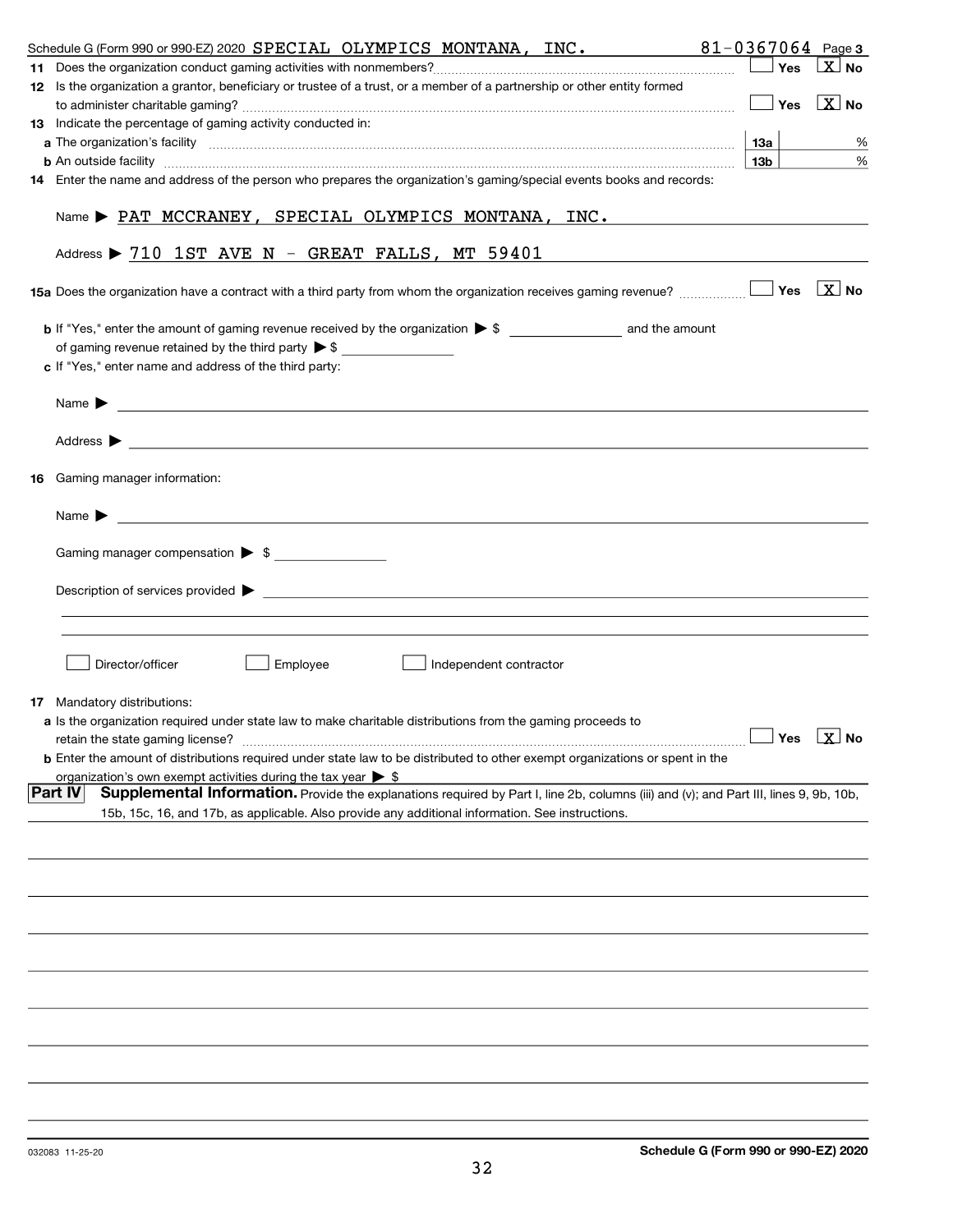| Schedule G (Form 990 or 990-EZ)                       | SPECIAL OLYMPICS MONTANA, | INC. | $81 - 0367064$ Page 4 |  |
|-------------------------------------------------------|---------------------------|------|-----------------------|--|
| <b>Part IV   Supplemental Information (continued)</b> |                           |      |                       |  |

| . . |  |  |
|-----|--|--|
|     |  |  |
|     |  |  |
|     |  |  |
|     |  |  |
|     |  |  |
|     |  |  |
|     |  |  |
|     |  |  |
|     |  |  |
|     |  |  |
|     |  |  |
|     |  |  |
|     |  |  |
|     |  |  |
|     |  |  |
|     |  |  |
|     |  |  |
|     |  |  |
|     |  |  |
|     |  |  |
|     |  |  |
|     |  |  |
|     |  |  |
|     |  |  |
|     |  |  |
|     |  |  |
|     |  |  |
|     |  |  |
|     |  |  |
|     |  |  |
|     |  |  |
|     |  |  |
|     |  |  |
|     |  |  |
|     |  |  |
|     |  |  |
|     |  |  |
|     |  |  |
|     |  |  |
|     |  |  |
|     |  |  |
|     |  |  |
|     |  |  |
|     |  |  |
|     |  |  |
|     |  |  |
|     |  |  |
|     |  |  |
|     |  |  |
|     |  |  |
|     |  |  |
|     |  |  |
|     |  |  |
|     |  |  |
|     |  |  |
|     |  |  |
|     |  |  |
|     |  |  |
|     |  |  |
|     |  |  |
|     |  |  |
|     |  |  |
|     |  |  |
|     |  |  |
|     |  |  |
|     |  |  |
|     |  |  |
|     |  |  |
|     |  |  |
|     |  |  |
|     |  |  |
|     |  |  |
|     |  |  |
|     |  |  |
|     |  |  |
|     |  |  |
|     |  |  |
|     |  |  |
|     |  |  |
|     |  |  |
|     |  |  |
|     |  |  |
|     |  |  |
|     |  |  |
|     |  |  |
|     |  |  |
|     |  |  |
|     |  |  |
|     |  |  |
|     |  |  |
|     |  |  |
|     |  |  |
|     |  |  |
|     |  |  |
|     |  |  |
|     |  |  |
|     |  |  |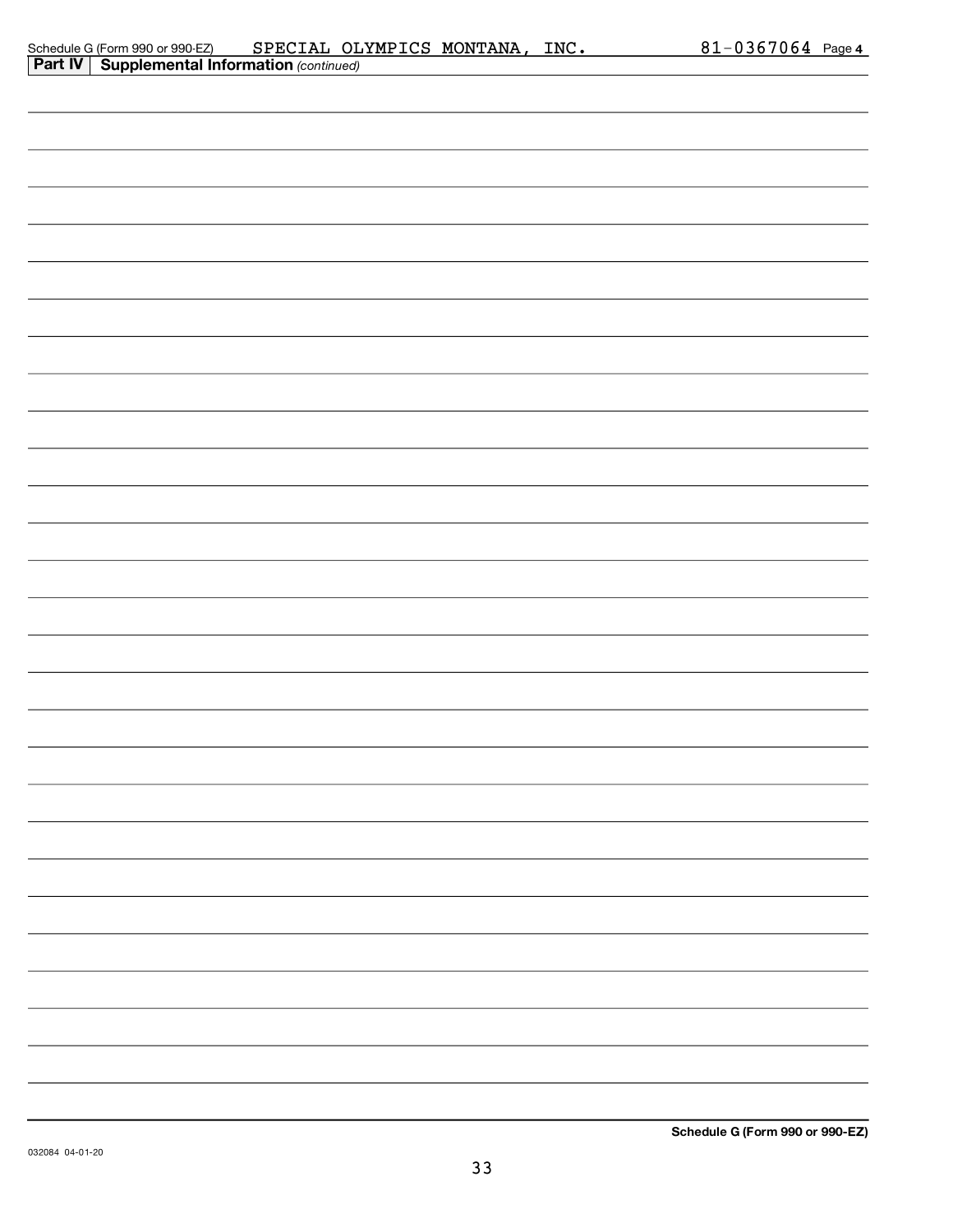Department of the Treasury Internal Revenue Service

## Noncash Contributions

| OMB No. 1545-0047 |
|-------------------|
| 2020              |
| Open to Public    |

**Inspection** 

 $\vert$  Yes  $\vert$  No

Employer identification number

Complete if the organizations answered "Yes" on Form 990, Part IV, lines 29 or 30.

Attach to Form 990.

▶ Go to www.irs.gov/Form990 for instructions and the latest information.

Name of the organization

#### **Part I** Types of Proper SPECIAL OLYMPICS MONTANA, INC. 81-0367064

| <b>Types of Property</b><br>t I       |              |                  |                                                                       |                              |
|---------------------------------------|--------------|------------------|-----------------------------------------------------------------------|------------------------------|
|                                       | (a)          | (b)              | (c)                                                                   | (d)                          |
|                                       | Check if     | Number of        | Noncash contribution                                                  | Method of determining        |
|                                       | applicable   | contributions or | amounts reported on<br>items contributed Form 990, Part VIII, line 1g | noncash contribution amounts |
|                                       |              |                  |                                                                       |                              |
|                                       |              |                  |                                                                       |                              |
|                                       |              |                  |                                                                       |                              |
|                                       |              |                  |                                                                       |                              |
| Clothing and household goods          |              |                  |                                                                       |                              |
|                                       |              |                  |                                                                       |                              |
|                                       |              |                  |                                                                       |                              |
|                                       |              |                  |                                                                       |                              |
| Securities - Publicly traded          | $\mathbf{x}$ |                  |                                                                       | 66,458. FAIR MARKET VALUE    |
| Securities - Closely held stock       |              |                  |                                                                       |                              |
| Securities - Partnership, LLC, or     |              |                  |                                                                       |                              |
| trust interests                       |              |                  |                                                                       |                              |
|                                       |              |                  |                                                                       |                              |
| Qualified conservation contribution - |              |                  |                                                                       |                              |
| Historic structures                   |              |                  |                                                                       |                              |

| 12 | Securities - Miscellaneous                                                                 |   |  |                         |  |
|----|--------------------------------------------------------------------------------------------|---|--|-------------------------|--|
| 13 | Qualified conservation contribution -                                                      |   |  |                         |  |
|    | Historic structures                                                                        |   |  |                         |  |
| 14 | Qualified conservation contribution - Other                                                |   |  |                         |  |
| 15 | Real estate - Residential                                                                  |   |  |                         |  |
| 16 |                                                                                            |   |  |                         |  |
| 17 |                                                                                            |   |  |                         |  |
| 18 |                                                                                            |   |  |                         |  |
| 19 |                                                                                            |   |  |                         |  |
| 20 | Drugs and medical supplies                                                                 |   |  |                         |  |
| 21 | Taxidermy                                                                                  |   |  |                         |  |
| 22 | Historical artifacts                                                                       |   |  |                         |  |
| 23 |                                                                                            |   |  |                         |  |
| 24 | Archeological artifacts                                                                    |   |  |                         |  |
| 25 | (SUPPLIES<br>Other $\blacktriangleright$                                                   | x |  | 2,315. REPLACEMENT COST |  |
| 26 | Other $\blacktriangleright$                                                                |   |  |                         |  |
| 27 | Other                                                                                      |   |  |                         |  |
| 28 | Other                                                                                      |   |  |                         |  |
|    | 00. Number of Ferma 0000 research butto experiention during the tex year for contributions |   |  |                         |  |

29 Number of Forms 8283 received by the organization during the tax year for contributions for which the organization completed Form 8283, Part V, Donee Acknowledgement

29

| contributions?<br><b>b</b> If "Yes," describe in Part II.<br>If the organization didn't report an amount in column (c) for a type of property for which column (a) is checked,<br>describe in Part II. | 32a                                                                                                                                                                                 |                                                                                                                            | ▵ |
|--------------------------------------------------------------------------------------------------------------------------------------------------------------------------------------------------------|-------------------------------------------------------------------------------------------------------------------------------------------------------------------------------------|----------------------------------------------------------------------------------------------------------------------------|---|
|                                                                                                                                                                                                        |                                                                                                                                                                                     |                                                                                                                            |   |
|                                                                                                                                                                                                        |                                                                                                                                                                                     |                                                                                                                            |   |
|                                                                                                                                                                                                        |                                                                                                                                                                                     |                                                                                                                            |   |
|                                                                                                                                                                                                        |                                                                                                                                                                                     |                                                                                                                            | v |
|                                                                                                                                                                                                        |                                                                                                                                                                                     |                                                                                                                            |   |
| Does the organization have a gift acceptance policy that requires the review of any nonstandard contributions?                                                                                         | 31                                                                                                                                                                                  |                                                                                                                            | х |
|                                                                                                                                                                                                        |                                                                                                                                                                                     |                                                                                                                            |   |
| exempt purposes for the entire holding period?                                                                                                                                                         | 30a                                                                                                                                                                                 |                                                                                                                            | х |
| must hold for at least three years from the date of the initial contribution, and which isn't required to be used for                                                                                  |                                                                                                                                                                                     |                                                                                                                            |   |
|                                                                                                                                                                                                        |                                                                                                                                                                                     |                                                                                                                            |   |
|                                                                                                                                                                                                        | 30a<br><b>b</b> If "Yes," describe the arrangement in Part II.<br>32a Does the organization hire or use third parties or related organizations to solicit, process, or sell noncash | During the year, did the organization receive by contribution any property reported in Part I, lines 1 through 28, that it |   |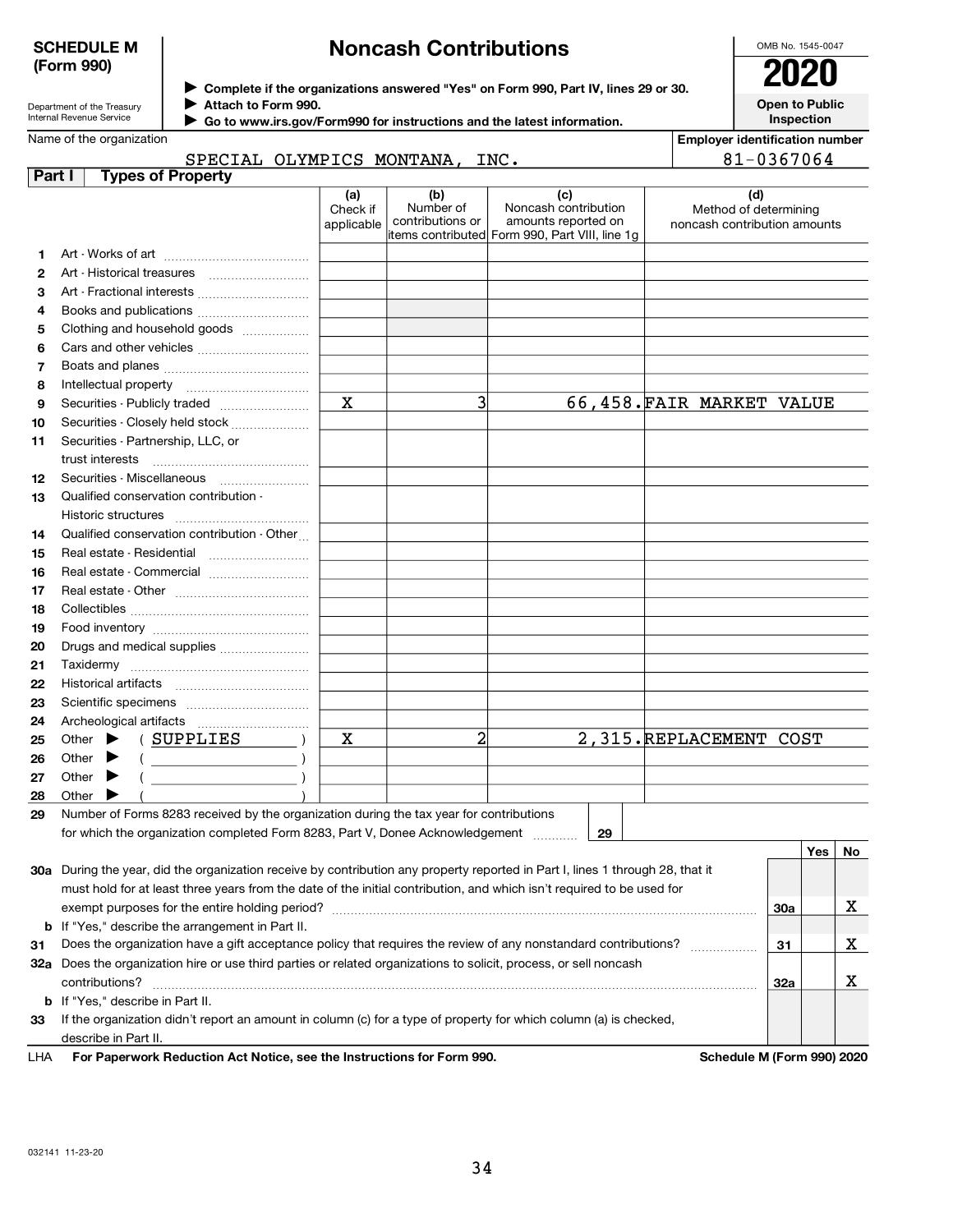|         | Schedule M (Form 990) 2020 SPECIAL OLYMPICS MONTANA, INC. |  |  | $81 - 0367064$                                                                                                                                                                                                                      | Page 2 |
|---------|-----------------------------------------------------------|--|--|-------------------------------------------------------------------------------------------------------------------------------------------------------------------------------------------------------------------------------------|--------|
| Part II | this part for any additional information.                 |  |  | <b>Supplemental Information.</b> Provide the information required by Part I, lines 30b, 32b, and 33, and whether the organization is reporting in Part I, column (b), the number of contributions, the number of items received, or |        |
|         |                                                           |  |  |                                                                                                                                                                                                                                     |        |
|         |                                                           |  |  |                                                                                                                                                                                                                                     |        |
|         |                                                           |  |  |                                                                                                                                                                                                                                     |        |
|         |                                                           |  |  |                                                                                                                                                                                                                                     |        |
|         |                                                           |  |  |                                                                                                                                                                                                                                     |        |
|         |                                                           |  |  |                                                                                                                                                                                                                                     |        |
|         |                                                           |  |  |                                                                                                                                                                                                                                     |        |
|         |                                                           |  |  |                                                                                                                                                                                                                                     |        |
|         |                                                           |  |  |                                                                                                                                                                                                                                     |        |
|         |                                                           |  |  |                                                                                                                                                                                                                                     |        |
|         |                                                           |  |  |                                                                                                                                                                                                                                     |        |
|         |                                                           |  |  |                                                                                                                                                                                                                                     |        |
|         |                                                           |  |  |                                                                                                                                                                                                                                     |        |
|         |                                                           |  |  |                                                                                                                                                                                                                                     |        |
|         |                                                           |  |  |                                                                                                                                                                                                                                     |        |
|         |                                                           |  |  |                                                                                                                                                                                                                                     |        |
|         |                                                           |  |  |                                                                                                                                                                                                                                     |        |
|         |                                                           |  |  |                                                                                                                                                                                                                                     |        |
|         |                                                           |  |  |                                                                                                                                                                                                                                     |        |
|         |                                                           |  |  |                                                                                                                                                                                                                                     |        |
|         |                                                           |  |  |                                                                                                                                                                                                                                     |        |
|         |                                                           |  |  |                                                                                                                                                                                                                                     |        |
|         |                                                           |  |  |                                                                                                                                                                                                                                     |        |
|         |                                                           |  |  |                                                                                                                                                                                                                                     |        |
|         |                                                           |  |  |                                                                                                                                                                                                                                     |        |
|         |                                                           |  |  |                                                                                                                                                                                                                                     |        |
|         |                                                           |  |  |                                                                                                                                                                                                                                     |        |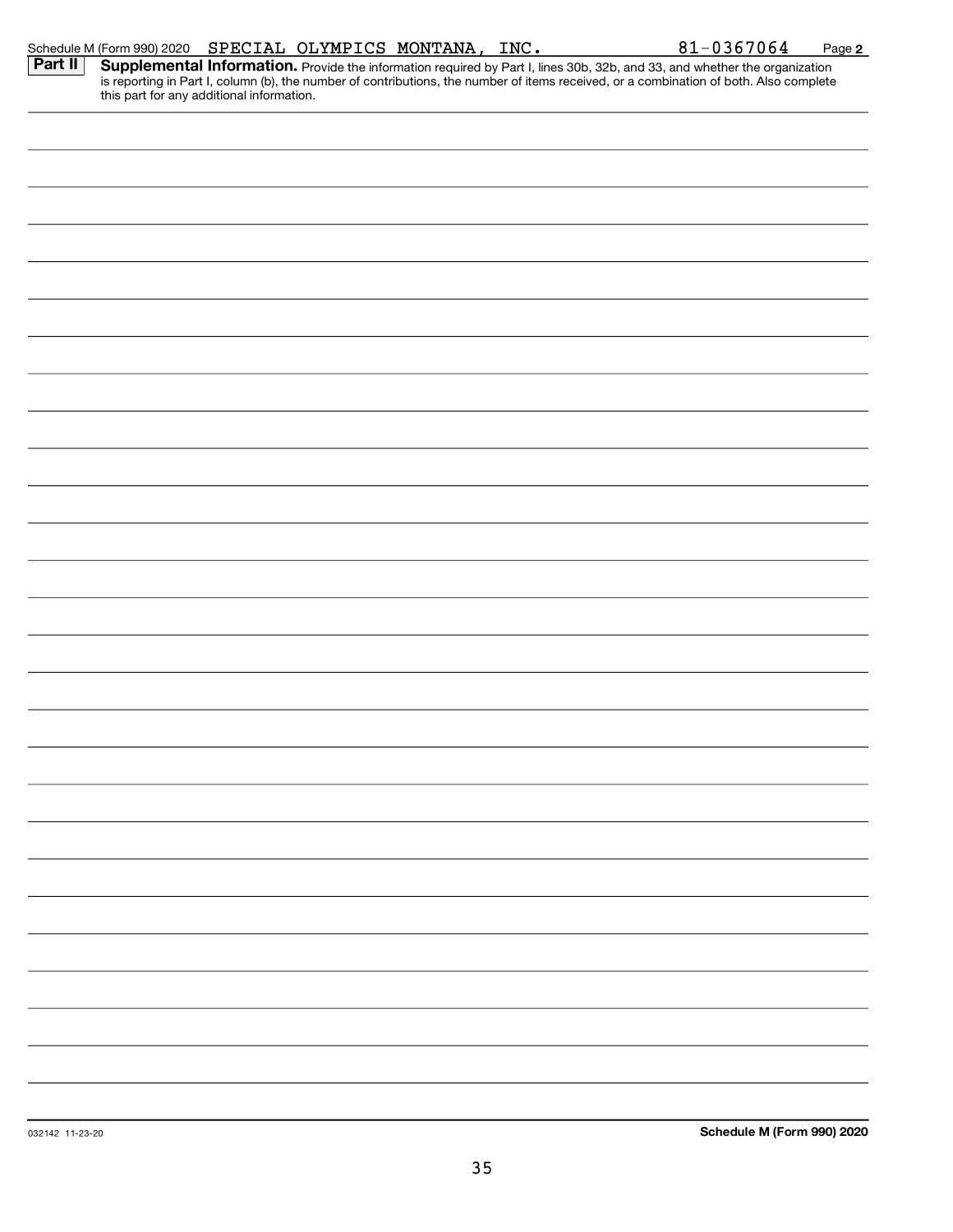(Form 990 or 990-EZ)

Department of the Treasury

Internal Revenue Service Name of the organization | Go to www.irs.gov/Form990 for the latest information.



Employer identification number SPECIAL OLYMPICS MONTANA, INC. 81-0367064

FORM 990, PART I, LINE 1, DESCRIPTION OF ORGANIZATION MISSION:

A VARIETY OF OLYMPIC-TYPE SPORTS FOR CHILDREN AND ADULTS WITH

INTELLECTUAL DISABILITIES, GIVING THEM CONTINUING OPPORTUNITIES TO

DEVELOP PHYSICAL FITNESS, DEMONSTRATE COURAGE, EXPERIENCE JOY AND

PARTICIPATE IN A SHARING OF GIFTS, SKILLS AND FRIENDSHIP WITH THEIR

FAMILIES, OTHER SPECIAL OLYMPICS ATHLETES AND THE COMMUNITY.

FORM 990, PART III, LINE 1, DESCRIPTION OF ORGANIZATION MISSION:

COURAGE, EXPERIENCE JOY AND PARTICIPATE IN A SHARING OF GIFTS, SKILLS

AND FRIENDSHIP WITH THEIR FAMILIES, OTHER SPECIAL OLYMPICS ATHLETES AND THE COMMUNITY.

FORM 990, PART VI, SECTION B, LINE 11B:

A COPY OF FORM 990 IS REVIEWED BY THE FINANCE COMMITTEE PRIOR TO FILING THE RETURN. THE FINANCE COMMITTEE REPORTS TO THE BOARD OF DIRECTORS, WHO ARE PROVIDED THE FILED 990 FOR FINAL APPROVAL AS PER THE RECOMMENDATION OF THE FINANCE COMMITTEE.

FORM 990, PART VI, SECTION B, LINE 12C:

SPECIAL OLYMPICS MONTANA, INC HAS A WRITTEN CONFLICT OF INTEREST POLICY.

THE CONFLICT OF INTEREST DISCLOSURE FORM IS READ AND SIGNED BY STAFF AND THE BOARD MEMBERS.

FORM 990, PART VI, SECTION B, LINE 15:

A SUB-COMMITTEE OF THE EXECUTIVE COMMITTEE PERFORMS AN ANNUAL PERFORMANCE

032211 11-20-20 LHA For Paperwork Reduction Act Notice, see the Instructions for Form 990 or 990-EZ. Schedule O (Form 990 or 990-EZ) 2020 REVIEW OF THE CEO AND THEN REPORTS TO THE EXECUTIVE COMMITTEE. THEY ARE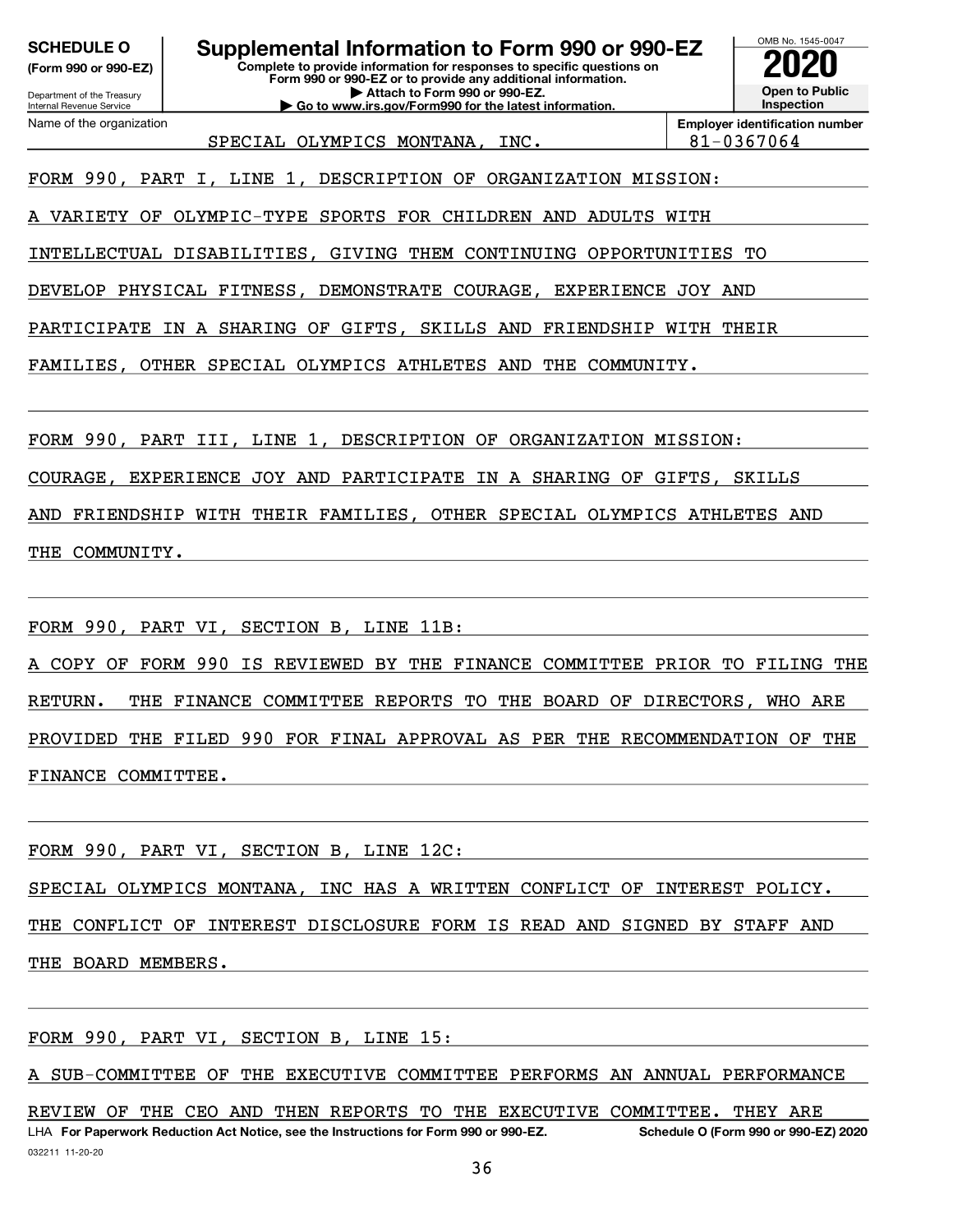| Schedule O (Form 990 or 990-EZ) 2020                                        | Page 2                                              |
|-----------------------------------------------------------------------------|-----------------------------------------------------|
| Name of the organization<br>SPECIAL OLYMPICS MONTANA,<br>INC.               | <b>Employer identification number</b><br>81-0367064 |
| SUPPLIED WITH SALARY INFORMATION THAT COMPARES THOSE OF SIMILAR ROLES AND   |                                                     |
| IN SIMILAR REGIONS. TOP MANAGEMENT ARE ALSO GIVEN ANNUAL REVIEWS AND THE    |                                                     |
| COO COMPARES THE SALARY DATA OF THOSE EMPLOYEES WITH OTHERS OF SIMILAR      |                                                     |
| ROLES AND IN SIMILAR REGIONS.                                               |                                                     |
| FORM 990, PART VI, SECTION C, LINE 19:                                      |                                                     |
| SPECIAL OLYMPICS MONTANA, INC MAKES ITS GOVERNING DOCUMENTS AND CONFLICT OF |                                                     |
| INTEREST POLICY AVAILABLE TO THE PUBLIC UPON WRITTEN OR VERBAL REQUEST.     |                                                     |
| AUDITED FINANCIAL STATEMENTS AND THE 990 ARE POSTED ON SPECIAL OLYMPICS     |                                                     |
| MONTANA,INC.'S OWN WEBSITE (SOMT.ORG).                                      |                                                     |
| FORM 990, PART XI, LINE 9,<br>CHANGES IN NET ASSETS:                        |                                                     |
| INCREASE IN LIFE INSURANCE VALUE                                            | 3,513.                                              |
|                                                                             |                                                     |
|                                                                             |                                                     |
|                                                                             |                                                     |
|                                                                             |                                                     |
|                                                                             |                                                     |
|                                                                             |                                                     |
|                                                                             |                                                     |
|                                                                             |                                                     |
|                                                                             |                                                     |
|                                                                             |                                                     |
|                                                                             |                                                     |
|                                                                             |                                                     |
|                                                                             |                                                     |